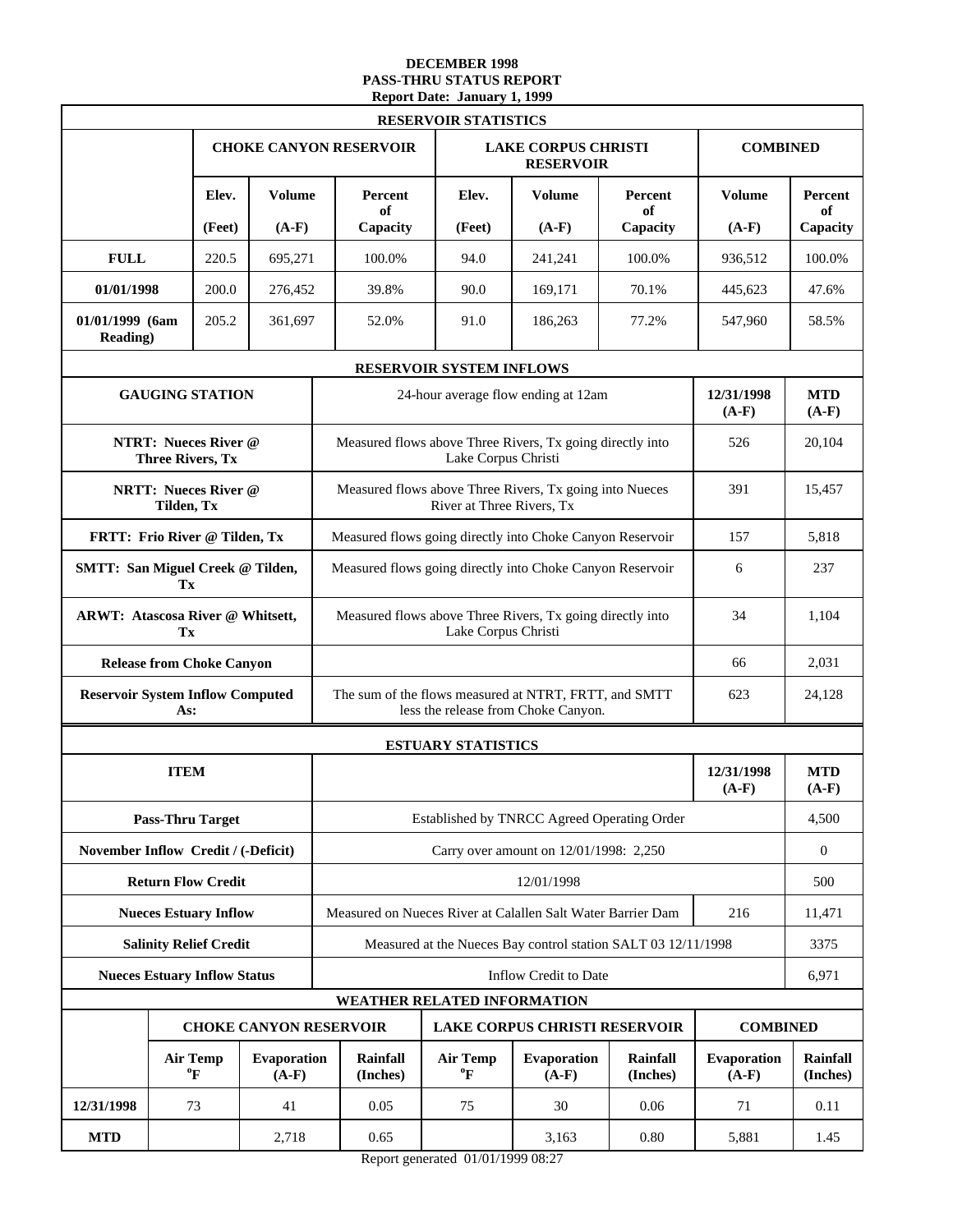### **JANUARY 1999 PASS-THRU STATUS REPORT Report Date: January 2, 1999**

|                                                        | <b>RESERVOIR STATISTICS</b> |                               |                                         |                                                                                              |        |                                        |                             |                        |                             |
|--------------------------------------------------------|-----------------------------|-------------------------------|-----------------------------------------|----------------------------------------------------------------------------------------------|--------|----------------------------------------|-----------------------------|------------------------|-----------------------------|
|                                                        |                             |                               | <b>CHOKE CANYON</b><br><b>RESERVOIR</b> |                                                                                              |        | <b>RESERVOIR</b>                       | <b>LAKE CORPUS CHRISTI</b>  |                        | <b>COMBINED</b>             |
|                                                        |                             | Elev.                         | <b>Volume</b>                           | Percent<br>of                                                                                | Elev.  | Volume                                 | Percent<br>of               | <b>Volume</b>          | Percent<br>of               |
|                                                        |                             | (Feet)                        | $(A-F)$                                 | Capacity                                                                                     | (Feet) | $(A-F)$                                | Capacity                    | $(A-F)$                | Capacity                    |
| <b>FULL</b>                                            |                             | 220.5                         | 695,271                                 | 100.0%                                                                                       | 94.0   | 241,241                                | 100.0%                      | 936,512                | 100.0%                      |
| 01/02/1998                                             |                             | 200.0                         | 276,452                                 | 39.8%                                                                                        | 90.0   | 168,667                                | 69.9%                       | 445,119                | 47.5%                       |
| 01/02/1999 (6am Reading)                               |                             | 205.2                         | 361,873                                 | 52.0%                                                                                        | 91.0   | 186,263                                | 77.2%                       | 548,136                | 58.5%                       |
|                                                        |                             |                               |                                         | <b>RESERVOIR SYSTEM INFLOWS</b>                                                              |        |                                        |                             |                        |                             |
| <b>GAUGING STATION</b>                                 |                             |                               |                                         | 24-hour average flow ending at 12am                                                          |        |                                        |                             | 01/01/1999<br>$(A-F)$  | <b>MTD</b><br>$(A-F)$       |
| <b>NTRT: Nueces River @</b><br><b>Three Rivers, Tx</b> |                             |                               |                                         | Measured flows above Three Rivers, Tx going directly into<br>Lake Corpus Christi             | 522    | 522                                    |                             |                        |                             |
| <b>NRTT: Nueces River @</b><br>Tilden, Tx              |                             |                               |                                         | Measured flows above Three Rivers, Tx going into Nueces<br>River at Three Rivers, Tx         | 393    | 393                                    |                             |                        |                             |
| FRTT: Frio River @ Tilden, Tx                          |                             |                               |                                         | Measured flows going directly into Choke Canyon Reservoir                                    |        |                                        |                             | 161                    | 161                         |
| <b>SMTT: San Miguel Creek @ Tilden, Tx</b>             |                             |                               |                                         | Measured flows going directly into Choke Canyon Reservoir                                    |        |                                        |                             | 6                      | 6                           |
| ARWT: Atascosa River @ Whitsett, Tx                    |                             |                               |                                         | Measured flows above Three Rivers, Tx going directly into<br>Lake Corpus Christi             | 34     | 34                                     |                             |                        |                             |
| <b>Release from Choke Canyon</b>                       |                             |                               | 66                                      |                                                                                              |        |                                        |                             |                        |                             |
| <b>Reservoir System Inflow Computed As:</b>            |                             |                               |                                         | The sum of the flows measured at NTRT, FRTT, and SMTT<br>less the release from Choke Canyon. |        |                                        |                             | 623                    | 623                         |
|                                                        |                             |                               |                                         | <b>ESTUARY STATISTICS</b>                                                                    |        |                                        |                             |                        |                             |
| <b>ITEM</b>                                            |                             |                               |                                         |                                                                                              |        |                                        |                             | 01/01/1999<br>$(A-F)$  | <b>MTD</b><br>$(A-F)$       |
| <b>Pass-Thru Target</b>                                |                             |                               |                                         | Established by TNRCC Agreed Operating Order                                                  |        |                                        |                             |                        | 2,500                       |
| December Inflow Credit / (-Deficit)                    |                             |                               |                                         |                                                                                              |        | Carry over amount on 01/01/1999: 1,250 |                             |                        | $\boldsymbol{0}$            |
| <b>Return Flow Credit</b>                              |                             |                               |                                         |                                                                                              |        | 01/01/1999                             |                             |                        | 500                         |
| <b>Nueces Estuary Inflow</b>                           |                             |                               |                                         | Measured on Nueces River at Calallen Salt Water Barrier Dam                                  |        |                                        |                             | 266                    | 266                         |
| <b>Salinity Relief Credit</b>                          |                             |                               |                                         | Measured at the Nueces Bay control station SALT 03                                           |        |                                        |                             |                        | $\boldsymbol{0}$            |
| <b>Nueces Estuary Inflow Status</b>                    |                             |                               |                                         |                                                                                              |        | Inflow Credit to Date                  |                             |                        | $\boldsymbol{0}$            |
|                                                        |                             |                               |                                         | <b>WEATHER RELATED INFORMATION</b>                                                           |        |                                        |                             |                        |                             |
|                                                        |                             | <b>CHOKE CANYON RESERVOIR</b> |                                         | <b>LAKE CORPUS CHRISTI RESERVOIR</b>                                                         |        |                                        |                             | <b>COMBINED</b>        |                             |
| <b>Air Temp</b><br>$\boldsymbol{P}$                    |                             | Evaporation<br>$(A-F)$        | Rainfall<br>(Inches)                    | <b>Air Temp</b><br>$\boldsymbol{P}$                                                          |        | <b>Evaporation</b><br>$(A-F)$          | <b>Rainfall</b><br>(Inches) | Evaporation<br>$(A-F)$ | <b>Rainfall</b><br>(Inches) |
| 01/01/1999<br>79                                       |                             | 103                           | 0.15                                    | 78                                                                                           |        | 193                                    | 0.37                        | 296                    | 0.52                        |
| <b>MTD</b>                                             |                             | 103                           | 0.15                                    |                                                                                              |        | 193                                    | 0.37                        | 296                    | 0.52                        |

Report generated 01/02/1999 09:01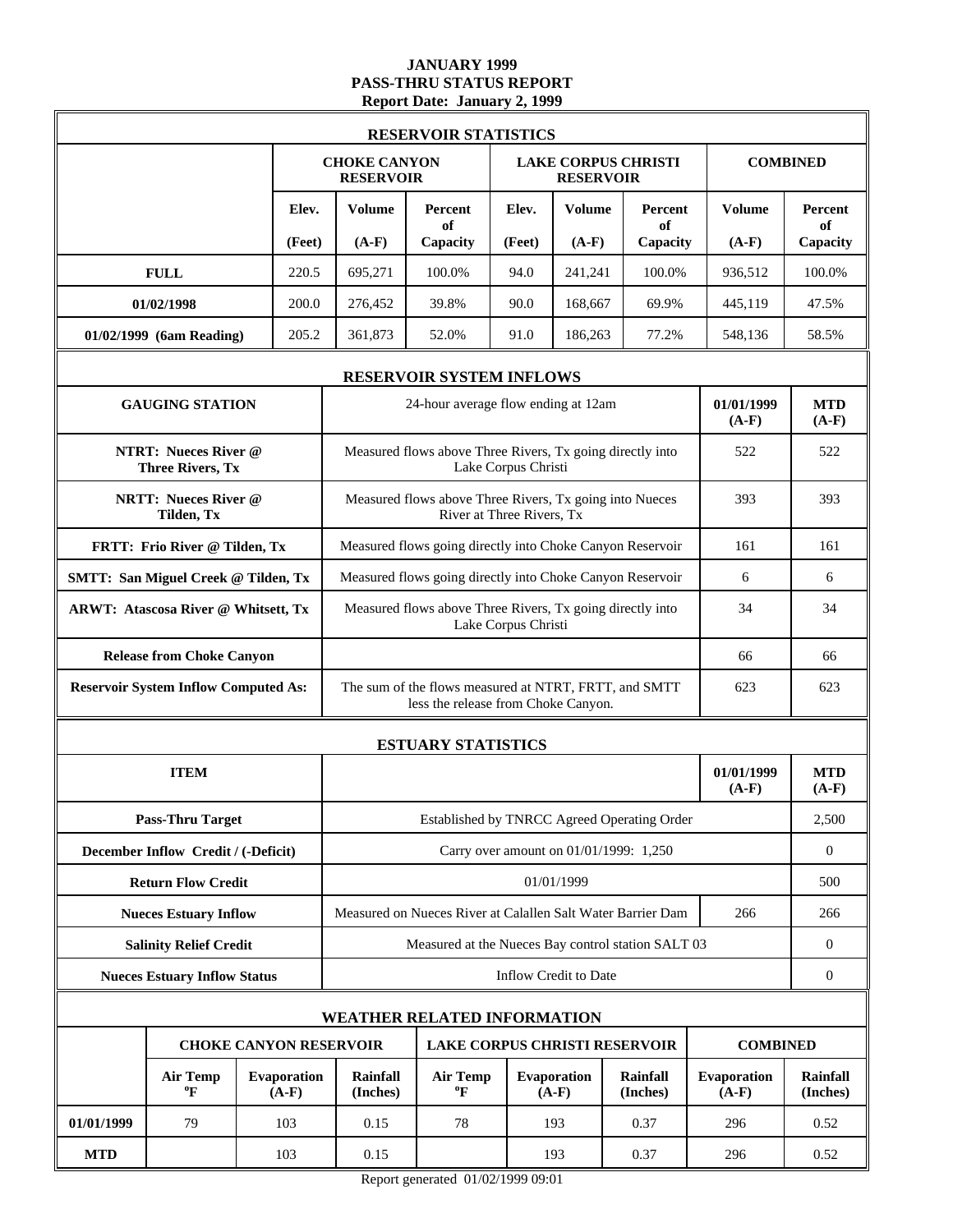### **JANUARY 1999 PASS-THRU STATUS REPORT Report Date: January 3, 1999**

|            |                                                        |                        | <b>RESERVOIR STATISTICS</b>             |                                                                                              |                     |                                        |                             |                        |                             |
|------------|--------------------------------------------------------|------------------------|-----------------------------------------|----------------------------------------------------------------------------------------------|---------------------|----------------------------------------|-----------------------------|------------------------|-----------------------------|
|            |                                                        |                        | <b>CHOKE CANYON</b><br><b>RESERVOIR</b> |                                                                                              |                     | <b>RESERVOIR</b>                       | <b>LAKE CORPUS CHRISTI</b>  |                        | <b>COMBINED</b>             |
|            |                                                        | Elev.                  | <b>Volume</b>                           | <b>Percent</b><br>of                                                                         | Elev.               | <b>Volume</b>                          | Percent<br>of               | <b>Volume</b>          | Percent<br>of               |
|            |                                                        | (Feet)                 | $(A-F)$                                 | Capacity                                                                                     | (Feet)              | $(A-F)$                                | Capacity                    | $(A-F)$                | Capacity                    |
|            | <b>FULL</b>                                            | 220.5                  | 695,271                                 | 100.0%                                                                                       | 94.0                | 241.241                                | 100.0%                      | 936,512                | 100.0%                      |
|            | 01/03/1998                                             | 200.0                  | 276,301                                 | 39.7%                                                                                        | 89.9                | 168,165                                | 69.7%                       | 444,466                | 47.5%                       |
|            | 01/03/1999 (6am Reading)                               | 205.2                  | 361,873                                 | 52.0%                                                                                        | 91.0                | 186,263                                | 77.2%                       | 548,136                | 58.5%                       |
|            |                                                        |                        |                                         | <b>RESERVOIR SYSTEM INFLOWS</b>                                                              |                     |                                        |                             |                        |                             |
|            | <b>GAUGING STATION</b>                                 |                        |                                         | 24-hour average flow ending at 12am                                                          |                     |                                        |                             | 01/02/1999<br>$(A-F)$  | <b>MTD</b><br>$(A-F)$       |
|            | <b>NTRT: Nueces River @</b><br><b>Three Rivers, Tx</b> |                        |                                         | Measured flows above Three Rivers, Tx going directly into                                    | Lake Corpus Christi |                                        |                             | 518                    | 1,040                       |
|            | <b>NRTT: Nueces River @</b><br>Tilden, Tx              |                        |                                         | Measured flows above Three Rivers, Tx going into Nueces<br>River at Three Rivers, Tx         | 387                 | 780                                    |                             |                        |                             |
|            | FRTT: Frio River @ Tilden, Tx                          |                        |                                         | Measured flows going directly into Choke Canyon Reservoir                                    |                     |                                        |                             | 161                    | 322                         |
|            | <b>SMTT: San Miguel Creek @ Tilden, Tx</b>             |                        |                                         | Measured flows going directly into Choke Canyon Reservoir                                    |                     |                                        |                             | 6                      | 12                          |
|            | <b>ARWT: Atascosa River @ Whitsett, Tx</b>             |                        |                                         | Measured flows above Three Rivers, Tx going directly into<br>Lake Corpus Christi             | 34                  | 67                                     |                             |                        |                             |
|            | <b>Release from Choke Canyon</b>                       |                        |                                         |                                                                                              |                     |                                        |                             | 66                     | 131                         |
|            | <b>Reservoir System Inflow Computed As:</b>            |                        |                                         | The sum of the flows measured at NTRT, FRTT, and SMTT<br>less the release from Choke Canyon. |                     |                                        |                             | 620                    | 1,243                       |
|            |                                                        |                        |                                         | <b>ESTUARY STATISTICS</b>                                                                    |                     |                                        |                             |                        |                             |
|            | <b>ITEM</b>                                            |                        |                                         |                                                                                              |                     |                                        |                             | 01/02/1999<br>$(A-F)$  | <b>MTD</b><br>$(A-F)$       |
|            | <b>Pass-Thru Target</b>                                |                        |                                         | Established by TNRCC Agreed Operating Order                                                  |                     |                                        |                             |                        | 2,500                       |
|            | December Inflow Credit / (-Deficit)                    |                        |                                         |                                                                                              |                     | Carry over amount on 01/01/1999: 1,250 |                             |                        | $\boldsymbol{0}$            |
|            | <b>Return Flow Credit</b>                              |                        |                                         |                                                                                              |                     | 01/01/1999                             |                             |                        | 500                         |
|            | <b>Nueces Estuary Inflow</b>                           |                        |                                         | Measured on Nueces River at Calallen Salt Water Barrier Dam                                  |                     |                                        |                             | 373                    | 639                         |
|            | <b>Salinity Relief Credit</b>                          |                        |                                         | Measured at the Nueces Bay control station SALT 03                                           |                     |                                        |                             |                        | $\mathbf{0}$                |
|            | <b>Nueces Estuary Inflow Status</b>                    |                        |                                         |                                                                                              |                     | Inflow Credit to Date                  |                             |                        | $\boldsymbol{0}$            |
|            |                                                        |                        |                                         | <b>WEATHER RELATED INFORMATION</b>                                                           |                     |                                        |                             |                        |                             |
|            | <b>CHOKE CANYON RESERVOIR</b>                          |                        |                                         | <b>LAKE CORPUS CHRISTI RESERVOIR</b>                                                         |                     |                                        |                             | <b>COMBINED</b>        |                             |
|            | <b>Air Temp</b><br>$\boldsymbol{P}$                    | Evaporation<br>$(A-F)$ | <b>Rainfall</b><br>(Inches)             | <b>Air Temp</b><br>$\boldsymbol{P}$                                                          |                     | Evaporation<br>$(A-F)$                 | <b>Rainfall</b><br>(Inches) | Evaporation<br>$(A-F)$ | <b>Rainfall</b><br>(Inches) |
| 01/02/1999 | 57                                                     | 195                    | 0.00                                    | 56                                                                                           |                     | 203                                    | 0.00                        | 398                    | 0.00                        |
| <b>MTD</b> |                                                        | 298                    | 0.15                                    |                                                                                              |                     | 396                                    | 0.37                        | 694                    | 0.52                        |

Report generated 01/03/1999 08:47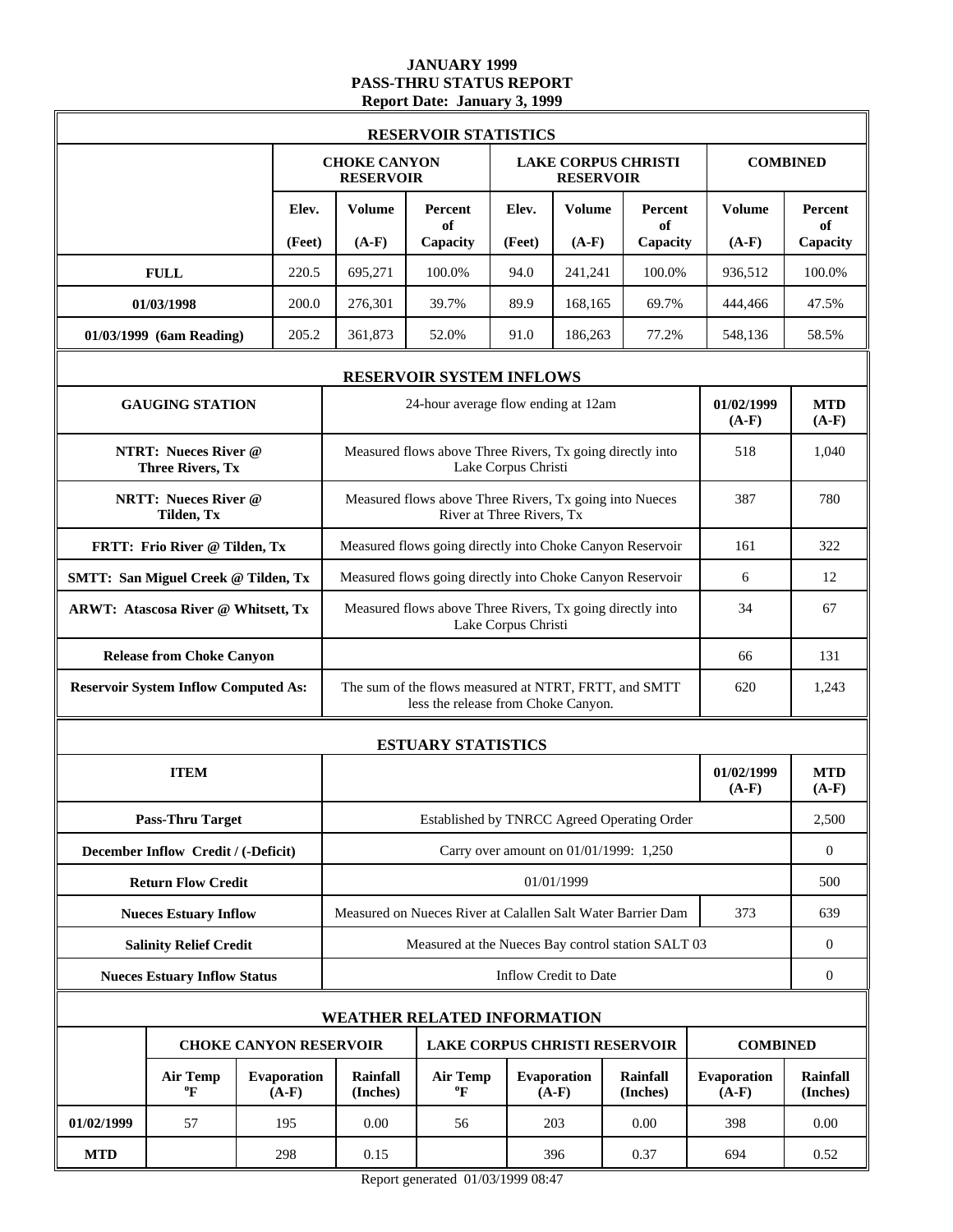### **JANUARY 1999 PASS-THRU STATUS REPORT Report Date: January 4, 1999**

|            |                                                        |                        |                                         | <b>RESERVOIR STATISTICS</b>                                                                  |                     |                                        |                             |                        |                             |
|------------|--------------------------------------------------------|------------------------|-----------------------------------------|----------------------------------------------------------------------------------------------|---------------------|----------------------------------------|-----------------------------|------------------------|-----------------------------|
|            |                                                        |                        | <b>CHOKE CANYON</b><br><b>RESERVOIR</b> |                                                                                              |                     | <b>RESERVOIR</b>                       | <b>LAKE CORPUS CHRISTI</b>  |                        | <b>COMBINED</b>             |
|            |                                                        | Elev.                  | <b>Volume</b>                           | Percent<br>of                                                                                | Elev.               | <b>Volume</b>                          | Percent<br>of               | <b>Volume</b>          | Percent<br>of               |
|            |                                                        | (Feet)                 | $(A-F)$                                 | Capacity                                                                                     | (Feet)              | $(A-F)$                                | Capacity                    | $(A-F)$                | Capacity                    |
|            | <b>FULL</b>                                            | 220.5                  | 695,271                                 | 100.0%                                                                                       | 94.0                | 241.241                                | 100.0%                      | 936,512                | 100.0%                      |
|            | 01/04/1998                                             | 200.0                  | 276,000                                 | 39.7%                                                                                        | 89.9                | 167,830                                | 69.6%                       | 443,830                | 47.4%                       |
|            | 01/04/1999 (6am Reading)                               | 205.2                  | 361,873                                 | 52.0%                                                                                        | 91.0                | 186,263                                | 77.2%                       | 548,136                | 58.5%                       |
|            |                                                        |                        |                                         | <b>RESERVOIR SYSTEM INFLOWS</b>                                                              |                     |                                        |                             |                        |                             |
|            | <b>GAUGING STATION</b>                                 |                        |                                         | 24-hour average flow ending at 12am                                                          |                     |                                        |                             | 01/03/1999<br>$(A-F)$  | <b>MTD</b><br>$(A-F)$       |
|            | <b>NTRT: Nueces River @</b><br><b>Three Rivers, Tx</b> |                        |                                         | Measured flows above Three Rivers, Tx going directly into                                    | Lake Corpus Christi |                                        |                             | 510                    | 1,550                       |
|            | <b>NRTT: Nueces River @</b><br>Tilden, Tx              |                        |                                         | Measured flows above Three Rivers, Tx going into Nueces<br>River at Three Rivers, Tx         | 379                 | 1,159                                  |                             |                        |                             |
|            | FRTT: Frio River @ Tilden, Tx                          |                        |                                         | Measured flows going directly into Choke Canyon Reservoir                                    |                     |                                        |                             | 159                    | 480                         |
|            | <b>SMTT: San Miguel Creek @ Tilden, Tx</b>             |                        |                                         | Measured flows going directly into Choke Canyon Reservoir                                    |                     |                                        |                             | 6                      | 18                          |
|            | <b>ARWT: Atascosa River @ Whitsett, Tx</b>             |                        |                                         | Measured flows above Three Rivers, Tx going directly into<br>Lake Corpus Christi             | 34                  | 101                                    |                             |                        |                             |
|            | <b>Release from Choke Canyon</b>                       |                        |                                         |                                                                                              |                     |                                        |                             | 66                     | 197                         |
|            | <b>Reservoir System Inflow Computed As:</b>            |                        |                                         | The sum of the flows measured at NTRT, FRTT, and SMTT<br>less the release from Choke Canyon. |                     |                                        |                             | 609                    | 1,852                       |
|            |                                                        |                        |                                         | <b>ESTUARY STATISTICS</b>                                                                    |                     |                                        |                             |                        |                             |
|            | <b>ITEM</b>                                            |                        |                                         |                                                                                              |                     |                                        |                             | 01/03/1999<br>$(A-F)$  | <b>MTD</b><br>$(A-F)$       |
|            | <b>Pass-Thru Target</b>                                |                        |                                         | Established by TNRCC Agreed Operating Order                                                  |                     |                                        |                             |                        | 2,500                       |
|            | December Inflow Credit / (-Deficit)                    |                        |                                         |                                                                                              |                     | Carry over amount on 01/01/1999: 1,250 |                             |                        | $\boldsymbol{0}$            |
|            | <b>Return Flow Credit</b>                              |                        |                                         |                                                                                              |                     | 01/01/1999                             |                             |                        | 500                         |
|            | <b>Nueces Estuary Inflow</b>                           |                        |                                         | Measured on Nueces River at Calallen Salt Water Barrier Dam                                  |                     |                                        |                             | 377                    | 1,016                       |
|            | <b>Salinity Relief Credit</b>                          |                        |                                         | Measured at the Nueces Bay control station SALT 03                                           |                     |                                        |                             |                        | $\boldsymbol{0}$            |
|            | <b>Nueces Estuary Inflow Status</b>                    |                        |                                         |                                                                                              |                     | Inflow Credit to Date                  |                             |                        | $\boldsymbol{0}$            |
|            |                                                        |                        |                                         | <b>WEATHER RELATED INFORMATION</b>                                                           |                     |                                        |                             |                        |                             |
|            | <b>CHOKE CANYON RESERVOIR</b>                          |                        |                                         | <b>LAKE CORPUS CHRISTI RESERVOIR</b>                                                         |                     |                                        |                             | <b>COMBINED</b>        |                             |
|            | <b>Air Temp</b><br>$\boldsymbol{P}$                    | Evaporation<br>$(A-F)$ | <b>Rainfall</b><br>(Inches)             | <b>Air Temp</b><br>$\boldsymbol{P}$                                                          |                     | Evaporation<br>$(A-F)$                 | <b>Rainfall</b><br>(Inches) | Evaporation<br>$(A-F)$ | <b>Rainfall</b><br>(Inches) |
| 01/03/1999 | 47                                                     | 103                    | 0.00                                    | 47                                                                                           |                     | 101                                    | 0.00                        | 204                    | 0.00                        |
| <b>MTD</b> |                                                        | 401                    | 0.15                                    |                                                                                              |                     | 497                                    | 0.37                        | 898                    | 0.52                        |

Report generated 01/04/1999 08:55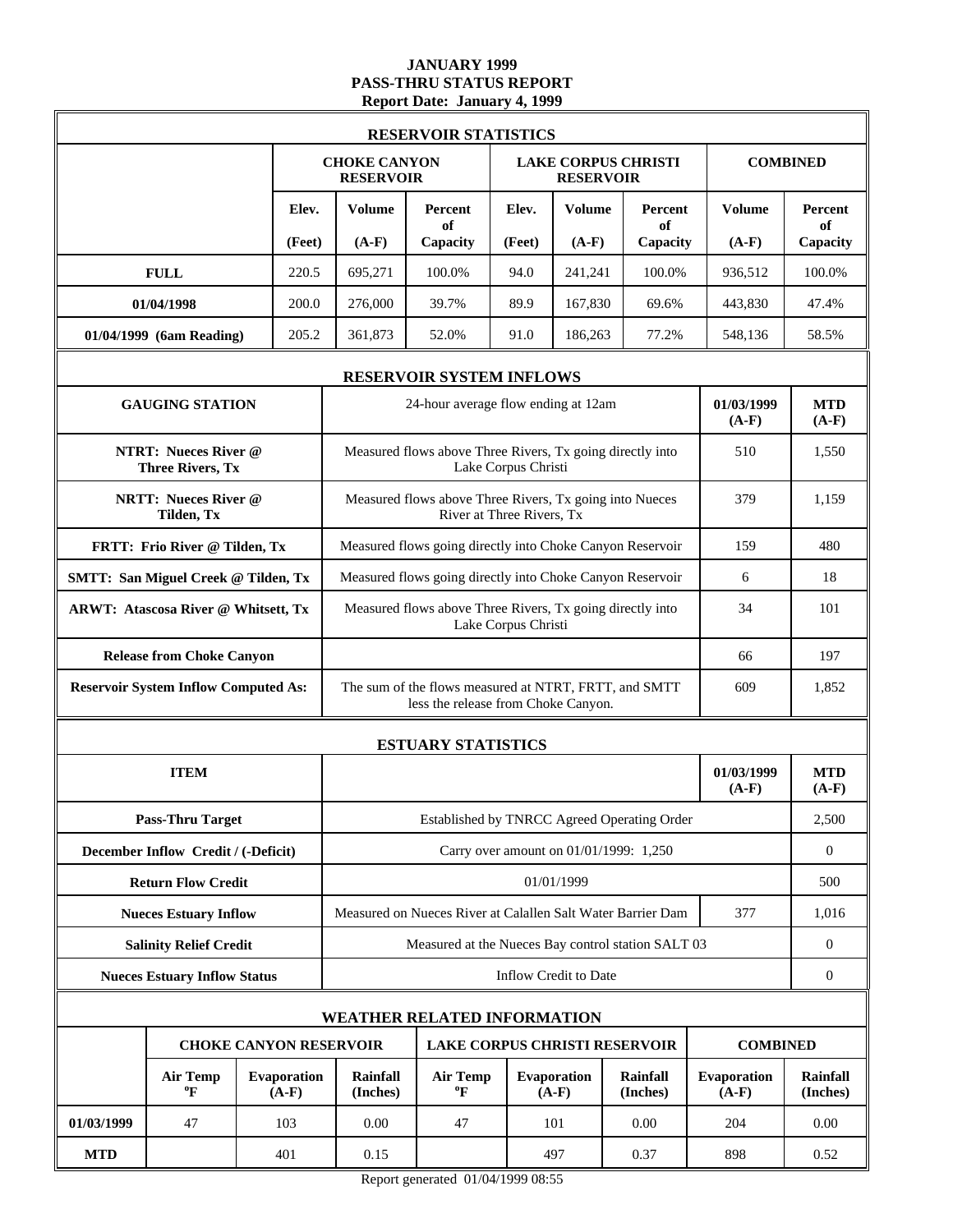### **JANUARY 1999 PASS-THRU STATUS REPORT Report Date: January 5, 1999**

|            |                                                        |                               | <b>RESERVOIR STATISTICS</b>                               |                                                                                              |                     |                        |                                        |                        |                             |
|------------|--------------------------------------------------------|-------------------------------|-----------------------------------------------------------|----------------------------------------------------------------------------------------------|---------------------|------------------------|----------------------------------------|------------------------|-----------------------------|
|            |                                                        |                               | <b>CHOKE CANYON</b><br><b>RESERVOIR</b>                   |                                                                                              |                     | <b>RESERVOIR</b>       | <b>LAKE CORPUS CHRISTI</b>             |                        | <b>COMBINED</b>             |
|            |                                                        | Elev.                         | <b>Volume</b>                                             | <b>Percent</b><br>of                                                                         | Elev.               | <b>Volume</b>          | Percent<br>of                          | <b>Volume</b>          | Percent<br>of               |
|            |                                                        | (Feet)                        | $(A-F)$                                                   | Capacity                                                                                     | (Feet)              | $(A-F)$                | Capacity                               | $(A-F)$                | Capacity                    |
|            | <b>FULL</b>                                            | 220.5                         | 695,271                                                   | 100.0%                                                                                       | 94.0                | 241.241                | 100.0%                                 | 936,512                | 100.0%                      |
|            | 01/05/1998                                             | 199.9                         | 276,000                                                   | 39.7%                                                                                        | 89.9                | 167,663                | 69.5%                                  | 443,663                | 47.4%                       |
|            | 01/05/1999 (6am Reading)                               | 205.2                         | 361,697                                                   | 52.0%                                                                                        | 91.0                | 186,263                | 77.2%                                  | 547,960                | 58.5%                       |
|            |                                                        |                               |                                                           | <b>RESERVOIR SYSTEM INFLOWS</b>                                                              |                     |                        |                                        |                        |                             |
|            | <b>GAUGING STATION</b>                                 |                               |                                                           | 24-hour average flow ending at 12am                                                          |                     |                        |                                        | 01/04/1999<br>$(A-F)$  | <b>MTD</b><br>$(A-F)$       |
|            | <b>NTRT: Nueces River @</b><br><b>Three Rivers, Tx</b> |                               |                                                           | Measured flows above Three Rivers, Tx going directly into                                    | Lake Corpus Christi |                        |                                        | 504                    | 2,054                       |
|            | <b>NRTT: Nueces River @</b><br>Tilden, Tx              |                               |                                                           | Measured flows above Three Rivers, Tx going into Nueces<br>River at Three Rivers, Tx         | 371                 | 1,530                  |                                        |                        |                             |
|            | FRTT: Frio River @ Tilden, Tx                          |                               |                                                           | Measured flows going directly into Choke Canyon Reservoir                                    | 157                 | 637                    |                                        |                        |                             |
|            | <b>SMTT: San Miguel Creek @ Tilden, Tx</b>             |                               |                                                           | Measured flows going directly into Choke Canyon Reservoir                                    |                     |                        |                                        | 6                      | 24                          |
|            | <b>ARWT: Atascosa River @ Whitsett, Tx</b>             |                               | Measured flows above Three Rivers, Tx going directly into | 34                                                                                           | 135                 |                        |                                        |                        |                             |
|            | <b>Release from Choke Canyon</b>                       |                               | 66                                                        |                                                                                              |                     |                        |                                        |                        | 262                         |
|            | <b>Reservoir System Inflow Computed As:</b>            |                               |                                                           | The sum of the flows measured at NTRT, FRTT, and SMTT<br>less the release from Choke Canyon. |                     |                        |                                        | 601                    | 2,454                       |
|            |                                                        |                               |                                                           | <b>ESTUARY STATISTICS</b>                                                                    |                     |                        |                                        |                        |                             |
|            | <b>ITEM</b>                                            |                               |                                                           |                                                                                              |                     |                        |                                        | 01/04/1999<br>$(A-F)$  | <b>MTD</b><br>$(A-F)$       |
|            | <b>Pass-Thru Target</b>                                |                               |                                                           | Established by TNRCC Agreed Operating Order                                                  |                     |                        |                                        |                        | 2,500                       |
|            | December Inflow Credit / (-Deficit)                    |                               |                                                           |                                                                                              |                     |                        | Carry over amount on 01/01/1999: 1,250 |                        | $\boldsymbol{0}$            |
|            | <b>Return Flow Credit</b>                              |                               |                                                           |                                                                                              |                     | 01/01/1999             |                                        |                        | 500                         |
|            | <b>Nueces Estuary Inflow</b>                           |                               |                                                           | Measured on Nueces River at Calallen Salt Water Barrier Dam                                  |                     |                        |                                        | 282                    | 1,298                       |
|            | <b>Salinity Relief Credit</b>                          |                               |                                                           | Measured at the Nueces Bay control station SALT 03                                           |                     |                        |                                        |                        | $\mathbf{0}$                |
|            | <b>Nueces Estuary Inflow Status</b>                    |                               |                                                           |                                                                                              |                     | Inflow Credit to Date  |                                        |                        | $\boldsymbol{0}$            |
|            |                                                        |                               |                                                           | <b>WEATHER RELATED INFORMATION</b>                                                           |                     |                        |                                        |                        |                             |
|            |                                                        | <b>CHOKE CANYON RESERVOIR</b> |                                                           | <b>LAKE CORPUS CHRISTI RESERVOIR</b>                                                         |                     |                        |                                        | <b>COMBINED</b>        |                             |
|            | <b>Air Temp</b><br>$\boldsymbol{P}$                    | Evaporation<br>$(A-F)$        | <b>Rainfall</b><br>(Inches)                               | <b>Air Temp</b><br>$\boldsymbol{P}$                                                          |                     | Evaporation<br>$(A-F)$ | <b>Rainfall</b><br>(Inches)            | Evaporation<br>$(A-F)$ | <b>Rainfall</b><br>(Inches) |
| 01/04/1999 | 46                                                     | $\overline{0}$                | 0.00                                                      | 43                                                                                           |                     | 81                     | 0.00                                   | 81                     | 0.00                        |
| <b>MTD</b> |                                                        | 401                           | 0.15                                                      |                                                                                              |                     | 578                    | 979                                    | 0.52                   |                             |

Report generated 01/05/1999 09:22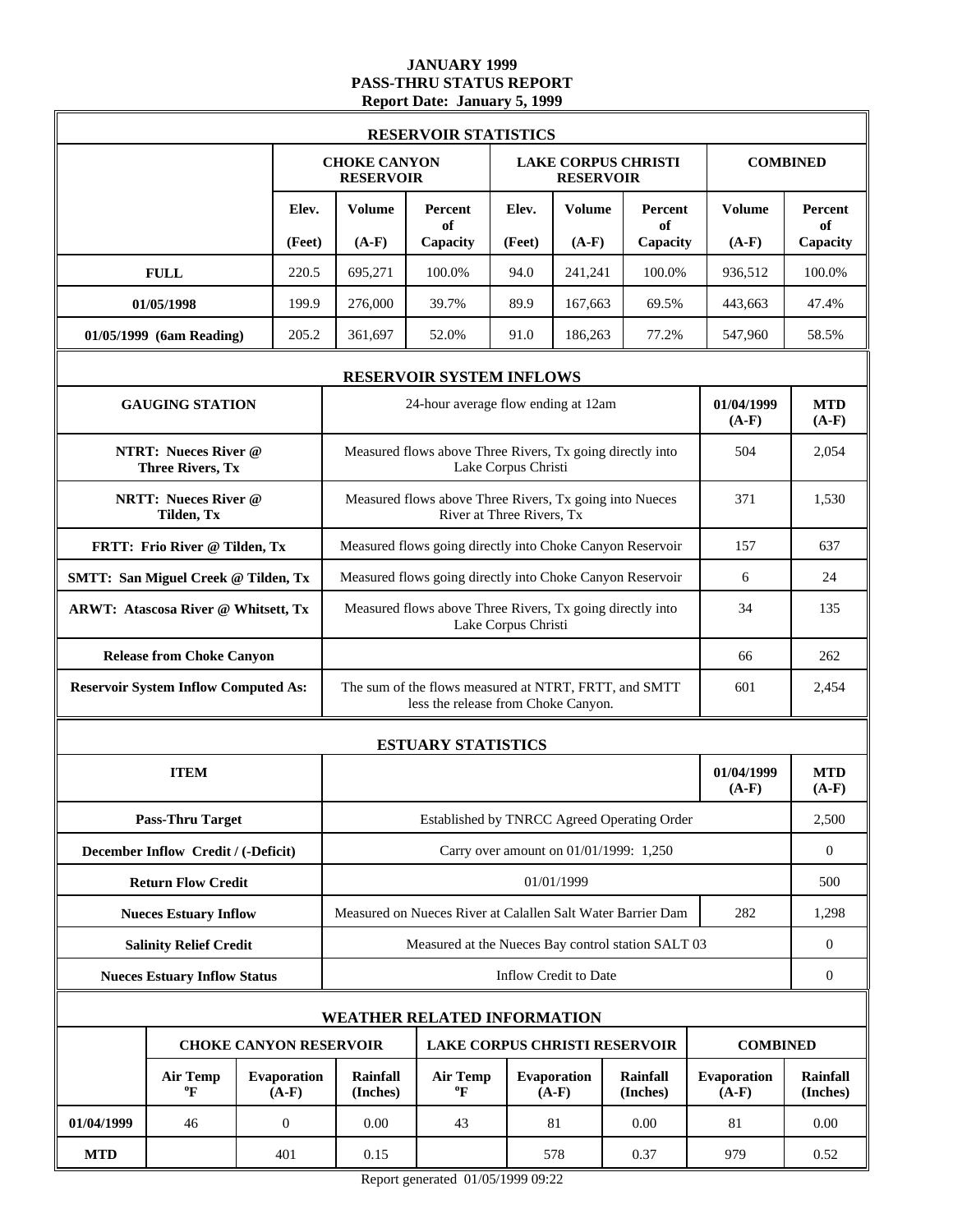### **JANUARY 1999 PASS-THRU STATUS REPORT Report Date: January 6, 1999**

|            | <b>RESERVOIR STATISTICS</b>                            |  |                               |                                         |                                                                                              |                     |                                        |                             |                        |                             |
|------------|--------------------------------------------------------|--|-------------------------------|-----------------------------------------|----------------------------------------------------------------------------------------------|---------------------|----------------------------------------|-----------------------------|------------------------|-----------------------------|
|            |                                                        |  |                               | <b>CHOKE CANYON</b><br><b>RESERVOIR</b> |                                                                                              |                     | <b>RESERVOIR</b>                       | <b>LAKE CORPUS CHRISTI</b>  |                        | <b>COMBINED</b>             |
|            |                                                        |  | Elev.                         | <b>Volume</b>                           | Percent                                                                                      | Elev.               | <b>Volume</b>                          | Percent                     | <b>Volume</b>          | <b>Percent</b>              |
|            |                                                        |  | (Feet)                        | $(A-F)$                                 | of<br>Capacity                                                                               | (Feet)              | $(A-F)$                                | of<br>Capacity              | $(A-F)$                | of<br>Capacity              |
|            | <b>FULL</b>                                            |  | 220.5                         | 695,271                                 | 100.0%                                                                                       | 94.0                | 241,241                                | 100.0%                      | 936,512                | 100.0%                      |
|            | 01/06/1998                                             |  | 199.9                         | 276,000                                 | 39.7%                                                                                        | 89.9                | 167,663                                | 69.5%                       | 443,663                | 47.4%                       |
|            | 01/06/1999 (6am Reading)                               |  | 205.2                         | 361,521                                 | 52.0%                                                                                        | 91.0                | 186,263                                | 77.2%                       | 547.784                | 58.5%                       |
|            |                                                        |  |                               |                                         | <b>RESERVOIR SYSTEM INFLOWS</b>                                                              |                     |                                        |                             |                        |                             |
|            | <b>GAUGING STATION</b>                                 |  |                               |                                         | 24-hour average flow ending at 12am                                                          |                     |                                        |                             | 01/05/1999<br>$(A-F)$  | <b>MTD</b><br>$(A-F)$       |
|            | <b>NTRT: Nueces River @</b><br><b>Three Rivers, Tx</b> |  |                               |                                         | Measured flows above Three Rivers, Tx going directly into                                    | Lake Corpus Christi |                                        |                             | 500                    | 2,555                       |
|            | <b>NRTT: Nueces River @</b><br>Tilden, Tx              |  |                               |                                         | Measured flows above Three Rivers, Tx going into Nueces<br>River at Three Rivers, Tx         | 365                 | 1,896                                  |                             |                        |                             |
|            | FRTT: Frio River @ Tilden, Tx                          |  |                               |                                         | Measured flows going directly into Choke Canyon Reservoir                                    |                     |                                        |                             | 153                    | 790                         |
|            | <b>SMTT: San Miguel Creek @ Tilden, Tx</b>             |  |                               |                                         | Measured flows going directly into Choke Canyon Reservoir                                    |                     |                                        |                             | 6                      | 30                          |
|            | <b>ARWT: Atascosa River @ Whitsett, Tx</b>             |  |                               |                                         | Measured flows above Three Rivers, Tx going directly into<br>Lake Corpus Christi             | 36                  | 171                                    |                             |                        |                             |
|            | <b>Release from Choke Canyon</b>                       |  |                               | 66                                      |                                                                                              |                     |                                        |                             |                        |                             |
|            | <b>Reservoir System Inflow Computed As:</b>            |  |                               |                                         | The sum of the flows measured at NTRT, FRTT, and SMTT<br>less the release from Choke Canyon. |                     |                                        |                             | 594                    | 3,047                       |
|            |                                                        |  |                               |                                         | <b>ESTUARY STATISTICS</b>                                                                    |                     |                                        |                             |                        |                             |
|            | <b>ITEM</b>                                            |  |                               |                                         |                                                                                              |                     |                                        |                             | 01/05/1999<br>$(A-F)$  | <b>MTD</b><br>$(A-F)$       |
|            | <b>Pass-Thru Target</b>                                |  |                               |                                         | Established by TNRCC Agreed Operating Order                                                  |                     |                                        |                             |                        | 2,500                       |
|            | December Inflow Credit / (-Deficit)                    |  |                               |                                         |                                                                                              |                     | Carry over amount on 01/01/1999: 1,250 |                             |                        | $\boldsymbol{0}$            |
|            | <b>Return Flow Credit</b>                              |  |                               |                                         |                                                                                              |                     | 01/01/1999                             |                             |                        | 500                         |
|            | <b>Nueces Estuary Inflow</b>                           |  |                               |                                         | Measured on Nueces River at Calallen Salt Water Barrier Dam                                  |                     |                                        |                             | 197                    | 1,495                       |
|            | <b>Salinity Relief Credit</b>                          |  |                               |                                         | Measured at the Nueces Bay control station SALT 03                                           |                     |                                        |                             |                        | $\mathbf{0}$                |
|            | <b>Nueces Estuary Inflow Status</b>                    |  |                               |                                         |                                                                                              |                     | <b>Inflow Credit to Date</b>           |                             |                        | $\boldsymbol{0}$            |
|            |                                                        |  |                               |                                         | <b>WEATHER RELATED INFORMATION</b>                                                           |                     |                                        |                             |                        |                             |
|            |                                                        |  | <b>CHOKE CANYON RESERVOIR</b> |                                         | <b>LAKE CORPUS CHRISTI RESERVOIR</b>                                                         |                     |                                        |                             | <b>COMBINED</b>        |                             |
|            | <b>Air Temp</b><br>$\boldsymbol{P}$                    |  | Evaporation<br>$(A-F)$        | <b>Rainfall</b><br>(Inches)             | <b>Air Temp</b><br>$\boldsymbol{\mathrm{o}}_{\boldsymbol{\mathrm{F}}}$                       |                     | Evaporation<br>$(A-F)$                 | <b>Rainfall</b><br>(Inches) | Evaporation<br>$(A-F)$ | <b>Rainfall</b><br>(Inches) |
| 01/05/1999 | 64                                                     |  | 103                           | 0.00                                    | 64                                                                                           |                     | 20                                     | 0.00                        | 123                    | 0.00                        |
| <b>MTD</b> |                                                        |  | 504                           | 0.15                                    |                                                                                              |                     | 598                                    | 0.37                        | 1,102                  | 0.52                        |

Report generated 01/06/1999 09:25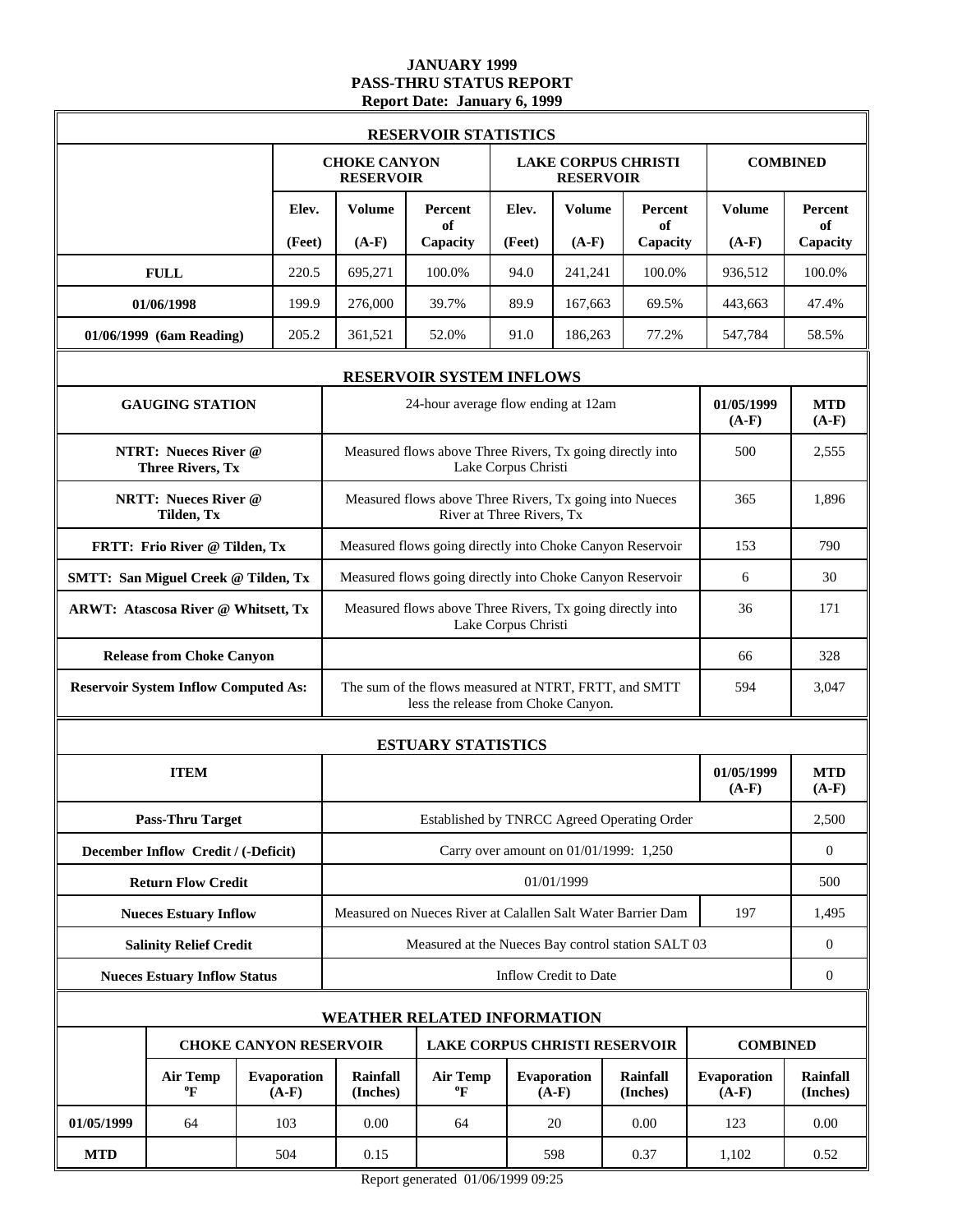### **JANUARY 1999 PASS-THRU STATUS REPORT Report Date: January 7, 1999**

|            |                                                        |                        |                                                           | <b>RESERVOIR STATISTICS</b>                                                                  |                     |                        |                                        |                        |                             |
|------------|--------------------------------------------------------|------------------------|-----------------------------------------------------------|----------------------------------------------------------------------------------------------|---------------------|------------------------|----------------------------------------|------------------------|-----------------------------|
|            |                                                        |                        | <b>CHOKE CANYON</b><br><b>RESERVOIR</b>                   |                                                                                              |                     | <b>RESERVOIR</b>       | <b>LAKE CORPUS CHRISTI</b>             |                        | <b>COMBINED</b>             |
|            |                                                        | Elev.                  | <b>Volume</b>                                             | Percent<br>of                                                                                | Elev.               | <b>Volume</b>          | Percent<br>of                          | <b>Volume</b>          | Percent<br>of               |
|            |                                                        | (Feet)                 | $(A-F)$                                                   | Capacity                                                                                     | (Feet)              | $(A-F)$                | Capacity                               | $(A-F)$                | Capacity                    |
|            | <b>FULL</b>                                            | 220.5                  | 695,271                                                   | 100.0%                                                                                       | 94.0                | 241,241                | 100.0%                                 | 936,512                | 100.0%                      |
|            | 01/07/1998                                             | 199.9                  | 276,000                                                   | 39.7%                                                                                        | 89.9                | 167,997                | 69.6%                                  | 443,997                | 47.4%                       |
|            | 01/07/1999 (6am Reading)                               | 205.2                  | 361,345                                                   | 52.0%                                                                                        | 91.0                | 186,263                | 77.2%                                  | 547,608                | 58.5%                       |
|            |                                                        |                        |                                                           | <b>RESERVOIR SYSTEM INFLOWS</b>                                                              |                     |                        |                                        |                        |                             |
|            | <b>GAUGING STATION</b>                                 |                        |                                                           | 24-hour average flow ending at 12am                                                          |                     |                        |                                        | 01/06/1999<br>$(A-F)$  | <b>MTD</b><br>$(A-F)$       |
|            | <b>NTRT: Nueces River @</b><br><b>Three Rivers, Tx</b> |                        |                                                           | Measured flows above Three Rivers, Tx going directly into                                    | Lake Corpus Christi |                        |                                        | 496                    | 3,051                       |
|            | <b>NRTT: Nueces River @</b><br>Tilden, Tx              |                        |                                                           | Measured flows above Three Rivers, Tx going into Nueces<br>River at Three Rivers, Tx         | 361                 | 2,257                  |                                        |                        |                             |
|            | FRTT: Frio River @ Tilden, Tx                          |                        |                                                           | Measured flows going directly into Choke Canyon Reservoir                                    |                     |                        |                                        | 151                    | 941                         |
|            | <b>SMTT: San Miguel Creek @ Tilden, Tx</b>             |                        |                                                           | Measured flows going directly into Choke Canyon Reservoir                                    |                     |                        |                                        | 6                      | 36                          |
|            | <b>ARWT: Atascosa River @ Whitsett, Tx</b>             |                        | Measured flows above Three Rivers, Tx going directly into | 36                                                                                           | 206                 |                        |                                        |                        |                             |
|            | <b>Release from Choke Canyon</b>                       |                        | 66                                                        |                                                                                              |                     |                        |                                        |                        |                             |
|            | <b>Reservoir System Inflow Computed As:</b>            |                        |                                                           | The sum of the flows measured at NTRT, FRTT, and SMTT<br>less the release from Choke Canyon. |                     |                        |                                        | 588                    | 3,635                       |
|            |                                                        |                        |                                                           | <b>ESTUARY STATISTICS</b>                                                                    |                     |                        |                                        |                        |                             |
|            | <b>ITEM</b>                                            |                        |                                                           |                                                                                              |                     |                        |                                        | 01/06/1999<br>$(A-F)$  | <b>MTD</b><br>$(A-F)$       |
|            | <b>Pass-Thru Target</b>                                |                        |                                                           | Established by TNRCC Agreed Operating Order                                                  |                     |                        |                                        |                        | 2,500                       |
|            | December Inflow Credit / (-Deficit)                    |                        |                                                           |                                                                                              |                     |                        | Carry over amount on 01/01/1999: 1,250 |                        | $\boldsymbol{0}$            |
|            | <b>Return Flow Credit</b>                              |                        |                                                           |                                                                                              |                     | 01/01/1999             |                                        |                        | 500                         |
|            | <b>Nueces Estuary Inflow</b>                           |                        |                                                           | Measured on Nueces River at Calallen Salt Water Barrier Dam                                  |                     |                        |                                        | 234                    | 1,729                       |
|            | <b>Salinity Relief Credit</b>                          |                        |                                                           | Measured at the Nueces Bay control station SALT 03                                           |                     |                        |                                        |                        | $\mathbf{0}$                |
|            | <b>Nueces Estuary Inflow Status</b>                    |                        |                                                           |                                                                                              |                     | Inflow Credit to Date  |                                        |                        | $\boldsymbol{0}$            |
|            |                                                        |                        |                                                           | <b>WEATHER RELATED INFORMATION</b>                                                           |                     |                        |                                        |                        |                             |
|            | <b>CHOKE CANYON RESERVOIR</b>                          |                        |                                                           | <b>LAKE CORPUS CHRISTI RESERVOIR</b>                                                         |                     |                        |                                        | <b>COMBINED</b>        |                             |
|            | <b>Air Temp</b><br>$\boldsymbol{P}$                    | Evaporation<br>$(A-F)$ | <b>Rainfall</b><br>(Inches)                               | <b>Air Temp</b><br>$\boldsymbol{P}$                                                          |                     | Evaporation<br>$(A-F)$ | <b>Rainfall</b><br>(Inches)            | Evaporation<br>$(A-F)$ | <b>Rainfall</b><br>(Inches) |
| 01/06/1999 | 68                                                     | 103                    | 0.00                                                      | 76                                                                                           |                     | 91                     | 0.00                                   | 194                    | 0.00                        |
| <b>MTD</b> |                                                        | 607                    | 0.15                                                      |                                                                                              |                     | 689                    | 0.37                                   | 1,296                  | 0.52                        |

Report generated 01/07/1999 08:52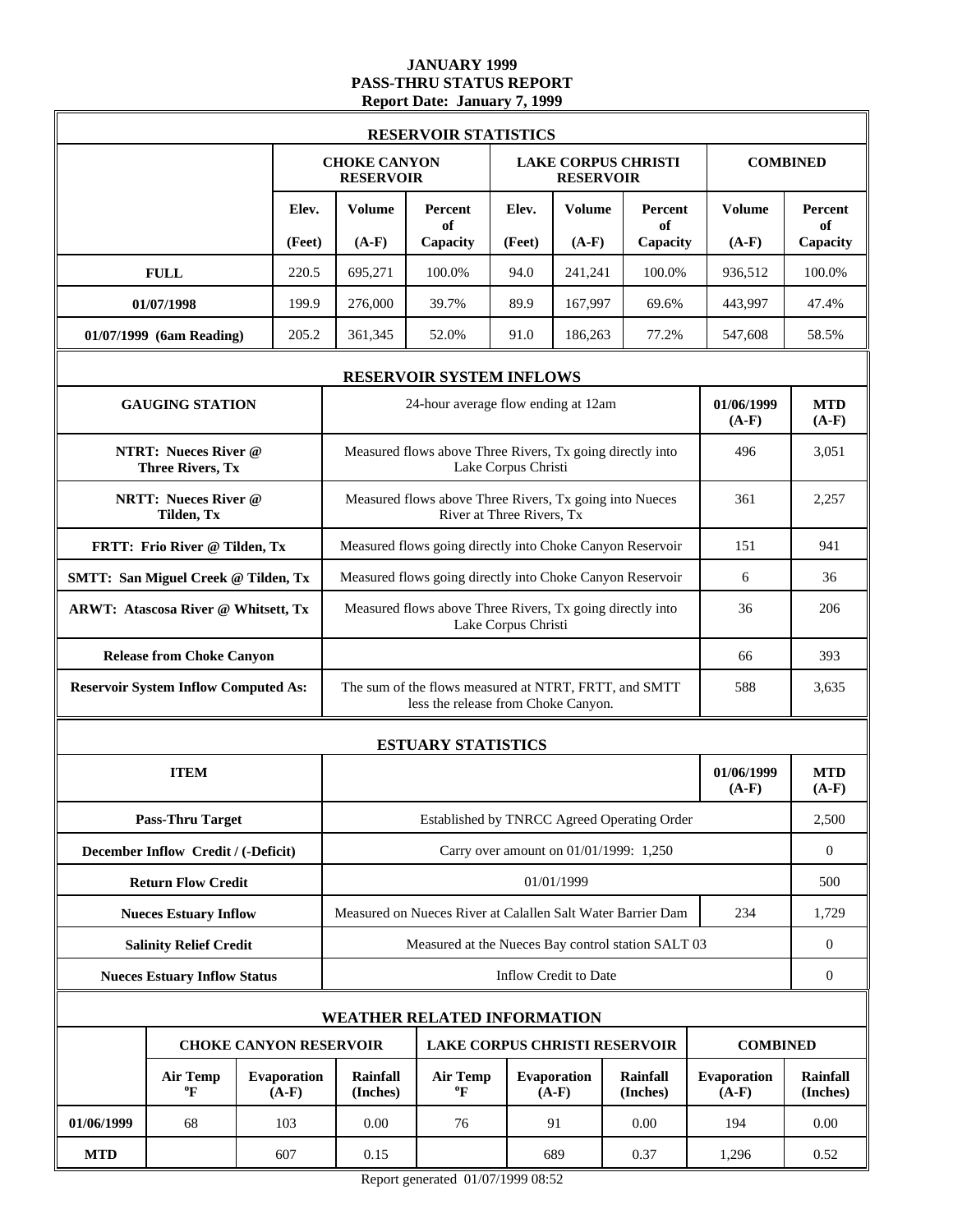### **JANUARY 1999 PASS-THRU STATUS REPORT Report Date: January 8, 1999**

|                                                        |                               |                                         | <b>RESERVOIR STATISTICS</b>                                                                  |                     |                                        |                             |                        |                             |
|--------------------------------------------------------|-------------------------------|-----------------------------------------|----------------------------------------------------------------------------------------------|---------------------|----------------------------------------|-----------------------------|------------------------|-----------------------------|
|                                                        |                               | <b>CHOKE CANYON</b><br><b>RESERVOIR</b> |                                                                                              |                     | <b>RESERVOIR</b>                       | <b>LAKE CORPUS CHRISTI</b>  |                        | <b>COMBINED</b>             |
|                                                        | Elev.                         | <b>Volume</b>                           | <b>Percent</b><br>of                                                                         | Elev.               | <b>Volume</b>                          | Percent<br>of               | <b>Volume</b>          | Percent<br>of               |
|                                                        | (Feet)                        | $(A-F)$                                 | Capacity                                                                                     | (Feet)              | $(A-F)$                                | Capacity                    | $(A-F)$                | Capacity                    |
| <b>FULL</b>                                            | 220.5                         | 695,271                                 | 100.0%                                                                                       | 94.0                | 241,241                                | 100.0%                      | 936,512                | 100.0%                      |
| 01/08/1998                                             | 199.9                         | 275.699                                 | 39.7%                                                                                        | 89.9                | 167,997                                | 69.6%                       | 443.696                | 47.4%                       |
| 01/08/1999 (6am Reading)                               | 205.2                         | 361,345                                 | 52.0%                                                                                        | 91.0                | 186,263                                | 77.2%                       | 547,608                | 58.5%                       |
|                                                        |                               |                                         | <b>RESERVOIR SYSTEM INFLOWS</b>                                                              |                     |                                        |                             |                        |                             |
| <b>GAUGING STATION</b>                                 |                               |                                         | 24-hour average flow ending at 12am                                                          |                     |                                        |                             | 01/07/1999<br>$(A-F)$  | <b>MTD</b><br>$(A-F)$       |
| <b>NTRT: Nueces River @</b><br><b>Three Rivers, Tx</b> |                               |                                         | Measured flows above Three Rivers, Tx going directly into                                    | Lake Corpus Christi |                                        |                             | 494                    | 3,545                       |
| <b>NRTT: Nueces River @</b><br>Tilden, Tx              |                               |                                         | Measured flows above Three Rivers, Tx going into Nueces<br>River at Three Rivers, Tx         | 369                 | 2,626                                  |                             |                        |                             |
| FRTT: Frio River @ Tilden, Tx                          |                               |                                         | Measured flows going directly into Choke Canyon Reservoir                                    |                     |                                        |                             | 153                    | 1,094                       |
| <b>SMTT: San Miguel Creek @ Tilden, Tx</b>             |                               |                                         | Measured flows going directly into Choke Canyon Reservoir                                    |                     |                                        |                             | 6                      | 42                          |
| <b>ARWT: Atascosa River @ Whitsett, Tx</b>             |                               |                                         | Measured flows above Three Rivers, Tx going directly into<br>Lake Corpus Christi             | 36                  | 242                                    |                             |                        |                             |
| <b>Release from Choke Canyon</b>                       |                               |                                         | 66                                                                                           | 459                 |                                        |                             |                        |                             |
| <b>Reservoir System Inflow Computed As:</b>            |                               |                                         | The sum of the flows measured at NTRT, FRTT, and SMTT<br>less the release from Choke Canyon. |                     |                                        |                             | 588                    | 4,223                       |
|                                                        |                               |                                         | <b>ESTUARY STATISTICS</b>                                                                    |                     |                                        |                             |                        |                             |
| <b>ITEM</b>                                            |                               |                                         |                                                                                              |                     |                                        |                             | 01/07/1999<br>$(A-F)$  | <b>MTD</b><br>$(A-F)$       |
| <b>Pass-Thru Target</b>                                |                               |                                         | Established by TNRCC Agreed Operating Order                                                  |                     |                                        |                             |                        | 2,500                       |
| December Inflow Credit / (-Deficit)                    |                               |                                         |                                                                                              |                     | Carry over amount on 01/01/1999: 1,250 |                             |                        | $\boldsymbol{0}$            |
| <b>Return Flow Credit</b>                              |                               |                                         |                                                                                              |                     | 01/01/1999                             |                             |                        | 500                         |
| <b>Nueces Estuary Inflow</b>                           |                               |                                         | Measured on Nueces River at Calallen Salt Water Barrier Dam                                  |                     |                                        |                             | 212                    | 1,941                       |
| <b>Salinity Relief Credit</b>                          |                               |                                         | Measured at the Nueces Bay control station SALT 03                                           |                     |                                        |                             |                        | $\mathbf{0}$                |
| <b>Nueces Estuary Inflow Status</b>                    |                               |                                         |                                                                                              |                     | Inflow Credit to Date                  |                             |                        | $\boldsymbol{0}$            |
|                                                        |                               |                                         | <b>WEATHER RELATED INFORMATION</b>                                                           |                     |                                        |                             |                        |                             |
|                                                        | <b>CHOKE CANYON RESERVOIR</b> |                                         | <b>LAKE CORPUS CHRISTI RESERVOIR</b>                                                         |                     |                                        |                             | <b>COMBINED</b>        |                             |
| <b>Air Temp</b><br>$\mathbf{P}$                        | <b>Evaporation</b><br>$(A-F)$ | <b>Rainfall</b><br>(Inches)             | <b>Air Temp</b><br>$\mathbf{F}$                                                              |                     | Evaporation<br>$(A-F)$                 | <b>Rainfall</b><br>(Inches) | Evaporation<br>$(A-F)$ | <b>Rainfall</b><br>(Inches) |
| 01/07/1999<br>78                                       | 82                            | 0.00                                    | 78                                                                                           |                     | 122                                    | 0.00                        | 204                    | 0.00                        |
| <b>MTD</b>                                             | 689                           | 0.15                                    |                                                                                              |                     | 811                                    | 0.37                        | 1,500                  | 0.52                        |

Report generated 01/08/1999 08:30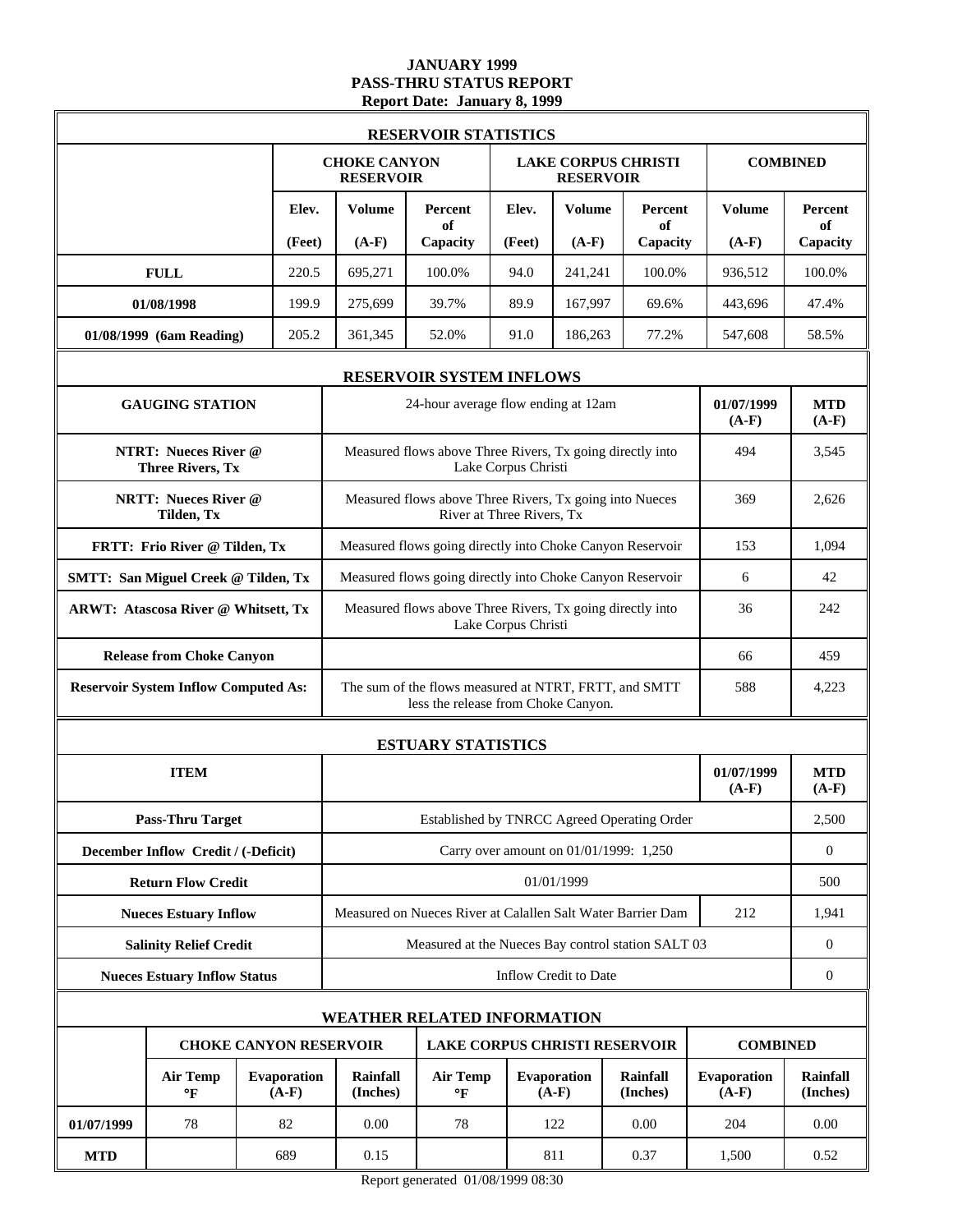### **JANUARY 1999 PASS-THRU STATUS REPORT Report Date: January 9, 1999**

|                                                        |                               |                                         | <b>RESERVOIR STATISTICS</b>                                                                  |                     |                                                |                             |                        |                             |
|--------------------------------------------------------|-------------------------------|-----------------------------------------|----------------------------------------------------------------------------------------------|---------------------|------------------------------------------------|-----------------------------|------------------------|-----------------------------|
|                                                        |                               | <b>CHOKE CANYON</b><br><b>RESERVOIR</b> |                                                                                              |                     | <b>LAKE CORPUS CHRISTI</b><br><b>RESERVOIR</b> |                             |                        | <b>COMBINED</b>             |
|                                                        | Elev.                         | <b>Volume</b>                           | Percent<br>of                                                                                | Elev.               | <b>Volume</b>                                  | Percent<br>of               | <b>Volume</b>          | Percent<br>of               |
|                                                        | (Feet)                        | $(A-F)$                                 | Capacity                                                                                     | (Feet)              | $(A-F)$                                        | Capacity                    | $(A-F)$                | Capacity                    |
| <b>FULL</b>                                            | 220.5                         | 695,271                                 | 100.0%                                                                                       | 94.0                | 241.241                                        | 100.0%                      | 936,512                | 100.0%                      |
| 01/09/1998                                             | 199.9                         | 275,699                                 | 39.7%                                                                                        | 89.9                | 168,165                                        | 69.7%                       | 443,864                | 47.4%                       |
| 01/09/1999 (6am Reading)                               | 205.1                         | 361,169                                 | 51.9%                                                                                        | 91.0                | 186,263                                        | 77.2%                       | 547,432                | 58.5%                       |
|                                                        |                               |                                         | <b>RESERVOIR SYSTEM INFLOWS</b>                                                              |                     |                                                |                             |                        |                             |
| <b>GAUGING STATION</b>                                 |                               |                                         | 24-hour average flow ending at 12am                                                          |                     |                                                |                             | 01/08/1999<br>$(A-F)$  | <b>MTD</b><br>$(A-F)$       |
| <b>NTRT: Nueces River @</b><br><b>Three Rivers, Tx</b> |                               |                                         | Measured flows above Three Rivers, Tx going directly into                                    | Lake Corpus Christi |                                                |                             | 500                    | 4,045                       |
| <b>NRTT: Nueces River @</b><br>Tilden, Tx              |                               |                                         | Measured flows above Three Rivers, Tx going into Nueces<br>River at Three Rivers, Tx         | 365                 | 2,991                                          |                             |                        |                             |
| FRTT: Frio River @ Tilden, Tx                          |                               |                                         | Measured flows going directly into Choke Canyon Reservoir                                    | 153                 | 1,247                                          |                             |                        |                             |
| <b>SMTT: San Miguel Creek @ Tilden, Tx</b>             |                               |                                         | Measured flows going directly into Choke Canyon Reservoir                                    |                     |                                                |                             | 6                      | 48                          |
| <b>ARWT: Atascosa River @ Whitsett, Tx</b>             |                               |                                         | Measured flows above Three Rivers, Tx going directly into<br>Lake Corpus Christi             | 36                  | 278                                            |                             |                        |                             |
| <b>Release from Choke Canyon</b>                       |                               | 66                                      |                                                                                              |                     |                                                |                             |                        |                             |
| <b>Reservoir System Inflow Computed As:</b>            |                               |                                         | The sum of the flows measured at NTRT, FRTT, and SMTT<br>less the release from Choke Canyon. |                     |                                                |                             | 594                    | 4,816                       |
|                                                        |                               |                                         | <b>ESTUARY STATISTICS</b>                                                                    |                     |                                                |                             |                        |                             |
| <b>ITEM</b>                                            |                               |                                         |                                                                                              |                     |                                                |                             | 01/08/1999<br>$(A-F)$  | <b>MTD</b><br>$(A-F)$       |
| <b>Pass-Thru Target</b>                                |                               |                                         | Established by TNRCC Agreed Operating Order                                                  |                     |                                                |                             |                        | 2,500                       |
| December Inflow Credit / (-Deficit)                    |                               |                                         |                                                                                              |                     | Carry over amount on 01/01/1999: 1,250         |                             |                        | $\boldsymbol{0}$            |
| <b>Return Flow Credit</b>                              |                               |                                         |                                                                                              |                     | 01/01/1999                                     |                             |                        | 500                         |
| <b>Nueces Estuary Inflow</b>                           |                               |                                         | Measured on Nueces River at Calallen Salt Water Barrier Dam                                  |                     |                                                |                             | 179                    | 2,120                       |
| <b>Salinity Relief Credit</b>                          |                               |                                         | Measured at the Nueces Bay control station SALT 03                                           |                     |                                                |                             |                        | $\mathbf{0}$                |
| <b>Nueces Estuary Inflow Status</b>                    |                               |                                         |                                                                                              |                     | Inflow Credit to Date                          |                             |                        | $\boldsymbol{0}$            |
|                                                        |                               |                                         | <b>WEATHER RELATED INFORMATION</b>                                                           |                     |                                                |                             |                        |                             |
|                                                        | <b>CHOKE CANYON RESERVOIR</b> |                                         | <b>LAKE CORPUS CHRISTI RESERVOIR</b>                                                         |                     |                                                |                             | <b>COMBINED</b>        |                             |
| <b>Air Temp</b><br>$\boldsymbol{P}$                    | Evaporation<br>$(A-F)$        | <b>Rainfall</b><br>(Inches)             | <b>Air Temp</b><br>$\boldsymbol{P}$                                                          |                     | Evaporation<br>$(A-F)$                         | <b>Rainfall</b><br>(Inches) | Evaporation<br>$(A-F)$ | <b>Rainfall</b><br>(Inches) |
| 01/08/1999<br>80                                       | 205                           | 0.00                                    | 79                                                                                           |                     | 253                                            | 0.00                        | 458                    | 0.00                        |
| <b>MTD</b>                                             | 894                           | 0.15                                    |                                                                                              |                     | 1,064                                          | 0.37                        | 1,958                  | 0.52                        |

Report generated 01/09/1999 08:35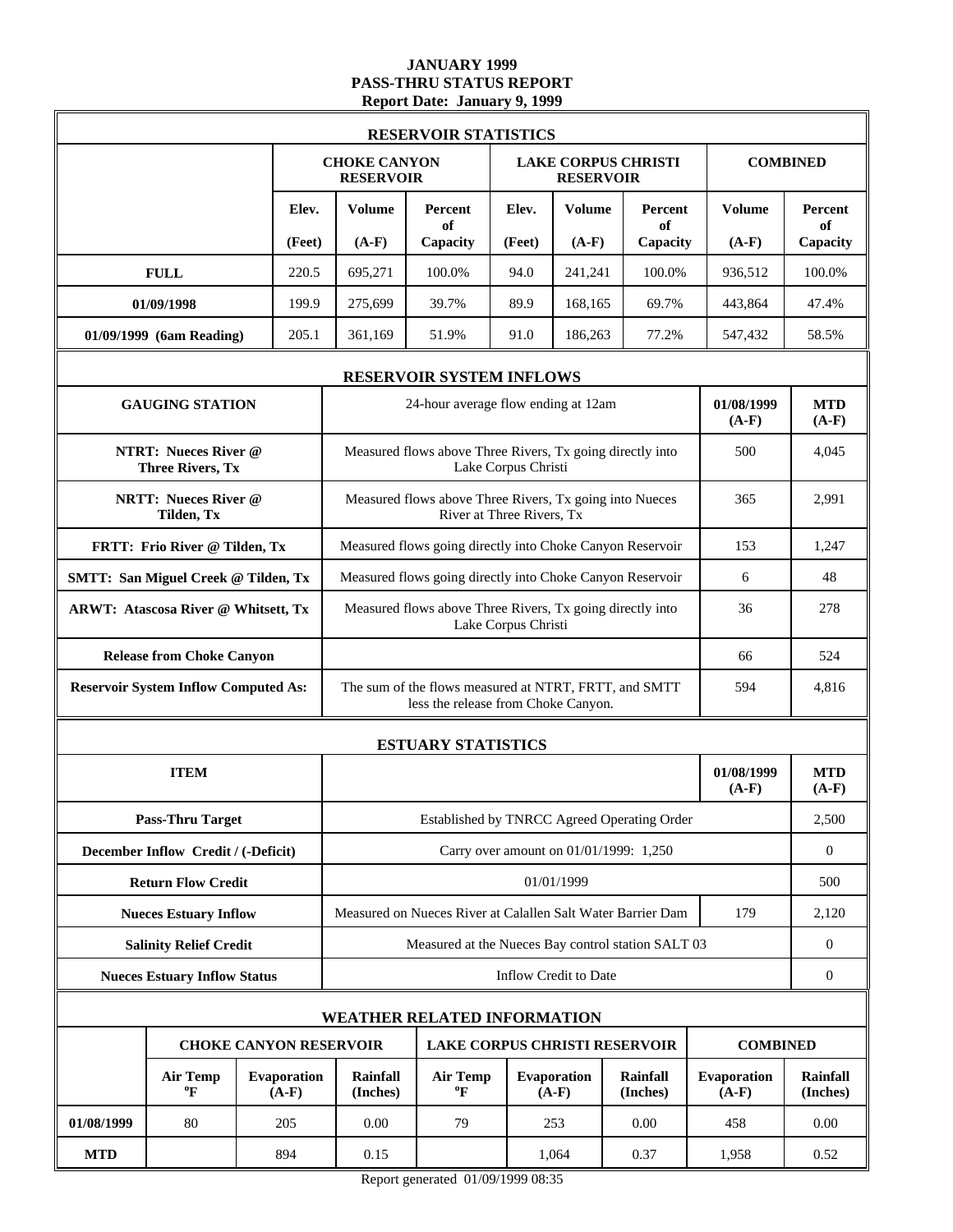### **JANUARY 1999 PASS-THRU STATUS REPORT Report Date: January 10, 1999**

|            | <b>RESERVOIR STATISTICS</b>                            |  |                               |                                         |                                                                                              |        |                               |                                             |                        |                             |
|------------|--------------------------------------------------------|--|-------------------------------|-----------------------------------------|----------------------------------------------------------------------------------------------|--------|-------------------------------|---------------------------------------------|------------------------|-----------------------------|
|            |                                                        |  |                               | <b>CHOKE CANYON</b><br><b>RESERVOIR</b> |                                                                                              |        | <b>RESERVOIR</b>              | <b>LAKE CORPUS CHRISTI</b>                  |                        | <b>COMBINED</b>             |
|            |                                                        |  | Elev.                         | <b>Volume</b>                           | Percent<br>of                                                                                | Elev.  | <b>Volume</b>                 | Percent<br>of                               | <b>Volume</b>          | Percent<br>of               |
|            |                                                        |  | (Feet)                        | $(A-F)$                                 | Capacity                                                                                     | (Feet) | $(A-F)$                       | Capacity                                    | $(A-F)$                | Capacity                    |
|            | <b>FULL</b>                                            |  | 220.5                         | 695,271                                 | 100.0%                                                                                       | 94.0   | 241,241                       | 100.0%                                      | 936,512                | 100.0%                      |
|            | 01/10/1998                                             |  | 199.9                         | 275,549                                 | 39.6%                                                                                        | 90.0   | 168,500                       | 69.8%                                       | 444,049                | 47.4%                       |
|            | 01/10/1999 (6am Reading)                               |  | 205.1                         | 361,169                                 | 51.9%                                                                                        | 91.0   | 186,263                       | 77.2%                                       | 547,432                | 58.5%                       |
|            |                                                        |  |                               |                                         | <b>RESERVOIR SYSTEM INFLOWS</b>                                                              |        |                               |                                             |                        |                             |
|            | <b>GAUGING STATION</b>                                 |  |                               |                                         | 24-hour average flow ending at 12am                                                          |        |                               |                                             | 01/09/1999<br>$(A-F)$  | <b>MTD</b><br>$(A-F)$       |
|            | <b>NTRT: Nueces River @</b><br><b>Three Rivers, Tx</b> |  |                               |                                         | Measured flows above Three Rivers, Tx going directly into<br>Lake Corpus Christi             | 494    | 4,540                         |                                             |                        |                             |
|            | <b>NRTT: Nueces River @</b><br>Tilden, Tx              |  |                               |                                         | Measured flows above Three Rivers, Tx going into Nueces<br>River at Three Rivers, Tx         | 345    | 3.337                         |                                             |                        |                             |
|            | FRTT: Frio River @ Tilden, Tx                          |  |                               |                                         | Measured flows going directly into Choke Canyon Reservoir                                    | 147    | 1,393                         |                                             |                        |                             |
|            | <b>SMTT: San Miguel Creek @ Tilden, Tx</b>             |  |                               |                                         | Measured flows going directly into Choke Canyon Reservoir                                    | 6      | 54                            |                                             |                        |                             |
|            | ARWT: Atascosa River @ Whitsett, Tx                    |  |                               |                                         | Measured flows above Three Rivers, Tx going directly into<br>Lake Corpus Christi             | 36     | 314                           |                                             |                        |                             |
|            | <b>Release from Choke Canyon</b>                       |  |                               |                                         |                                                                                              |        |                               |                                             | 66                     | 590                         |
|            | <b>Reservoir System Inflow Computed As:</b>            |  |                               |                                         | The sum of the flows measured at NTRT, FRTT, and SMTT<br>less the release from Choke Canyon. |        |                               |                                             | 582                    | 5,398                       |
|            |                                                        |  |                               |                                         | <b>ESTUARY STATISTICS</b>                                                                    |        |                               |                                             |                        |                             |
|            | <b>ITEM</b>                                            |  |                               |                                         |                                                                                              |        |                               |                                             | 01/09/1999<br>$(A-F)$  | <b>MTD</b><br>$(A-F)$       |
|            | <b>Pass-Thru Target</b>                                |  |                               |                                         |                                                                                              |        |                               | Established by TNRCC Agreed Operating Order |                        | 2,500                       |
|            | December Inflow Credit / (-Deficit)                    |  |                               |                                         |                                                                                              |        |                               | Carry over amount on 01/01/1999: 1,250      |                        | $\boldsymbol{0}$            |
|            | <b>Return Flow Credit</b>                              |  |                               |                                         |                                                                                              |        | 01/01/1999                    |                                             |                        | 500                         |
|            | <b>Nueces Estuary Inflow</b>                           |  |                               |                                         | Measured on Nueces River at Calallen Salt Water Barrier Dam                                  |        |                               |                                             | 312                    | 2,432                       |
|            | <b>Salinity Relief Credit</b>                          |  |                               |                                         | Measured at the Nueces Bay control station SALT 03                                           |        |                               |                                             |                        | $\boldsymbol{0}$            |
|            | <b>Nueces Estuary Inflow Status</b>                    |  |                               |                                         |                                                                                              |        | Inflow Credit to Date         |                                             |                        | $\boldsymbol{0}$            |
|            |                                                        |  |                               |                                         | <b>WEATHER RELATED INFORMATION</b>                                                           |        |                               |                                             |                        |                             |
|            |                                                        |  | <b>CHOKE CANYON RESERVOIR</b> |                                         |                                                                                              |        |                               | <b>LAKE CORPUS CHRISTI RESERVOIR</b>        | <b>COMBINED</b>        |                             |
|            | <b>Air Temp</b><br>$\boldsymbol{P}$                    |  | Evaporation<br>$(A-F)$        | Rainfall<br>(Inches)                    | <b>Air Temp</b><br>$\boldsymbol{P}$                                                          |        | <b>Evaporation</b><br>$(A-F)$ | <b>Rainfall</b><br>(Inches)                 | Evaporation<br>$(A-F)$ | <b>Rainfall</b><br>(Inches) |
| 01/09/1999 | 52                                                     |  | Pan froze                     | 0.00                                    | 52                                                                                           |        | 193                           | 0.00                                        | 193                    | 0.00                        |
| <b>MTD</b> |                                                        |  | 894                           | 0.15                                    |                                                                                              |        | 1,257                         | 0.37                                        | 2,151                  | 0.52                        |

Report generated 01/10/1999 08:37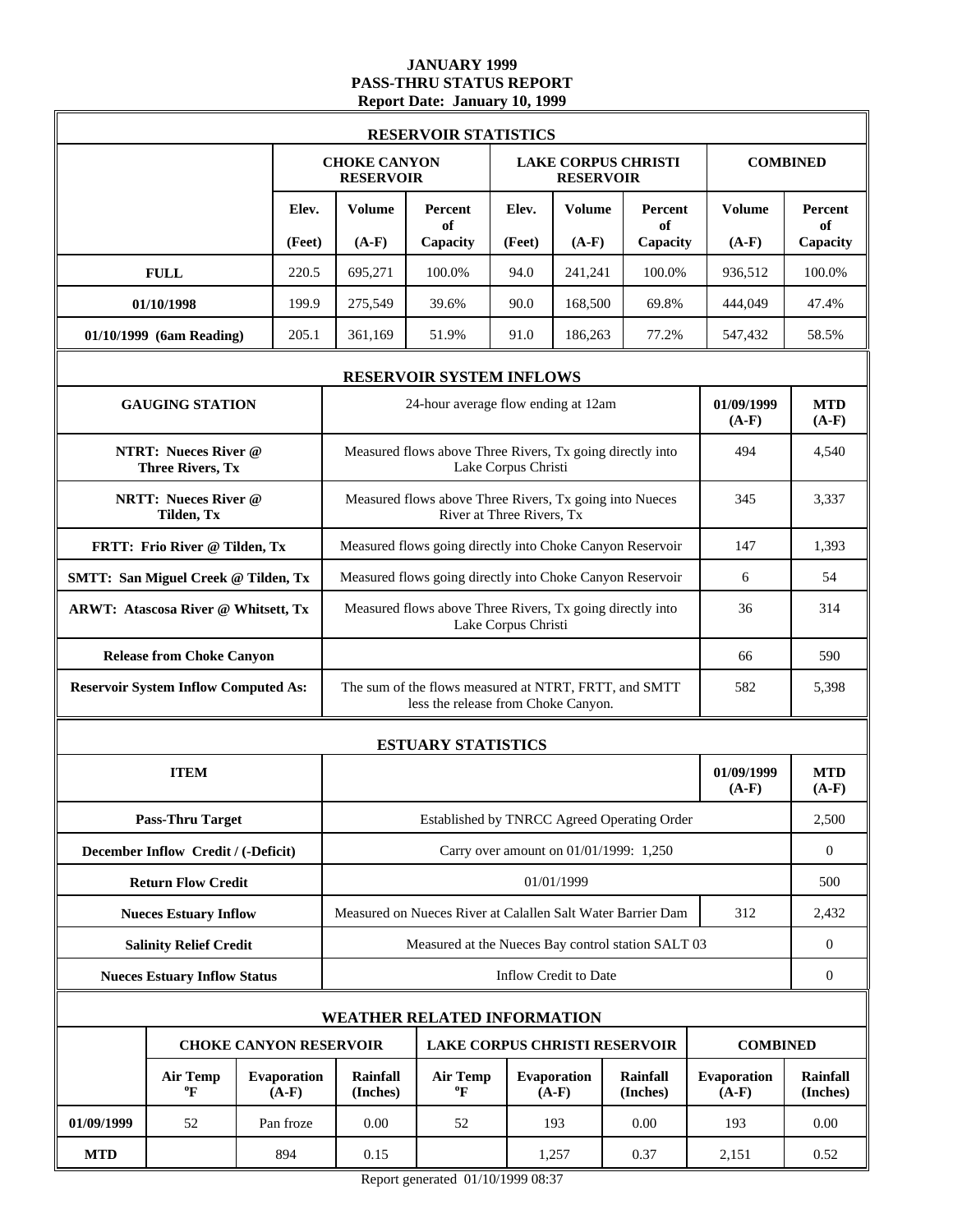# **JANUARY 1999 PASS-THRU STATUS REPORT Report Date: January 11, 1999**

|            | <b>RESERVOIR STATISTICS</b>                            |  |                        |                                                                |                                                                                              |                     |                                        |                             |                        |                             |  |
|------------|--------------------------------------------------------|--|------------------------|----------------------------------------------------------------|----------------------------------------------------------------------------------------------|---------------------|----------------------------------------|-----------------------------|------------------------|-----------------------------|--|
|            |                                                        |  |                        | <b>CHOKE CANYON</b><br><b>RESERVOIR</b>                        |                                                                                              |                     | <b>RESERVOIR</b>                       | <b>LAKE CORPUS CHRISTI</b>  |                        | <b>COMBINED</b>             |  |
|            |                                                        |  | Elev.                  | <b>Volume</b>                                                  | Percent<br>of                                                                                | Elev.               | <b>Volume</b>                          | Percent<br>of               | <b>Volume</b>          | Percent<br>of               |  |
|            |                                                        |  | (Feet)                 | $(A-F)$                                                        | Capacity                                                                                     | (Feet)              | $(A-F)$                                | Capacity                    | $(A-F)$                | Capacity                    |  |
|            | <b>FULL</b>                                            |  | 220.5                  | 695,271                                                        | 100.0%                                                                                       | 94.0                | 241,241                                | 100.0%                      | 936,512                | 100.0%                      |  |
|            | 01/11/1998                                             |  | 199.9                  | 275,549                                                        | 39.6%                                                                                        | 90.0                | 169,171                                | 70.1%                       | 444,720                | 47.5%                       |  |
|            | 01/11/1999 (6am Reading)                               |  | 205.1                  | 361,169                                                        | 51.9%                                                                                        | 91.0                | 186,263                                | 77.2%                       | 547,432                | 58.5%                       |  |
|            |                                                        |  |                        |                                                                | <b>RESERVOIR SYSTEM INFLOWS</b>                                                              |                     |                                        |                             |                        |                             |  |
|            | <b>GAUGING STATION</b>                                 |  |                        |                                                                | 24-hour average flow ending at 12am                                                          |                     |                                        |                             | 01/10/1999<br>$(A-F)$  | <b>MTD</b><br>$(A-F)$       |  |
|            | <b>NTRT: Nueces River @</b><br><b>Three Rivers, Tx</b> |  |                        |                                                                | Measured flows above Three Rivers, Tx going directly into                                    | Lake Corpus Christi |                                        |                             | 474                    | 5,014                       |  |
|            | <b>NRTT: Nueces River @</b><br>Tilden, Tx              |  |                        | Measured flows above Three Rivers, Tx going into Nueces        | 318                                                                                          | 3,654               |                                        |                             |                        |                             |  |
|            | FRTT: Frio River @ Tilden, Tx                          |  |                        |                                                                | Measured flows going directly into Choke Canyon Reservoir                                    | 143                 | 1,536                                  |                             |                        |                             |  |
|            | <b>SMTT: San Miguel Creek @ Tilden, Tx</b>             |  |                        | Measured flows going directly into Choke Canyon Reservoir<br>6 |                                                                                              |                     |                                        |                             |                        |                             |  |
|            | ARWT: Atascosa River @ Whitsett, Tx                    |  |                        | Measured flows above Three Rivers, Tx going directly into      | 36                                                                                           | 349                 |                                        |                             |                        |                             |  |
|            | <b>Release from Choke Canyon</b>                       |  |                        |                                                                |                                                                                              |                     |                                        |                             | 66                     | 655                         |  |
|            | <b>Reservoir System Inflow Computed As:</b>            |  |                        |                                                                | The sum of the flows measured at NTRT, FRTT, and SMTT<br>less the release from Choke Canyon. |                     |                                        |                             | 557                    | 5,955                       |  |
|            |                                                        |  |                        |                                                                | <b>ESTUARY STATISTICS</b>                                                                    |                     |                                        |                             |                        |                             |  |
|            | <b>ITEM</b>                                            |  |                        |                                                                |                                                                                              |                     |                                        |                             | 01/10/1999<br>$(A-F)$  | <b>MTD</b><br>$(A-F)$       |  |
|            | <b>Pass-Thru Target</b>                                |  |                        |                                                                | Established by TNRCC Agreed Operating Order                                                  |                     |                                        |                             |                        | 2,500                       |  |
|            | December Inflow Credit / (-Deficit)                    |  |                        |                                                                |                                                                                              |                     | Carry over amount on 01/01/1999: 1,250 |                             |                        | $\boldsymbol{0}$            |  |
|            | <b>Return Flow Credit</b>                              |  |                        |                                                                |                                                                                              |                     | 01/01/1999                             |                             |                        | 500                         |  |
|            | <b>Nueces Estuary Inflow</b>                           |  |                        |                                                                | Measured on Nueces River at Calallen Salt Water Barrier Dam                                  |                     |                                        |                             | 260                    | 2,692                       |  |
|            | <b>Salinity Relief Credit</b>                          |  |                        |                                                                | Measured at the Nueces Bay control station SALT 03 01/11/1999                                |                     |                                        |                             |                        | 1250                        |  |
|            | <b>Nueces Estuary Inflow Status</b>                    |  |                        |                                                                |                                                                                              |                     | Inflow Credit to Date                  |                             |                        | 192                         |  |
|            |                                                        |  |                        |                                                                | <b>WEATHER RELATED INFORMATION</b>                                                           |                     |                                        |                             |                        |                             |  |
|            | <b>CHOKE CANYON RESERVOIR</b>                          |  |                        |                                                                | <b>LAKE CORPUS CHRISTI RESERVOIR</b>                                                         |                     |                                        |                             | <b>COMBINED</b>        |                             |  |
|            | <b>Air Temp</b><br>$\mathbf{P}$                        |  | Evaporation<br>$(A-F)$ | Rainfall<br>(Inches)                                           | <b>Air Temp</b><br>$\rm ^{o}F$                                                               |                     | Evaporation<br>$(A-F)$                 | <b>Rainfall</b><br>(Inches) | Evaporation<br>$(A-F)$ | <b>Rainfall</b><br>(Inches) |  |
| 01/10/1999 | 64                                                     |  | 215                    | 0.00                                                           | 63                                                                                           |                     | 112                                    | 0.00                        | 327                    | 0.00                        |  |
| <b>MTD</b> |                                                        |  | 1,109                  | 0.15                                                           |                                                                                              |                     | 1,369                                  | 2,478                       | 0.52                   |                             |  |

Report generated 01/11/1999 09:03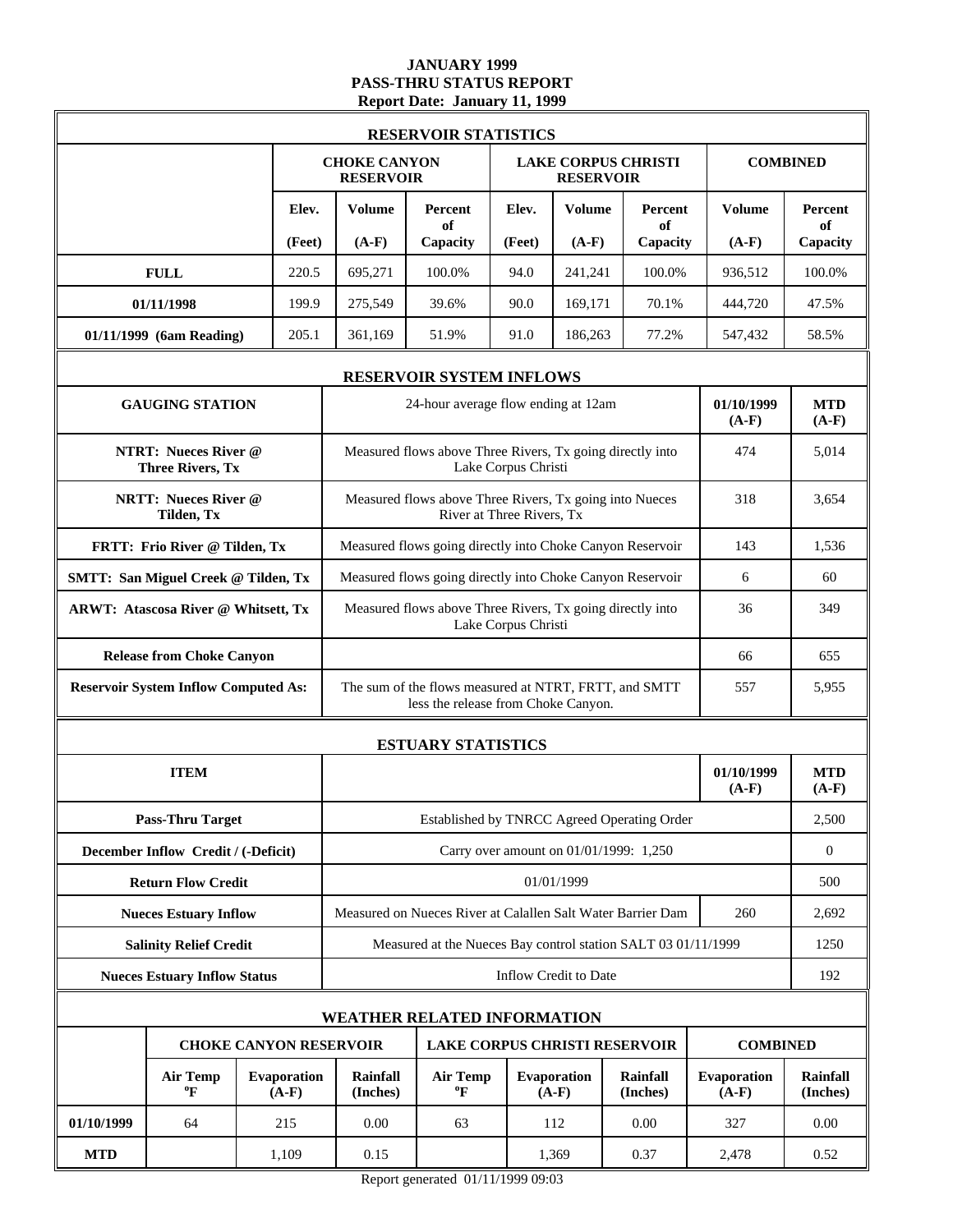### **JANUARY 1999 PASS-THRU STATUS REPORT Report Date: January 12, 1999**

|            | <b>RESERVOIR STATISTICS</b>                            |  |                        |                                                                |                                                                                              |                           |                                        |                             |                        |                             |  |
|------------|--------------------------------------------------------|--|------------------------|----------------------------------------------------------------|----------------------------------------------------------------------------------------------|---------------------------|----------------------------------------|-----------------------------|------------------------|-----------------------------|--|
|            |                                                        |  |                        | <b>CHOKE CANYON</b><br><b>RESERVOIR</b>                        |                                                                                              |                           | <b>RESERVOIR</b>                       | <b>LAKE CORPUS CHRISTI</b>  |                        | <b>COMBINED</b>             |  |
|            |                                                        |  | Elev.                  | <b>Volume</b>                                                  | <b>Percent</b><br>of                                                                         | Elev.                     | <b>Volume</b>                          | Percent<br>of               | <b>Volume</b>          | Percent<br>of               |  |
|            |                                                        |  | (Feet)                 | $(A-F)$                                                        | Capacity                                                                                     | (Feet)                    | $(A-F)$                                | Capacity                    | $(A-F)$                | Capacity                    |  |
|            | <b>FULL</b>                                            |  | 220.5                  | 695,271                                                        | 100.0%                                                                                       | 94.0                      | 241,241                                | 100.0%                      | 936,512                | 100.0%                      |  |
|            | 01/12/1998                                             |  | 199.9                  | 275,549                                                        | 39.6%                                                                                        | 90.0                      | 169,003                                | 70.1%                       | 444,552                | 47.5%                       |  |
|            | 01/12/1999 (6am Reading)                               |  | 205.1                  | 361,169                                                        | 51.9%                                                                                        | 91.0                      | 186,263                                | 77.2%                       | 547,432                | 58.5%                       |  |
|            |                                                        |  |                        |                                                                | <b>RESERVOIR SYSTEM INFLOWS</b>                                                              |                           |                                        |                             |                        |                             |  |
|            | <b>GAUGING STATION</b>                                 |  |                        |                                                                | 24-hour average flow ending at 12am                                                          |                           |                                        |                             | 01/11/1999<br>$(A-F)$  | <b>MTD</b><br>$(A-F)$       |  |
|            | <b>NTRT: Nueces River @</b><br><b>Three Rivers, Tx</b> |  |                        |                                                                | Measured flows above Three Rivers, Tx going directly into                                    | Lake Corpus Christi       |                                        |                             | 451                    | 5,465                       |  |
|            | <b>NRTT: Nueces River @</b><br>Tilden, Tx              |  |                        |                                                                | Measured flows above Three Rivers, Tx going into Nueces                                      | River at Three Rivers, Tx |                                        |                             | 290                    | 3,944                       |  |
|            | FRTT: Frio River @ Tilden, Tx                          |  |                        |                                                                | Measured flows going directly into Choke Canyon Reservoir                                    | 145                       | 1,681                                  |                             |                        |                             |  |
|            | <b>SMTT: San Miguel Creek @ Tilden, Tx</b>             |  |                        | Measured flows going directly into Choke Canyon Reservoir<br>5 |                                                                                              |                           |                                        |                             |                        |                             |  |
|            | ARWT: Atascosa River @ Whitsett, Tx                    |  |                        | Measured flows above Three Rivers, Tx going directly into      | 36                                                                                           | 385                       |                                        |                             |                        |                             |  |
|            | <b>Release from Choke Canyon</b>                       |  |                        |                                                                |                                                                                              |                           |                                        |                             | 66                     | 721                         |  |
|            | <b>Reservoir System Inflow Computed As:</b>            |  |                        |                                                                | The sum of the flows measured at NTRT, FRTT, and SMTT<br>less the release from Choke Canyon. |                           |                                        |                             | 535                    | 6,491                       |  |
|            |                                                        |  |                        |                                                                | <b>ESTUARY STATISTICS</b>                                                                    |                           |                                        |                             |                        |                             |  |
|            | <b>ITEM</b>                                            |  |                        |                                                                |                                                                                              |                           |                                        |                             | 01/11/1999<br>$(A-F)$  | <b>MTD</b><br>$(A-F)$       |  |
|            | <b>Pass-Thru Target</b>                                |  |                        |                                                                | Established by TNRCC Agreed Operating Order                                                  |                           |                                        |                             |                        | 2,500                       |  |
|            | December Inflow Credit / (-Deficit)                    |  |                        |                                                                |                                                                                              |                           | Carry over amount on 01/01/1999: 1,250 |                             |                        | $\boldsymbol{0}$            |  |
|            | <b>Return Flow Credit</b>                              |  |                        |                                                                |                                                                                              |                           | 01/01/1999                             |                             |                        | 500                         |  |
|            | <b>Nueces Estuary Inflow</b>                           |  |                        |                                                                | Measured on Nueces River at Calallen Salt Water Barrier Dam                                  |                           |                                        |                             | 222                    | 2,914                       |  |
|            | <b>Salinity Relief Credit</b>                          |  |                        |                                                                | Measured at the Nueces Bay control station SALT 03 01/11/1999                                |                           |                                        |                             |                        | 1250                        |  |
|            | <b>Nueces Estuary Inflow Status</b>                    |  |                        |                                                                |                                                                                              |                           | Inflow Credit to Date                  |                             |                        | 414                         |  |
|            |                                                        |  |                        |                                                                | <b>WEATHER RELATED INFORMATION</b>                                                           |                           |                                        |                             |                        |                             |  |
|            | <b>CHOKE CANYON RESERVOIR</b>                          |  |                        |                                                                | <b>LAKE CORPUS CHRISTI RESERVOIR</b>                                                         |                           |                                        |                             | <b>COMBINED</b>        |                             |  |
|            | <b>Air Temp</b><br>$\mathbf{P}$                        |  | Evaporation<br>$(A-F)$ | <b>Rainfall</b><br>(Inches)                                    | <b>Air Temp</b><br>$\rm ^{o}F$                                                               |                           | Evaporation<br>$(A-F)$                 | <b>Rainfall</b><br>(Inches) | Evaporation<br>$(A-F)$ | <b>Rainfall</b><br>(Inches) |  |
| 01/11/1999 | 73                                                     |  | 92                     | 0.00                                                           | 72                                                                                           |                           | 112                                    | 0.00                        | 204                    | 0.00                        |  |
| <b>MTD</b> |                                                        |  | 1,201                  | 0.15                                                           |                                                                                              |                           | 1,481                                  | 2,682                       | 0.52                   |                             |  |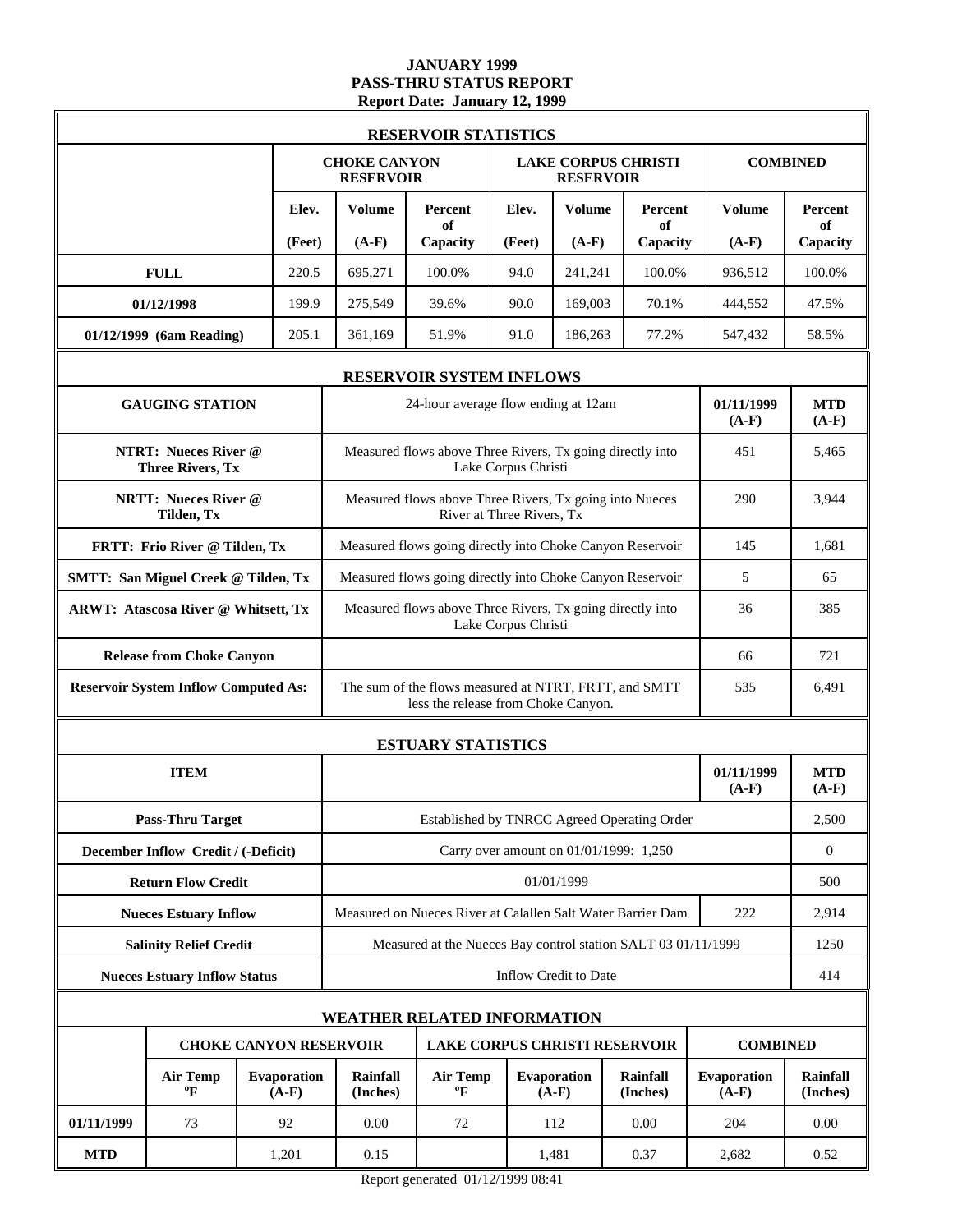### **JANUARY 1999 PASS-THRU STATUS REPORT Report Date: January 13, 1999**

|                                     |                                                                                                                                                                                                                                                                                                                                                                                                                                                                                                                                 |  |                               |                                         | <b>RESERVOIR STATISTICS</b>                                                                  |                           |                                        |                             |                        |                             |
|-------------------------------------|---------------------------------------------------------------------------------------------------------------------------------------------------------------------------------------------------------------------------------------------------------------------------------------------------------------------------------------------------------------------------------------------------------------------------------------------------------------------------------------------------------------------------------|--|-------------------------------|-----------------------------------------|----------------------------------------------------------------------------------------------|---------------------------|----------------------------------------|-----------------------------|------------------------|-----------------------------|
|                                     |                                                                                                                                                                                                                                                                                                                                                                                                                                                                                                                                 |  |                               | <b>CHOKE CANYON</b><br><b>RESERVOIR</b> |                                                                                              |                           | <b>RESERVOIR</b>                       | <b>LAKE CORPUS CHRISTI</b>  |                        | <b>COMBINED</b>             |
|                                     |                                                                                                                                                                                                                                                                                                                                                                                                                                                                                                                                 |  | Elev.                         | Volume                                  | Percent<br>of                                                                                | Elev.                     | <b>Volume</b>                          | Percent<br>of               | <b>Volume</b>          | Percent<br>of               |
|                                     | (Feet)<br><b>GAUGING STATION</b><br><b>NTRT: Nueces River @</b><br><b>Three Rivers, Tx</b><br><b>NRTT: Nueces River @</b><br>Tilden, Tx<br>FRTT: Frio River @ Tilden, Tx<br><b>SMTT: San Miguel Creek @ Tilden, Tx</b><br>ARWT: Atascosa River @ Whitsett, Tx<br><b>Release from Choke Canyon</b><br><b>Reservoir System Inflow Computed As:</b><br><b>ITEM</b><br><b>Pass-Thru Target</b><br>December Inflow Credit / (-Deficit)<br><b>Return Flow Credit</b><br><b>Nueces Estuary Inflow</b><br><b>Salinity Relief Credit</b> |  |                               | $(A-F)$                                 | Capacity                                                                                     | (Feet)                    | $(A-F)$                                | Capacity                    | $(A-F)$                | Capacity                    |
| <b>FULL</b>                         |                                                                                                                                                                                                                                                                                                                                                                                                                                                                                                                                 |  | 220.5                         | 695,271                                 | 100.0%                                                                                       | 94.0                      | 241,241                                | 100.0%                      | 936,512                | 100.0%                      |
| 01/13/1998                          |                                                                                                                                                                                                                                                                                                                                                                                                                                                                                                                                 |  | 199.9                         | 275,398                                 | 39.6%                                                                                        | 90.0                      | 168,835                                | 70.0%                       | 444,233                | 47.4%                       |
| 01/13/1999 (6am Reading)            |                                                                                                                                                                                                                                                                                                                                                                                                                                                                                                                                 |  | 205.1                         | 361,169                                 | 51.9%                                                                                        | 91.0                      | 186,263                                | 77.2%                       | 547,432                | 58.5%                       |
|                                     |                                                                                                                                                                                                                                                                                                                                                                                                                                                                                                                                 |  |                               |                                         | <b>RESERVOIR SYSTEM INFLOWS</b>                                                              |                           |                                        |                             |                        |                             |
|                                     |                                                                                                                                                                                                                                                                                                                                                                                                                                                                                                                                 |  |                               |                                         | 24-hour average flow ending at 12am                                                          |                           |                                        |                             | 01/12/1999<br>$(A-F)$  | <b>MTD</b><br>$(A-F)$       |
|                                     |                                                                                                                                                                                                                                                                                                                                                                                                                                                                                                                                 |  |                               |                                         | Measured flows above Three Rivers, Tx going directly into                                    | Lake Corpus Christi       |                                        |                             | 437                    | 5,901                       |
|                                     |                                                                                                                                                                                                                                                                                                                                                                                                                                                                                                                                 |  |                               |                                         | Measured flows above Three Rivers, Tx going into Nueces                                      | River at Three Rivers, Tx |                                        |                             | 294                    | 4,238                       |
|                                     |                                                                                                                                                                                                                                                                                                                                                                                                                                                                                                                                 |  |                               |                                         | Measured flows going directly into Choke Canyon Reservoir                                    |                           |                                        |                             | 149                    | 1,830                       |
|                                     |                                                                                                                                                                                                                                                                                                                                                                                                                                                                                                                                 |  |                               |                                         | Measured flows going directly into Choke Canyon Reservoir                                    | 5                         | 70                                     |                             |                        |                             |
|                                     |                                                                                                                                                                                                                                                                                                                                                                                                                                                                                                                                 |  |                               |                                         | Measured flows above Three Rivers, Tx going directly into<br>Lake Corpus Christi             | 36                        | 421                                    |                             |                        |                             |
|                                     |                                                                                                                                                                                                                                                                                                                                                                                                                                                                                                                                 |  |                               |                                         |                                                                                              |                           |                                        |                             | 66                     | 786                         |
|                                     |                                                                                                                                                                                                                                                                                                                                                                                                                                                                                                                                 |  |                               |                                         | The sum of the flows measured at NTRT, FRTT, and SMTT<br>less the release from Choke Canyon. |                           |                                        |                             | 525                    | 7,016                       |
|                                     |                                                                                                                                                                                                                                                                                                                                                                                                                                                                                                                                 |  |                               |                                         | <b>ESTUARY STATISTICS</b>                                                                    |                           |                                        |                             |                        |                             |
|                                     |                                                                                                                                                                                                                                                                                                                                                                                                                                                                                                                                 |  |                               |                                         |                                                                                              |                           |                                        |                             | 01/12/1999<br>$(A-F)$  | <b>MTD</b><br>$(A-F)$       |
|                                     |                                                                                                                                                                                                                                                                                                                                                                                                                                                                                                                                 |  |                               |                                         | Established by TNRCC Agreed Operating Order                                                  |                           |                                        |                             |                        | 2,500                       |
|                                     |                                                                                                                                                                                                                                                                                                                                                                                                                                                                                                                                 |  |                               |                                         |                                                                                              |                           | Carry over amount on 01/01/1999: 1,250 |                             |                        | $\overline{0}$              |
|                                     |                                                                                                                                                                                                                                                                                                                                                                                                                                                                                                                                 |  |                               |                                         |                                                                                              |                           | 01/01/1999                             |                             |                        | 500                         |
|                                     |                                                                                                                                                                                                                                                                                                                                                                                                                                                                                                                                 |  |                               |                                         | Measured on Nueces River at Calallen Salt Water Barrier Dam                                  |                           |                                        |                             | 250                    | 3,164                       |
|                                     |                                                                                                                                                                                                                                                                                                                                                                                                                                                                                                                                 |  |                               |                                         | Measured at the Nueces Bay control station SALT 03 01/11/1999                                |                           |                                        |                             |                        | 1250                        |
| <b>Nueces Estuary Inflow Status</b> |                                                                                                                                                                                                                                                                                                                                                                                                                                                                                                                                 |  |                               |                                         |                                                                                              |                           | Inflow Credit to Date                  |                             |                        | 664                         |
|                                     |                                                                                                                                                                                                                                                                                                                                                                                                                                                                                                                                 |  |                               |                                         | <b>WEATHER RELATED INFORMATION</b>                                                           |                           |                                        |                             |                        |                             |
|                                     |                                                                                                                                                                                                                                                                                                                                                                                                                                                                                                                                 |  | <b>CHOKE CANYON RESERVOIR</b> |                                         | <b>LAKE CORPUS CHRISTI RESERVOIR</b>                                                         |                           |                                        |                             | <b>COMBINED</b>        |                             |
|                                     | Evaporation<br><b>Air Temp</b><br>$\boldsymbol{P}$<br>$(A-F)$                                                                                                                                                                                                                                                                                                                                                                                                                                                                   |  |                               |                                         | <b>Air Temp</b><br>$\boldsymbol{P}$                                                          |                           | Evaporation<br>$(A-F)$                 | <b>Rainfall</b><br>(Inches) | Evaporation<br>$(A-F)$ | <b>Rainfall</b><br>(Inches) |
| 01/12/1999                          | 79                                                                                                                                                                                                                                                                                                                                                                                                                                                                                                                              |  | 133                           | 0.00                                    | 79                                                                                           |                           | 213                                    | 0.00                        | 346                    | 0.00                        |
| <b>MTD</b>                          |                                                                                                                                                                                                                                                                                                                                                                                                                                                                                                                                 |  | 1,334                         | 0.15                                    |                                                                                              |                           | 1,694                                  | 0.37                        | 3,028                  | 0.52                        |

Report generated 01/13/1999 09:02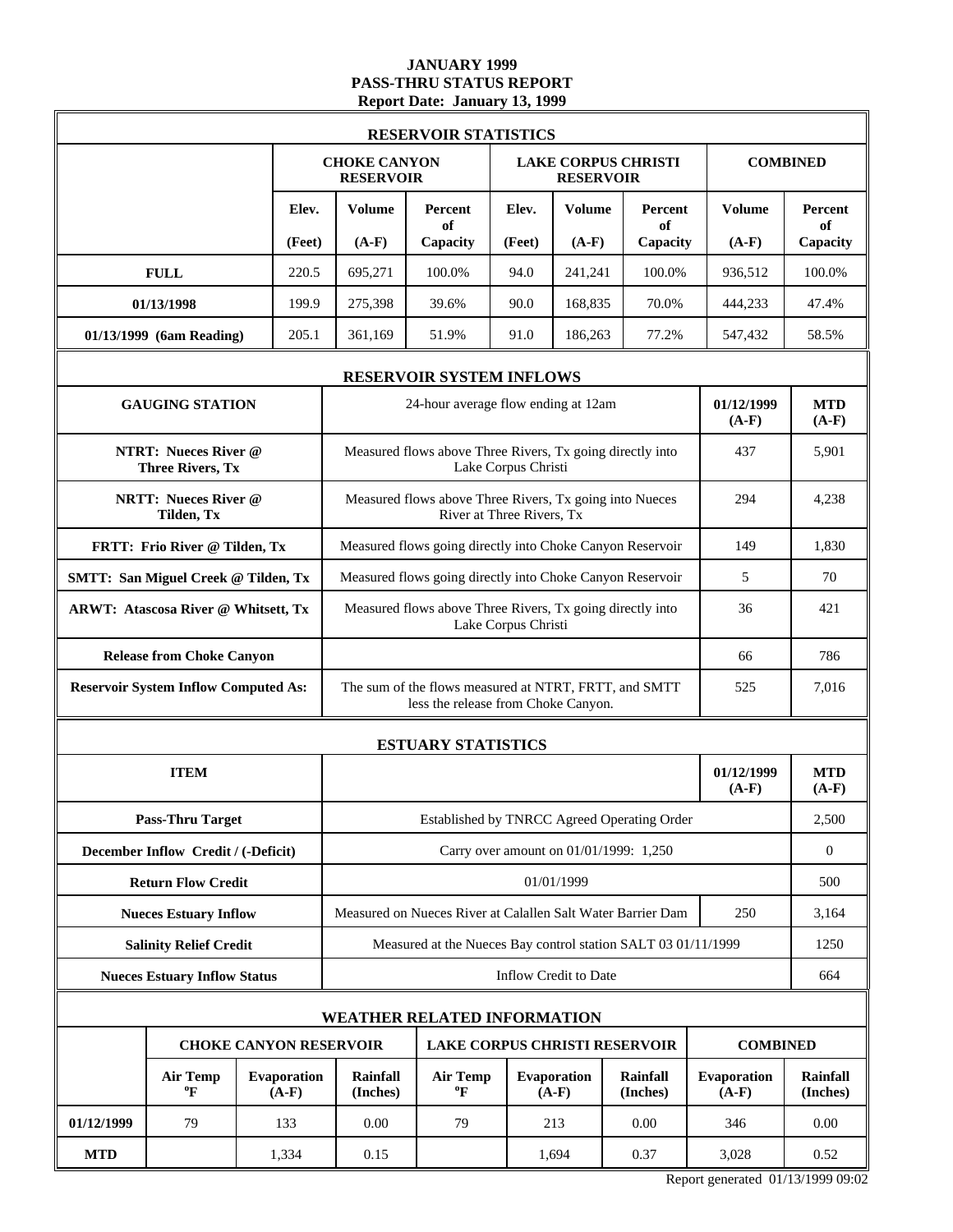### **JANUARY 1999 PASS-THRU STATUS REPORT Report Date: January 14, 1999**

|            |                                                        |                        |                                                           | <b>RESERVOIR STATISTICS</b>                                                                  |                           |                                                |                             |                        |                             |
|------------|--------------------------------------------------------|------------------------|-----------------------------------------------------------|----------------------------------------------------------------------------------------------|---------------------------|------------------------------------------------|-----------------------------|------------------------|-----------------------------|
|            |                                                        |                        | <b>CHOKE CANYON</b><br><b>RESERVOIR</b>                   |                                                                                              |                           | <b>LAKE CORPUS CHRISTI</b><br><b>RESERVOIR</b> |                             |                        | <b>COMBINED</b>             |
|            |                                                        | Elev.                  | <b>Volume</b>                                             | <b>Percent</b><br>of                                                                         | Elev.                     | <b>Volume</b>                                  | Percent<br>of               | <b>Volume</b>          | Percent<br>of               |
|            |                                                        | (Feet)                 | $(A-F)$                                                   | Capacity                                                                                     | (Feet)                    | $(A-F)$                                        | Capacity                    | $(A-F)$                | Capacity                    |
|            | <b>FULL</b>                                            | 220.5                  | 695,271                                                   | 100.0%                                                                                       | 94.0                      | 241,241                                        | 100.0%                      | 936,512                | 100.0%                      |
|            | 01/14/1998                                             | 199.9                  | 275,398                                                   | 39.6%                                                                                        | 90.0                      | 168,835                                        | 70.0%                       | 444,233                | 47.4%                       |
|            | 01/14/1999 (6am Reading)                               | 205.1                  | 361,169                                                   | 51.9%                                                                                        | 91.0                      | 186,263                                        | 77.2%                       | 547,432                | 58.5%                       |
|            |                                                        |                        |                                                           | <b>RESERVOIR SYSTEM INFLOWS</b>                                                              |                           |                                                |                             |                        |                             |
|            | <b>GAUGING STATION</b>                                 |                        |                                                           | 24-hour average flow ending at 12am                                                          |                           |                                                |                             | 01/13/1999<br>$(A-F)$  | <b>MTD</b><br>$(A-F)$       |
|            | <b>NTRT: Nueces River @</b><br><b>Three Rivers, Tx</b> |                        |                                                           | Measured flows above Three Rivers, Tx going directly into                                    | Lake Corpus Christi       |                                                |                             | 435                    | 6,336                       |
|            | <b>NRTT: Nueces River @</b><br>Tilden, Tx              |                        |                                                           | Measured flows above Three Rivers, Tx going into Nueces                                      | River at Three Rivers, Tx |                                                |                             | 302                    | 4,540                       |
|            | FRTT: Frio River @ Tilden, Tx                          |                        |                                                           | Measured flows going directly into Choke Canyon Reservoir                                    |                           |                                                |                             | 151                    | 1,981                       |
|            | <b>SMTT: San Miguel Creek @ Tilden, Tx</b>             |                        |                                                           | Measured flows going directly into Choke Canyon Reservoir                                    |                           |                                                |                             | 6                      | 76                          |
|            | ARWT: Atascosa River @ Whitsett, Tx                    |                        | Measured flows above Three Rivers, Tx going directly into | 34                                                                                           | 455                       |                                                |                             |                        |                             |
|            | <b>Release from Choke Canyon</b>                       |                        |                                                           |                                                                                              | 66                        | 852                                            |                             |                        |                             |
|            | <b>Reservoir System Inflow Computed As:</b>            |                        |                                                           | The sum of the flows measured at NTRT, FRTT, and SMTT<br>less the release from Choke Canyon. |                           |                                                |                             | 526                    | 7,541                       |
|            |                                                        |                        |                                                           | <b>ESTUARY STATISTICS</b>                                                                    |                           |                                                |                             |                        |                             |
|            | <b>ITEM</b>                                            |                        |                                                           |                                                                                              |                           |                                                |                             | 01/13/1999<br>$(A-F)$  | <b>MTD</b><br>$(A-F)$       |
|            | <b>Pass-Thru Target</b>                                |                        |                                                           | Established by TNRCC Agreed Operating Order                                                  |                           |                                                |                             |                        | 2,500                       |
|            | December Inflow Credit / (-Deficit)                    |                        |                                                           |                                                                                              |                           | Carry over amount on 01/01/1999: 1,250         |                             |                        | $\boldsymbol{0}$            |
|            | <b>Return Flow Credit</b>                              |                        |                                                           |                                                                                              |                           | 01/01/1999                                     |                             |                        | 500                         |
|            | <b>Nueces Estuary Inflow</b>                           |                        |                                                           | Measured on Nueces River at Calallen Salt Water Barrier Dam                                  |                           |                                                |                             | 260                    | 3,424                       |
|            | <b>Salinity Relief Credit</b>                          |                        |                                                           | Measured at the Nueces Bay control station SALT 03 01/11/1999                                |                           |                                                |                             |                        | 1250                        |
|            | <b>Nueces Estuary Inflow Status</b>                    |                        |                                                           |                                                                                              |                           | Inflow Credit to Date                          |                             |                        | 924                         |
|            |                                                        |                        |                                                           | <b>WEATHER RELATED INFORMATION</b>                                                           |                           |                                                |                             |                        |                             |
|            | <b>CHOKE CANYON RESERVOIR</b>                          |                        |                                                           | <b>LAKE CORPUS CHRISTI RESERVOIR</b>                                                         |                           |                                                |                             | <b>COMBINED</b>        |                             |
|            | <b>Air Temp</b><br>$\mathbf{P}$                        | Evaporation<br>$(A-F)$ | Rainfall<br>(Inches)                                      | <b>Air Temp</b><br>$\rm ^{o}F$                                                               |                           | Evaporation<br>$(A-F)$                         | <b>Rainfall</b><br>(Inches) | Evaporation<br>$(A-F)$ | <b>Rainfall</b><br>(Inches) |
| 01/13/1999 | 73                                                     | 123                    | 0.00                                                      | 73                                                                                           |                           | 426                                            | 0.80                        | 549                    | 0.80                        |
| <b>MTD</b> |                                                        | 1,457                  | 0.15                                                      |                                                                                              |                           | 2,120                                          | 1.17                        | 3,577                  | 1.32                        |

Report generated 01/14/1999 09:00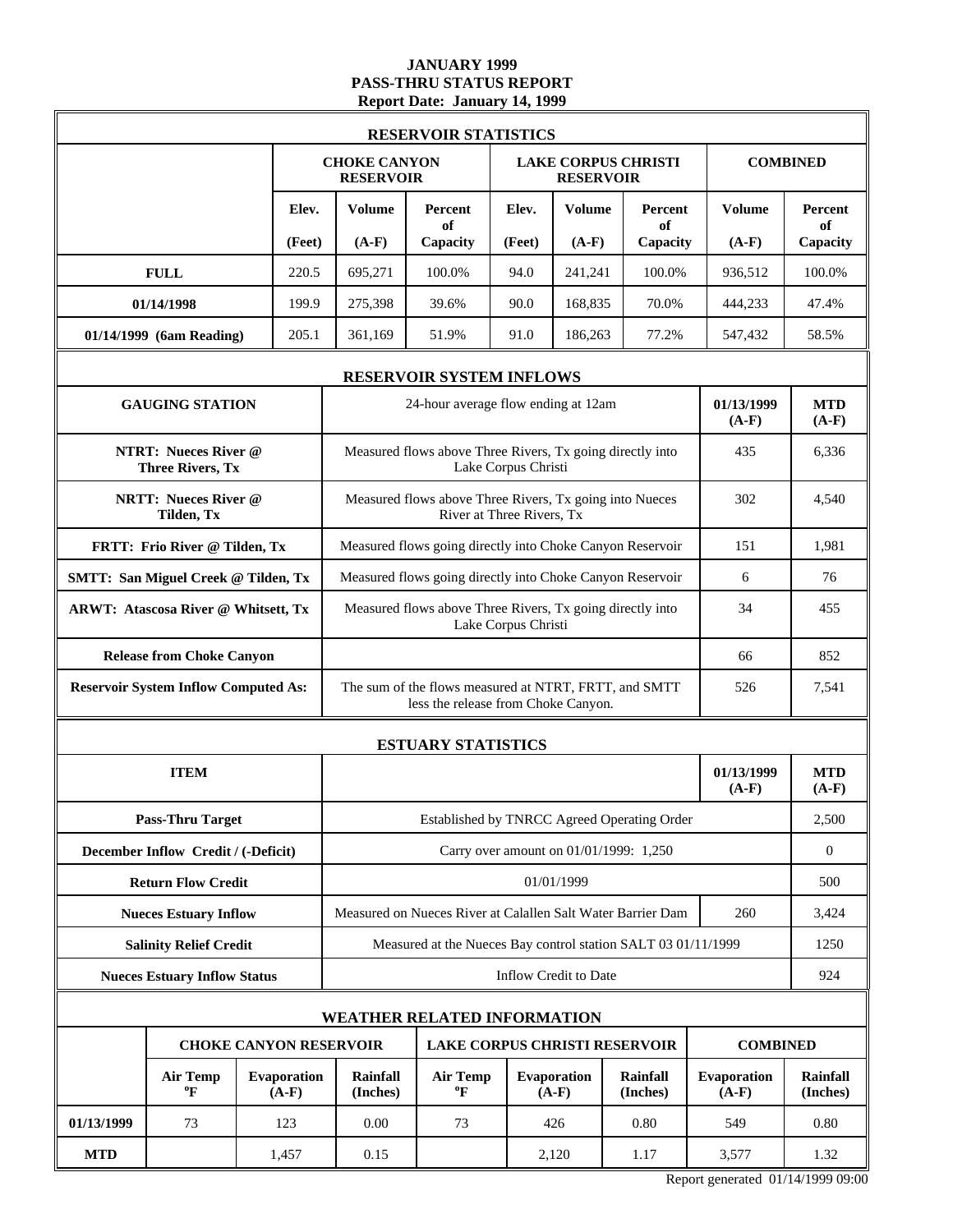### **JANUARY 1999 PASS-THRU STATUS REPORT Report Date: January 15, 1999**

|            |                                                        |                                                                                          |                                         | <b>RESERVOIR STATISTICS</b>                                                                  |                           |                                        |                             |                        |                             |
|------------|--------------------------------------------------------|------------------------------------------------------------------------------------------|-----------------------------------------|----------------------------------------------------------------------------------------------|---------------------------|----------------------------------------|-----------------------------|------------------------|-----------------------------|
|            |                                                        |                                                                                          | <b>CHOKE CANYON</b><br><b>RESERVOIR</b> |                                                                                              |                           | <b>RESERVOIR</b>                       | <b>LAKE CORPUS CHRISTI</b>  |                        | <b>COMBINED</b>             |
|            |                                                        | Elev.                                                                                    | <b>Volume</b>                           | Percent<br>of                                                                                | Elev.                     | <b>Volume</b>                          | Percent<br>of               | <b>Volume</b>          | Percent<br>of               |
|            |                                                        | (Feet)                                                                                   | $(A-F)$                                 | Capacity                                                                                     | (Feet)                    | $(A-F)$                                | Capacity                    | $(A-F)$                | Capacity                    |
|            | <b>FULL</b>                                            | 220.5                                                                                    | 695,271                                 | 100.0%                                                                                       | 94.0                      | 241,241                                | 100.0%                      | 936,512                | 100.0%                      |
|            | 01/15/1998                                             | 199.9                                                                                    | 275,248                                 | 39.6%                                                                                        | 90.0                      | 168,500                                | 69.8%                       | 443,748                | 47.4%                       |
|            | 01/15/1999 (6am Reading)                               | 205.1                                                                                    | 361,169                                 | 51.9%                                                                                        | 91.0                      | 186,263                                | 77.2%                       | 547,432                | 58.5%                       |
|            |                                                        |                                                                                          |                                         | <b>RESERVOIR SYSTEM INFLOWS</b>                                                              |                           |                                        |                             |                        |                             |
|            | <b>GAUGING STATION</b>                                 |                                                                                          |                                         | 24-hour average flow ending at 12am                                                          |                           |                                        |                             | 01/14/1999<br>$(A-F)$  | <b>MTD</b><br>$(A-F)$       |
|            | <b>NTRT: Nueces River @</b><br><b>Three Rivers, Tx</b> |                                                                                          |                                         | Measured flows above Three Rivers, Tx going directly into                                    | Lake Corpus Christi       |                                        |                             | 463                    | 6,799                       |
|            | <b>NRTT: Nueces River @</b><br>Tilden, Tx              |                                                                                          |                                         | Measured flows above Three Rivers, Tx going into Nueces                                      | River at Three Rivers, Tx |                                        |                             | 302                    | 4,841                       |
|            | FRTT: Frio River @ Tilden, Tx                          |                                                                                          |                                         | Measured flows going directly into Choke Canyon Reservoir                                    |                           |                                        |                             | 151                    | 2,132                       |
|            | <b>SMTT: San Miguel Creek @ Tilden, Tx</b>             |                                                                                          |                                         | Measured flows going directly into Choke Canyon Reservoir                                    |                           | 5                                      | 81                          |                        |                             |
|            | ARWT: Atascosa River @ Whitsett, Tx                    |                                                                                          |                                         | Measured flows above Three Rivers, Tx going directly into                                    | Lake Corpus Christi       |                                        |                             | 32                     | 486                         |
|            | <b>Release from Choke Canyon</b>                       |                                                                                          |                                         |                                                                                              | 66                        | 917                                    |                             |                        |                             |
|            | <b>Reservoir System Inflow Computed As:</b>            |                                                                                          |                                         | The sum of the flows measured at NTRT, FRTT, and SMTT<br>less the release from Choke Canyon. | 553                       | 8,094                                  |                             |                        |                             |
|            |                                                        |                                                                                          |                                         | <b>ESTUARY STATISTICS</b>                                                                    |                           |                                        |                             |                        |                             |
|            | <b>ITEM</b>                                            |                                                                                          |                                         |                                                                                              |                           |                                        |                             | 01/14/1999<br>$(A-F)$  | <b>MTD</b><br>$(A-F)$       |
|            | <b>Pass-Thru Target</b>                                |                                                                                          |                                         | Established by TNRCC Agreed Operating Order                                                  |                           |                                        |                             |                        | 2,500                       |
|            | December Inflow Credit / (-Deficit)                    |                                                                                          |                                         |                                                                                              |                           | Carry over amount on 01/01/1999: 1,250 |                             |                        | $\boldsymbol{0}$            |
|            | <b>Return Flow Credit</b>                              |                                                                                          |                                         |                                                                                              |                           | 01/01/1999                             |                             |                        | 500                         |
|            | <b>Nueces Estuary Inflow</b>                           |                                                                                          |                                         | Measured on Nueces River at Calallen Salt Water Barrier Dam                                  |                           |                                        |                             | 326                    | 3,750                       |
|            | <b>Salinity Relief Credit</b>                          |                                                                                          |                                         | Measured at the Nueces Bay control station SALT 03 01/11/1999                                |                           |                                        |                             |                        | 1250                        |
|            | <b>Nueces Estuary Inflow Status</b>                    |                                                                                          |                                         |                                                                                              |                           | Inflow Credit to Date                  |                             |                        | 1,250                       |
|            |                                                        |                                                                                          |                                         | <b>WEATHER RELATED INFORMATION</b>                                                           |                           |                                        |                             |                        |                             |
|            |                                                        | <b>CHOKE CANYON RESERVOIR</b><br><b>LAKE CORPUS CHRISTI RESERVOIR</b><br><b>COMBINED</b> |                                         |                                                                                              |                           |                                        |                             |                        |                             |
|            | <b>Air Temp</b><br>$\mathbf{P}$                        | Evaporation<br>$(A-F)$                                                                   | Rainfall<br>(Inches)                    | <b>Air Temp</b><br>$\rm ^{o}F$                                                               |                           | Evaporation<br>$(A-F)$                 | <b>Rainfall</b><br>(Inches) | Evaporation<br>$(A-F)$ | <b>Rainfall</b><br>(Inches) |
| 01/14/1999 | 60                                                     | 92<br>0.00<br>57<br>132<br>0.00                                                          |                                         |                                                                                              |                           | 224                                    | 0.00                        |                        |                             |
| <b>MTD</b> |                                                        | 1,549                                                                                    | 0.15                                    |                                                                                              |                           | 2,252                                  | 1.17                        | 3,801                  | 1.32                        |

Report generated 01/15/1999 09:18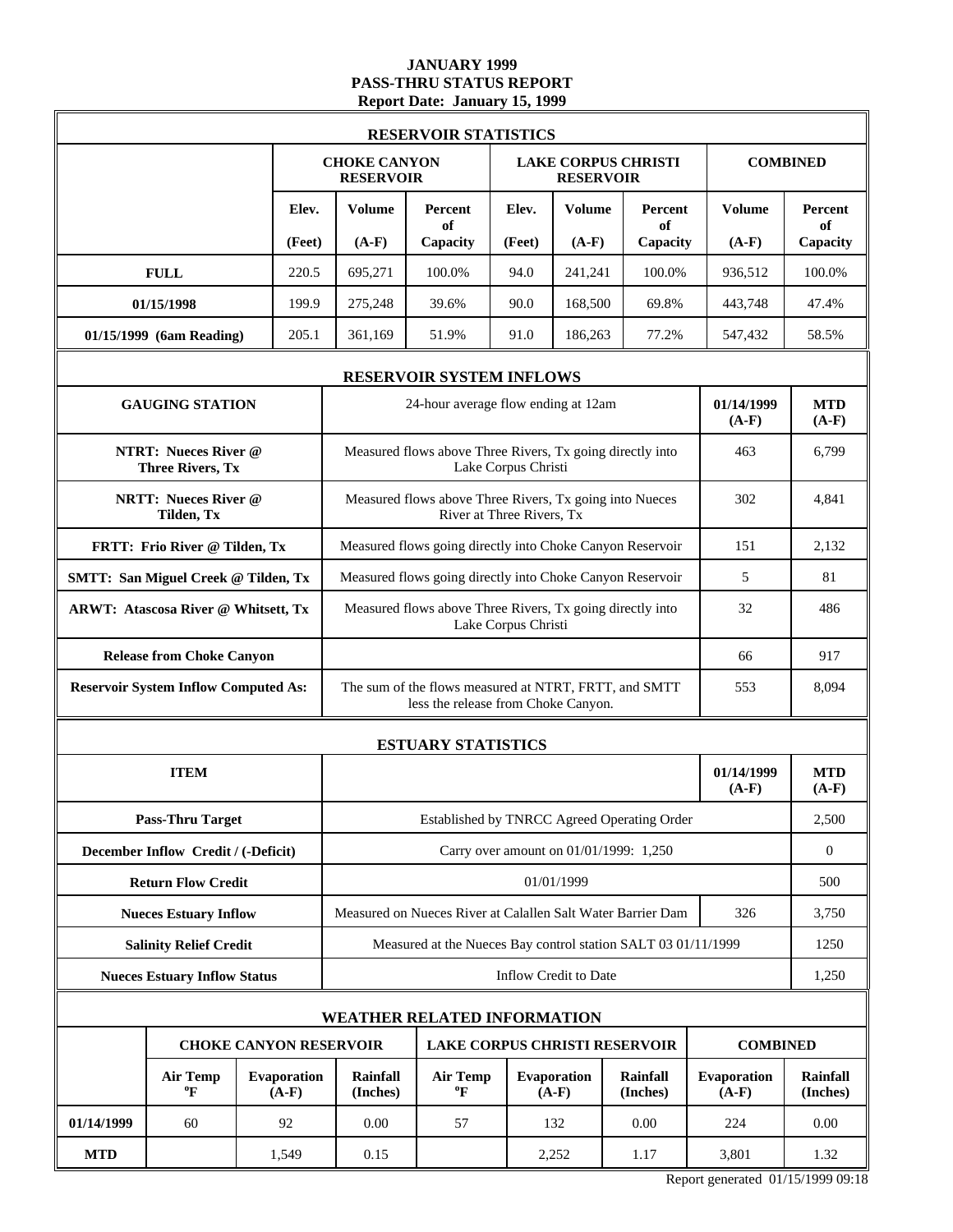### **JANUARY 1999 PASS-THRU STATUS REPORT Report Date: January 16, 1999**

|                                             |                                                        |                                                                       |                                                       | <b>RESERVOIR STATISTICS</b>                                                      |                           |                        |                                        |                        |                             |
|---------------------------------------------|--------------------------------------------------------|-----------------------------------------------------------------------|-------------------------------------------------------|----------------------------------------------------------------------------------|---------------------------|------------------------|----------------------------------------|------------------------|-----------------------------|
|                                             |                                                        |                                                                       | <b>CHOKE CANYON</b><br><b>RESERVOIR</b>               |                                                                                  |                           | <b>RESERVOIR</b>       | <b>LAKE CORPUS CHRISTI</b>             |                        | <b>COMBINED</b>             |
|                                             |                                                        | Elev.                                                                 | Volume                                                | Percent<br>of                                                                    | Elev.                     | Volume                 | Percent<br>of                          | <b>Volume</b>          | <b>Percent</b><br>of        |
|                                             |                                                        | (Feet)                                                                | $(A-F)$                                               | Capacity                                                                         | (Feet)                    | $(A-F)$                | Capacity                               | $(A-F)$                | Capacity                    |
| <b>FULL</b>                                 |                                                        | 220.5                                                                 | 695,271                                               | 100.0%                                                                           | 94.0                      | 241,241                | 100.0%                                 | 936,512                | 100.0%                      |
| 01/16/1998                                  |                                                        | 199.9                                                                 | 274,948                                               | 39.5%                                                                            | 89.9                      | 168,165                | 69.7%                                  | 443,113                | 47.3%                       |
| 01/16/1999 (6am Reading)                    |                                                        | 205.1                                                                 | 361.169                                               | 51.9%                                                                            | 91.0                      | 186,263                | 77.2%                                  | 547,432                | 58.5%                       |
|                                             |                                                        |                                                                       |                                                       | <b>RESERVOIR SYSTEM INFLOWS</b>                                                  |                           |                        |                                        |                        |                             |
|                                             | <b>GAUGING STATION</b>                                 |                                                                       |                                                       | 24-hour average flow ending at 12am                                              |                           |                        |                                        | 01/15/1999<br>$(A-F)$  | <b>MTD</b><br>$(A-F)$       |
|                                             | <b>NTRT: Nueces River @</b><br><b>Three Rivers, Tx</b> |                                                                       |                                                       | Measured flows above Three Rivers, Tx going directly into                        | Lake Corpus Christi       |                        |                                        | $\theta$               | 6,799                       |
|                                             | <b>NRTT: Nueces River @</b><br>Tilden, Tx              |                                                                       |                                                       | Measured flows above Three Rivers, Tx going into Nueces                          | River at Three Rivers, Tx |                        |                                        | $\Omega$               | 4,841                       |
| FRTT: Frio River @ Tilden, Tx               |                                                        |                                                                       |                                                       | Measured flows going directly into Choke Canyon Reservoir                        | $\overline{0}$            | 2,132                  |                                        |                        |                             |
| <b>SMTT: San Miguel Creek @ Tilden, Tx</b>  |                                                        |                                                                       |                                                       | Measured flows going directly into Choke Canyon Reservoir                        | $\mathbf{0}$              | 81                     |                                        |                        |                             |
| <b>ARWT: Atascosa River @ Whitsett, Tx</b>  |                                                        |                                                                       |                                                       | Measured flows above Three Rivers, Tx going directly into<br>Lake Corpus Christi | $\Omega$                  | 486                    |                                        |                        |                             |
| <b>Release from Choke Canyon</b>            |                                                        |                                                                       |                                                       |                                                                                  |                           |                        |                                        | 66                     | 983                         |
| <b>Reservoir System Inflow Computed As:</b> |                                                        |                                                                       | The sum of the flows measured at NRTT, ARWT, FRTT and | $\overline{0}$                                                                   | 7,541                     |                        |                                        |                        |                             |
|                                             |                                                        |                                                                       |                                                       | <b>ESTUARY STATISTICS</b>                                                        |                           |                        |                                        |                        |                             |
|                                             | <b>ITEM</b>                                            |                                                                       |                                                       |                                                                                  |                           |                        |                                        | 01/15/1999<br>$(A-F)$  | <b>MTD</b><br>$(A-F)$       |
|                                             | <b>Pass-Thru Target</b>                                |                                                                       |                                                       | Established by TNRCC Agreed Operating Order                                      |                           |                        |                                        |                        | 2,500                       |
| December Inflow Credit / (-Deficit)         |                                                        |                                                                       |                                                       |                                                                                  |                           |                        | Carry over amount on 01/01/1999: 1,250 |                        | $\boldsymbol{0}$            |
|                                             | <b>Return Flow Credit</b>                              |                                                                       |                                                       |                                                                                  |                           | 01/01/1999             |                                        |                        | 500                         |
|                                             | <b>Nueces Estuary Inflow</b>                           |                                                                       |                                                       | Measured on Nueces River at Calallen Salt Water Barrier Dam                      |                           |                        |                                        | $\overline{0}$         | 3,750                       |
|                                             | <b>Salinity Relief Credit</b>                          |                                                                       |                                                       | Measured at the Nueces Bay control station SALT 03 01/11/1999                    |                           |                        |                                        |                        | 1250                        |
| <b>Nueces Estuary Inflow Status</b>         |                                                        |                                                                       |                                                       |                                                                                  |                           | Inflow Credit to Date  |                                        |                        | 1,250                       |
|                                             |                                                        |                                                                       |                                                       | <b>WEATHER RELATED INFORMATION</b>                                               |                           |                        |                                        |                        |                             |
|                                             |                                                        | <b>CHOKE CANYON RESERVOIR</b><br><b>LAKE CORPUS CHRISTI RESERVOIR</b> |                                                       |                                                                                  |                           |                        |                                        | <b>COMBINED</b>        |                             |
|                                             | <b>Air Temp</b><br>ºF                                  | <b>Evaporation</b><br>$(A-F)$                                         | <b>Rainfall</b><br>(Inches)                           | <b>Air Temp</b><br>$\boldsymbol{P}$                                              |                           | Evaporation<br>$(A-F)$ | <b>Rainfall</b><br>(Inches)            | Evaporation<br>$(A-F)$ | <b>Rainfall</b><br>(Inches) |
| 01/15/1999                                  | 69                                                     | 92                                                                    | 0.00<br>81<br>0.00<br>64                              |                                                                                  |                           |                        |                                        | 173                    | 0.00                        |
| <b>MTD</b>                                  |                                                        | 1,641                                                                 | 0.15                                                  |                                                                                  |                           | 2,333                  | 1.17                                   | 3,974                  | 1.32                        |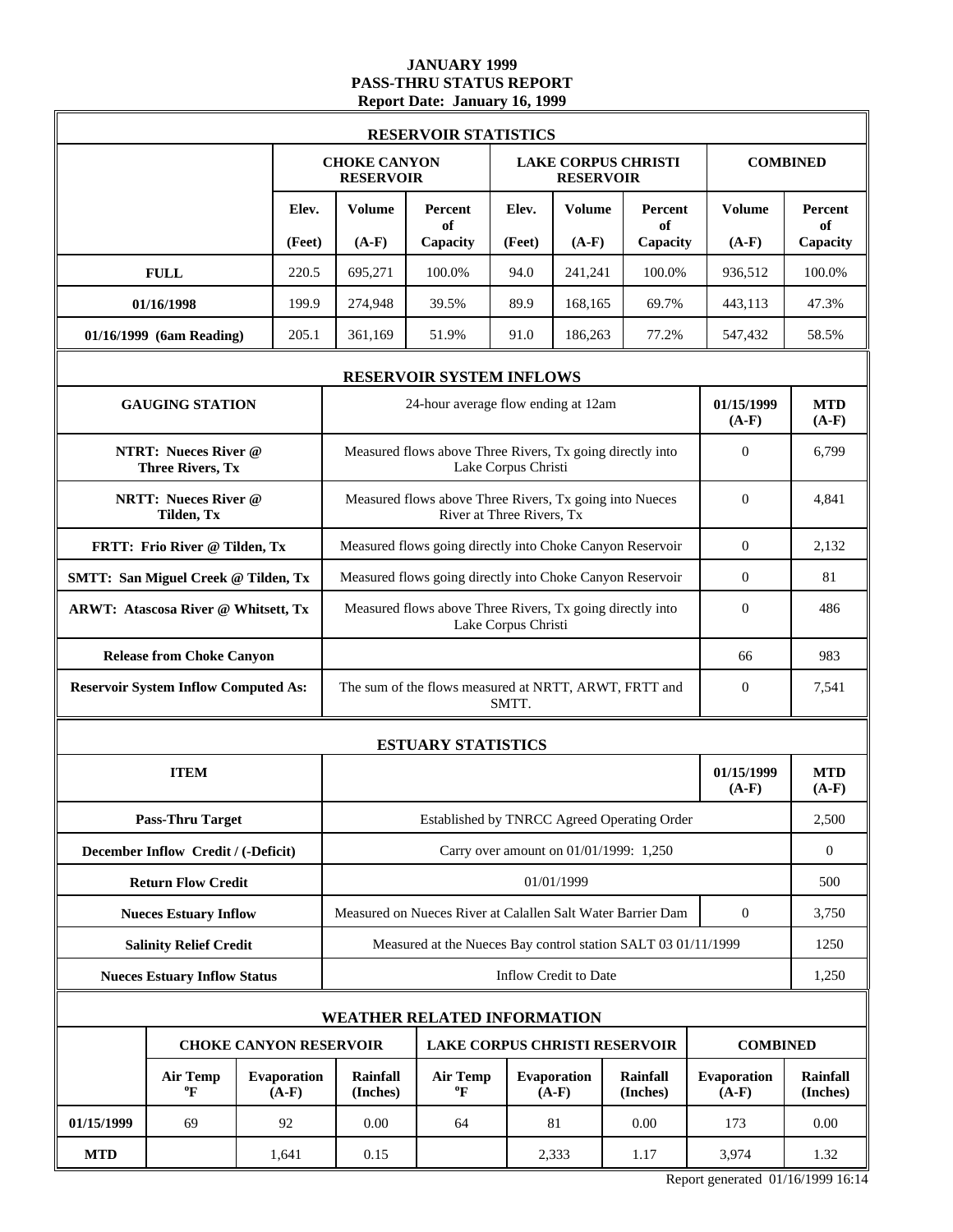### **JANUARY 1999 PASS-THRU STATUS REPORT Report Date: January 17, 1999**

|            |                                                        |                                                                       |                                         | <b>RESERVOIR STATISTICS</b>                                                                  |                            |                                        |                             |                               |                             |
|------------|--------------------------------------------------------|-----------------------------------------------------------------------|-----------------------------------------|----------------------------------------------------------------------------------------------|----------------------------|----------------------------------------|-----------------------------|-------------------------------|-----------------------------|
|            |                                                        |                                                                       | <b>CHOKE CANYON</b><br><b>RESERVOIR</b> |                                                                                              |                            | <b>RESERVOIR</b>                       | <b>LAKE CORPUS CHRISTI</b>  |                               | <b>COMBINED</b>             |
|            |                                                        | Elev.<br>(Feet)                                                       | <b>Volume</b><br>$(A-F)$                | Percent<br>of<br>Capacity                                                                    | Elev.<br>(Feet)            | <b>Volume</b><br>$(A-F)$               | Percent<br>of               | Volume<br>$(A-F)$             | Percent<br>of<br>Capacity   |
|            | <b>FULL</b>                                            | 220.5                                                                 | 695,271                                 | 100.0%                                                                                       | 94.0                       | 241,241                                | Capacity<br>100.0%          | 936,512                       | 100.0%                      |
|            | 01/17/1998                                             | 199.8                                                                 | 274,798                                 | 39.5%                                                                                        | 89.9                       | 167,830                                | 69.6%                       | 442,628                       | 47.3%                       |
|            | 01/17/1999 (6am Reading)                               | 205.1                                                                 | 361,169                                 | 51.9%                                                                                        | 91.0                       | 186,263                                | 77.2%                       | 547,432                       | 58.5%                       |
|            |                                                        |                                                                       |                                         |                                                                                              |                            |                                        |                             |                               |                             |
|            |                                                        |                                                                       |                                         | <b>RESERVOIR SYSTEM INFLOWS</b>                                                              |                            |                                        |                             |                               |                             |
|            | <b>GAUGING STATION</b>                                 |                                                                       |                                         | 24-hour average flow ending at 12am                                                          |                            |                                        |                             | 01/16/1999<br>$(A-F)$         | <b>MTD</b><br>$(A-F)$       |
|            | <b>NTRT: Nueces River @</b><br><b>Three Rivers, Tx</b> |                                                                       |                                         | Measured flows above Three Rivers, Tx going directly into                                    | Lake Corpus Christi*       |                                        |                             | $\mathbf{0}$                  | 6,799                       |
|            | <b>NRTT: Nueces River @</b><br>Tilden, Tx              |                                                                       |                                         | Measured flows above Three Rivers, Tx going into Nueces                                      | River at Three Rivers, Tx* |                                        |                             | $\Omega$                      | 4,841                       |
|            | FRTT: Frio River @ Tilden, Tx                          |                                                                       |                                         | Measured flows going directly into Choke Canyon Reservoir*                                   | $\Omega$                   | 2,132                                  |                             |                               |                             |
|            | <b>SMTT: San Miguel Creek @ Tilden, Tx</b>             |                                                                       |                                         | Measured flows going directly into Choke Canyon Reservoir*                                   | $\overline{0}$             | 81                                     |                             |                               |                             |
|            | <b>ARWT: Atascosa River @ Whitsett, Tx</b>             |                                                                       |                                         | Measured flows above Three Rivers, Tx going directly into                                    | Lake Corpus Christi*       |                                        |                             | $\Omega$                      | 486                         |
|            | <b>Release from Choke Canyon</b>                       |                                                                       |                                         |                                                                                              |                            |                                        |                             | $\overline{0}$                | 983                         |
|            | <b>Reservoir System Inflow Computed As:</b>            |                                                                       |                                         | The sum of the flows measured at NTRT, FRTT, and SMTT<br>less the release from Choke Canyon. | $\overline{0}$             | 8,029                                  |                             |                               |                             |
|            |                                                        |                                                                       |                                         | <b>ESTUARY STATISTICS</b>                                                                    |                            |                                        |                             |                               |                             |
|            | <b>ITEM</b>                                            |                                                                       |                                         |                                                                                              |                            |                                        |                             | 01/16/1999<br>$(A-F)$         | <b>MTD</b><br>$(A-F)$       |
|            | <b>Pass-Thru Target</b>                                |                                                                       |                                         | Established by TNRCC Agreed Operating Order                                                  |                            |                                        |                             |                               | 2,500                       |
|            | December Inflow Credit / (-Deficit)                    |                                                                       |                                         |                                                                                              |                            | Carry over amount on 01/01/1999: 1,250 |                             |                               | $\overline{0}$              |
|            | <b>Return Flow Credit</b>                              |                                                                       |                                         |                                                                                              |                            | 01/01/1999                             |                             |                               | 500                         |
|            | <b>Nueces Estuary Inflow</b>                           |                                                                       |                                         | Measured on Nueces River at Calallen Salt Water Barrier                                      | Dam*                       |                                        |                             | $\overline{0}$                | 3,750                       |
|            | <b>Salinity Relief Credit</b>                          |                                                                       |                                         | Measured at the Nueces Bay control station SALT 03 01/11/1999                                |                            |                                        |                             |                               | 1250                        |
|            | <b>Nueces Estuary Inflow Status</b>                    |                                                                       |                                         |                                                                                              |                            | Inflow Credit to Date                  |                             |                               | 1,250                       |
|            |                                                        |                                                                       |                                         | <b>WEATHER RELATED INFORMATION</b>                                                           |                            |                                        |                             |                               |                             |
|            |                                                        | <b>CHOKE CANYON RESERVOIR</b><br><b>LAKE CORPUS CHRISTI RESERVOIR</b> |                                         |                                                                                              |                            |                                        | <b>COMBINED</b>             |                               |                             |
|            | <b>Air Temp</b><br>$\boldsymbol{P}$                    | Evaporation<br>$(A-F)$                                                | Rainfall<br>(Inches)                    | <b>Air Temp</b><br>$\rm ^{o}F$                                                               |                            | Evaporation<br>$(A-F)$                 | <b>Rainfall</b><br>(Inches) | <b>Evaporation</b><br>$(A-F)$ | <b>Rainfall</b><br>(Inches) |
| 01/16/1999 | 77                                                     | 113                                                                   | 0.00                                    | 77                                                                                           |                            | 112                                    | 0.00                        | 225                           | 0.00                        |
| <b>MTD</b> |                                                        | 1,754                                                                 | 0.15                                    |                                                                                              |                            | 2,445                                  | 1.17                        | 4,199                         | 1.32                        |

\* Denotes missing reading(s) from USGS database Report generated 01/17/1999 16:04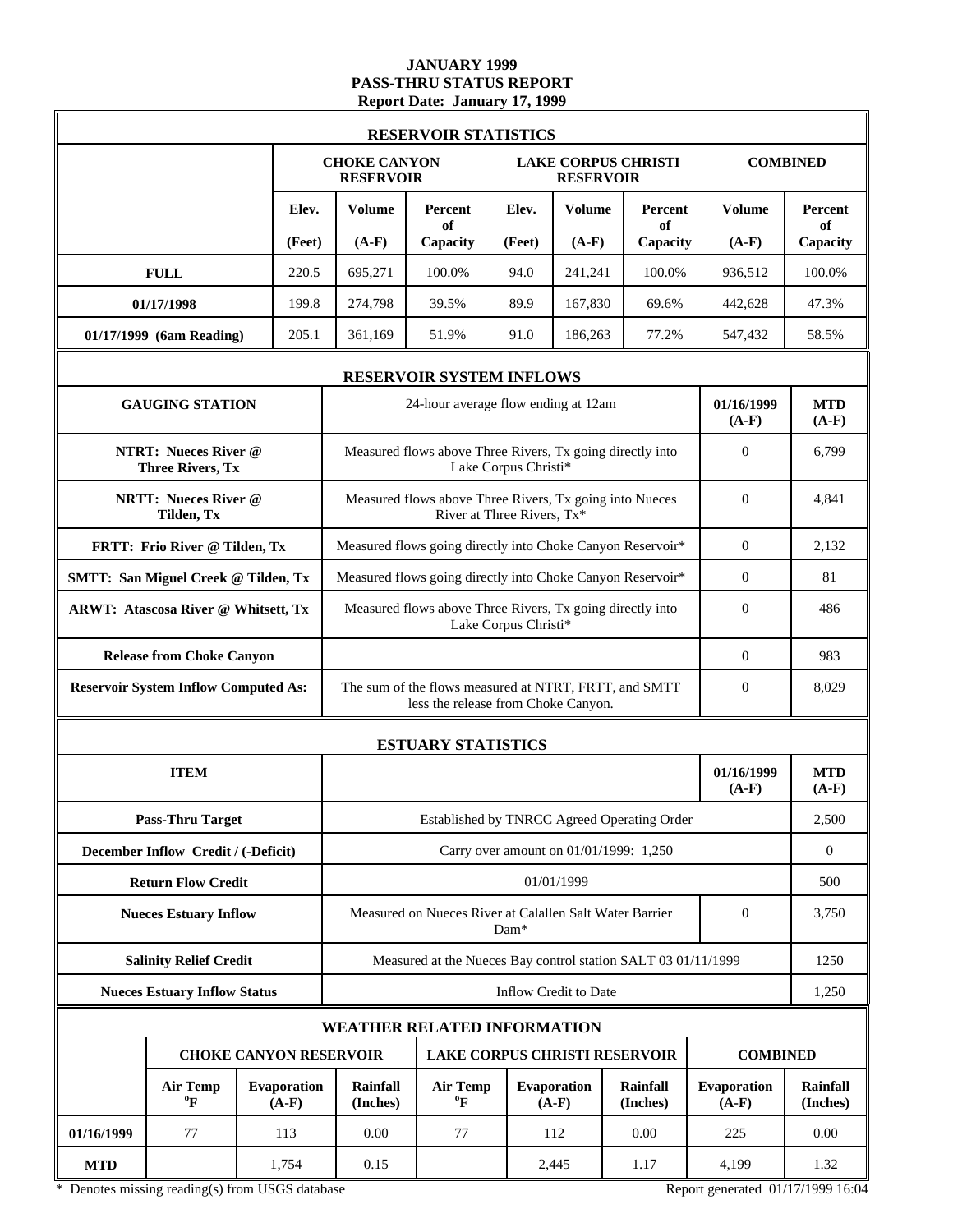### **JANUARY 1999 PASS-THRU STATUS REPORT Report Date: January 18, 1999**

|            |                                                        |                               |                                                            | <b>RESERVOIR STATISTICS</b>                                                                  |                            |                                        |                            |                               |                             |
|------------|--------------------------------------------------------|-------------------------------|------------------------------------------------------------|----------------------------------------------------------------------------------------------|----------------------------|----------------------------------------|----------------------------|-------------------------------|-----------------------------|
|            |                                                        |                               | <b>CHOKE CANYON</b><br><b>RESERVOIR</b>                    |                                                                                              |                            | <b>RESERVOIR</b>                       | <b>LAKE CORPUS CHRISTI</b> |                               | <b>COMBINED</b>             |
|            |                                                        | Elev.                         | Volume                                                     | Percent<br>of                                                                                | Elev.                      | <b>Volume</b>                          | Percent<br>оf              | <b>Volume</b>                 | Percent<br>of               |
|            |                                                        | (Feet)                        | $(A-F)$                                                    | Capacity                                                                                     | (Feet)                     | $(A-F)$                                | Capacity                   | $(A-F)$                       | Capacity                    |
|            | <b>FULL</b>                                            | 220.5                         | 695,271                                                    | 100.0%                                                                                       | 94.0                       | 241,241                                | 100.0%                     | 936,512                       | 100.0%                      |
|            | 01/18/1998                                             | 199.8                         | 274,647                                                    | 39.5%                                                                                        | 89.9                       | 167,830                                | 69.6%                      | 442,477                       | 47.2%                       |
|            | 01/18/1999 (6am Reading)                               | 205.1                         | 360,993                                                    | 51.9%                                                                                        | 91.0                       | 186,263                                | 77.2%                      | 547,256                       | 58.4%                       |
|            |                                                        |                               |                                                            | <b>RESERVOIR SYSTEM INFLOWS</b>                                                              |                            |                                        |                            |                               |                             |
|            | <b>GAUGING STATION</b>                                 |                               |                                                            | 24-hour average flow ending at 12am                                                          |                            |                                        |                            | 01/17/1999<br>$(A-F)$         | <b>MTD</b><br>$(A-F)$       |
|            | <b>NTRT: Nueces River @</b><br><b>Three Rivers, Tx</b> |                               |                                                            | Measured flows above Three Rivers, Tx going directly into                                    | Lake Corpus Christi*       |                                        |                            | $\Omega$                      | 6,799                       |
|            | <b>NRTT: Nueces River @</b><br>Tilden, Tx              |                               |                                                            | Measured flows above Three Rivers, Tx going into Nueces                                      | River at Three Rivers, Tx* |                                        |                            | $\Omega$                      | 4,841                       |
|            | FRTT: Frio River @ Tilden, Tx                          |                               | Measured flows going directly into Choke Canyon Reservoir* |                                                                                              |                            |                                        |                            | $\Omega$                      | 2,132                       |
|            | <b>SMTT: San Miguel Creek @ Tilden, Tx</b>             |                               |                                                            | Measured flows going directly into Choke Canyon Reservoir*                                   | $\overline{0}$             | 81                                     |                            |                               |                             |
|            | <b>ARWT: Atascosa River @ Whitsett, Tx</b>             |                               |                                                            | Measured flows above Three Rivers, Tx going directly into<br>Lake Corpus Christi*            | $\Omega$                   | 486                                    |                            |                               |                             |
|            | <b>Release from Choke Canyon</b>                       |                               |                                                            |                                                                                              | $\overline{0}$             | 983                                    |                            |                               |                             |
|            | <b>Reservoir System Inflow Computed As:</b>            |                               |                                                            | The sum of the flows measured at NTRT, FRTT, and SMTT<br>less the release from Choke Canyon. | $\mathbf{0}$               | 8,029                                  |                            |                               |                             |
|            |                                                        |                               |                                                            | <b>ESTUARY STATISTICS</b>                                                                    |                            |                                        |                            |                               |                             |
|            | <b>ITEM</b>                                            |                               |                                                            |                                                                                              |                            |                                        |                            | 01/17/1999<br>$(A-F)$         | <b>MTD</b><br>$(A-F)$       |
|            | <b>Pass-Thru Target</b>                                |                               |                                                            | Established by TNRCC Agreed Operating Order                                                  |                            |                                        |                            |                               | 2,500                       |
|            | December Inflow Credit / (-Deficit)                    |                               |                                                            |                                                                                              |                            | Carry over amount on 01/01/1999: 1,250 |                            |                               | $\overline{0}$              |
|            | <b>Return Flow Credit</b>                              |                               |                                                            |                                                                                              |                            | 01/01/1999                             |                            |                               | 500                         |
|            | <b>Nueces Estuary Inflow</b>                           |                               |                                                            | Measured on Nueces River at Calallen Salt Water Barrier                                      | Dam*                       |                                        |                            | $\overline{0}$                | 3,750                       |
|            | <b>Salinity Relief Credit</b>                          |                               |                                                            | Measured at the Nueces Bay control station SALT 03 01/11/1999                                |                            |                                        |                            |                               | 1250                        |
|            | <b>Nueces Estuary Inflow Status</b>                    |                               |                                                            |                                                                                              |                            | Inflow Credit to Date                  |                            |                               | 1,250                       |
|            |                                                        |                               |                                                            | <b>WEATHER RELATED INFORMATION</b>                                                           |                            |                                        |                            |                               |                             |
|            |                                                        | <b>CHOKE CANYON RESERVOIR</b> |                                                            | <b>LAKE CORPUS CHRISTI RESERVOIR</b>                                                         |                            |                                        |                            | <b>COMBINED</b>               |                             |
|            | <b>Air Temp</b><br>$\boldsymbol{P}$                    | <b>Evaporation</b><br>$(A-F)$ | <b>Rainfall</b><br>(Inches)                                | <b>Air Temp</b><br>$\rm ^{o}F$                                                               |                            | <b>Evaporation</b><br>$(A-F)$          | Rainfall<br>(Inches)       | <b>Evaporation</b><br>$(A-F)$ | <b>Rainfall</b><br>(Inches) |
| 01/17/1999 | 81                                                     | 133                           | 0.00                                                       | 80                                                                                           |                            | 172                                    | 0.00                       | 305                           | 0.00                        |
| <b>MTD</b> |                                                        | 1,887                         | 0.15                                                       |                                                                                              |                            | 2,617                                  | 1.17                       | 4,504                         | 1.32                        |

\* Denotes missing reading(s) from USGS database Report generated 01/18/1999 08:58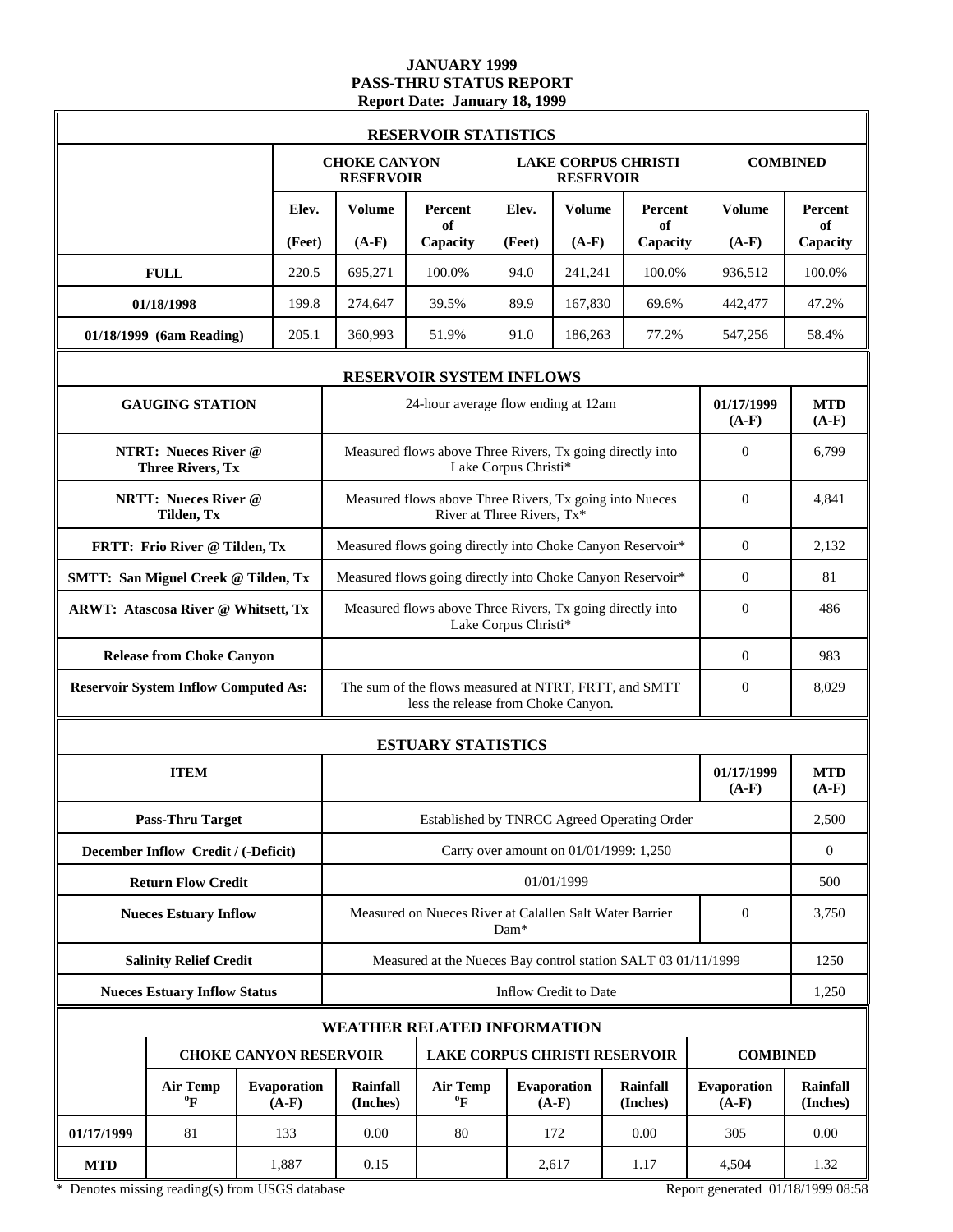# **JANUARY 1999 PASS-THRU STATUS REPORT Report Date: January 19, 1999**

**MISSING**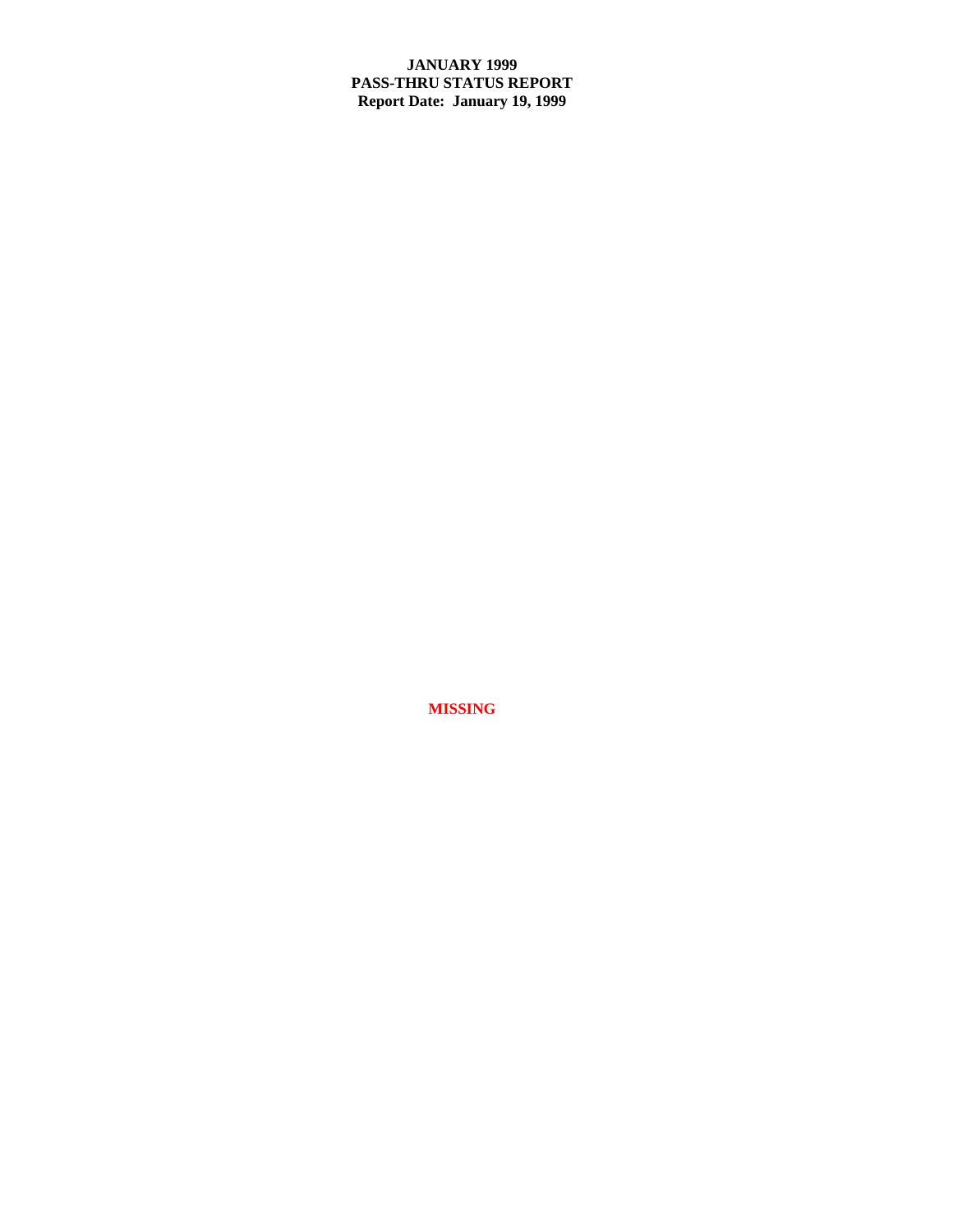### **JANUARY 1999 PASS-THRU STATUS REPORT Report Date: January 20, 1999**

|            |                                                        |                        |                                                            | <b>RESERVOIR STATISTICS</b>                                                                  |                                                                 |                        |                                             |                        |                             |
|------------|--------------------------------------------------------|------------------------|------------------------------------------------------------|----------------------------------------------------------------------------------------------|-----------------------------------------------------------------|------------------------|---------------------------------------------|------------------------|-----------------------------|
|            |                                                        |                        | <b>CHOKE CANYON</b><br><b>RESERVOIR</b>                    |                                                                                              |                                                                 | <b>RESERVOIR</b>       | <b>LAKE CORPUS CHRISTI</b>                  |                        | <b>COMBINED</b>             |
|            |                                                        | Elev.                  | Volume                                                     | Percent<br>of                                                                                | Elev.                                                           | <b>Volume</b>          | <b>Percent</b><br>of                        | <b>Volume</b>          | Percent<br>of               |
|            |                                                        | (Feet)                 | $(A-F)$                                                    | Capacity                                                                                     | (Feet)                                                          | $(A-F)$                | Capacity                                    | $(A-F)$                | Capacity                    |
|            | <b>FULL</b>                                            | 220.5                  | 695,271                                                    | 100.0%                                                                                       | 94.0                                                            | 241,241                | 100.0%                                      | 936.512                | 100.0%                      |
|            | 01/20/1998                                             | 199.8                  | 274,198                                                    | 39.4%                                                                                        | 89.9                                                            | 167.496                | 69.4%                                       | 441.694                | 47.2%                       |
|            | 01/20/1999 (6am Reading)                               | 205.1                  | 360,993                                                    | 51.9%                                                                                        | 91.0                                                            | 186,263                | 77.2%                                       | 547,256                | 58.4%                       |
|            |                                                        |                        |                                                            | <b>RESERVOIR SYSTEM INFLOWS</b>                                                              |                                                                 |                        |                                             |                        |                             |
|            | <b>GAUGING STATION</b>                                 |                        |                                                            | 24-hour average flow ending at 12am                                                          |                                                                 |                        |                                             | 01/19/1999<br>$(A-F)$  | <b>MTD</b><br>$(A-F)$       |
|            | <b>NTRT: Nueces River @</b><br><b>Three Rivers, Tx</b> |                        |                                                            | Measured flows above Three Rivers, Tx going directly into                                    | Lake Corpus Christi*                                            |                        |                                             | $\theta$               | 6,799                       |
|            | <b>NRTT: Nueces River @</b><br>Tilden, Tx              |                        |                                                            | Measured flows above Three Rivers, Tx going into Nueces                                      | River at Three Rivers, Tx*                                      |                        |                                             | $\Omega$               | 4,841                       |
|            | FRTT: Frio River @ Tilden, Tx                          |                        | Measured flows going directly into Choke Canyon Reservoir* |                                                                                              |                                                                 |                        | $\Omega$                                    | 2,132                  |                             |
|            | <b>SMTT: San Miguel Creek @ Tilden, Tx</b>             |                        |                                                            | Measured flows going directly into Choke Canyon Reservoir*                                   | $\mathbf{0}$                                                    | 81                     |                                             |                        |                             |
|            | <b>ARWT: Atascosa River @ Whitsett, Tx</b>             |                        |                                                            | Measured flows above Three Rivers, Tx going directly into<br>Lake Corpus Christi*            | $\Omega$                                                        | 486                    |                                             |                        |                             |
|            | <b>Release from Choke Canyon</b>                       |                        |                                                            |                                                                                              | $\overline{0}$                                                  | 983                    |                                             |                        |                             |
|            | <b>Reservoir System Inflow Computed As:</b>            |                        |                                                            | The sum of the flows measured at NTRT, FRTT, and SMTT<br>less the release from Choke Canyon. |                                                                 |                        |                                             | $\mathbf{0}$           | 8,029                       |
|            |                                                        |                        |                                                            | <b>ESTUARY STATISTICS</b>                                                                    |                                                                 |                        |                                             |                        |                             |
|            | <b>ITEM</b>                                            |                        |                                                            |                                                                                              |                                                                 |                        |                                             | 01/19/1999<br>$(A-F)$  | <b>MTD</b><br>$(A-F)$       |
|            | <b>Pass-Thru Target</b>                                |                        |                                                            |                                                                                              |                                                                 |                        | Established by TNRCC Agreed Operating Order |                        | 2,500                       |
|            | December Inflow Credit / (-Deficit)                    |                        |                                                            |                                                                                              |                                                                 |                        | Carry over amount on 01/01/1999: 1,250      |                        | $\boldsymbol{0}$            |
|            | <b>Return Flow Credit</b>                              |                        |                                                            |                                                                                              |                                                                 | 01/01/1999             |                                             |                        | 500                         |
|            | <b>Nueces Estuary Inflow</b>                           |                        |                                                            |                                                                                              | Measured on Nueces River at Calallen Salt Water Barrier<br>Dam* |                        |                                             | $\overline{0}$         | 3,750                       |
|            | <b>Salinity Relief Credit</b>                          |                        |                                                            | Measured at the Nueces Bay control station SALT 03 01/11/1999                                |                                                                 |                        |                                             |                        | 1250                        |
|            | <b>Nueces Estuary Inflow Status</b>                    |                        |                                                            |                                                                                              | Inflow Credit to Date                                           |                        |                                             |                        | 1,250                       |
|            |                                                        |                        |                                                            | <b>WEATHER RELATED INFORMATION</b>                                                           |                                                                 |                        |                                             |                        |                             |
|            | <b>CHOKE CANYON RESERVOIR</b>                          |                        |                                                            |                                                                                              |                                                                 |                        | LAKE CORPUS CHRISTI RESERVOIR               | <b>COMBINED</b>        |                             |
|            | <b>Air Temp</b><br>$\boldsymbol{P}$                    | Evaporation<br>$(A-F)$ | Rainfall<br>(Inches)                                       | <b>Air Temp</b><br>$\boldsymbol{P}$                                                          |                                                                 | Evaporation<br>$(A-F)$ | Rainfall<br>(Inches)                        | Evaporation<br>$(A-F)$ | <b>Rainfall</b><br>(Inches) |
| 01/19/1999 | 80                                                     | 113                    | 0.00                                                       | 79                                                                                           |                                                                 | 91                     | 0.00                                        | 204                    | 0.00                        |
| <b>MTD</b> |                                                        | 2,143                  | 0.15                                                       |                                                                                              |                                                                 | 2,840                  | 1.17                                        | 4,983                  | 1.32                        |

\* Denotes missing reading(s) from USGS database Report generated 01/20/1999 09:27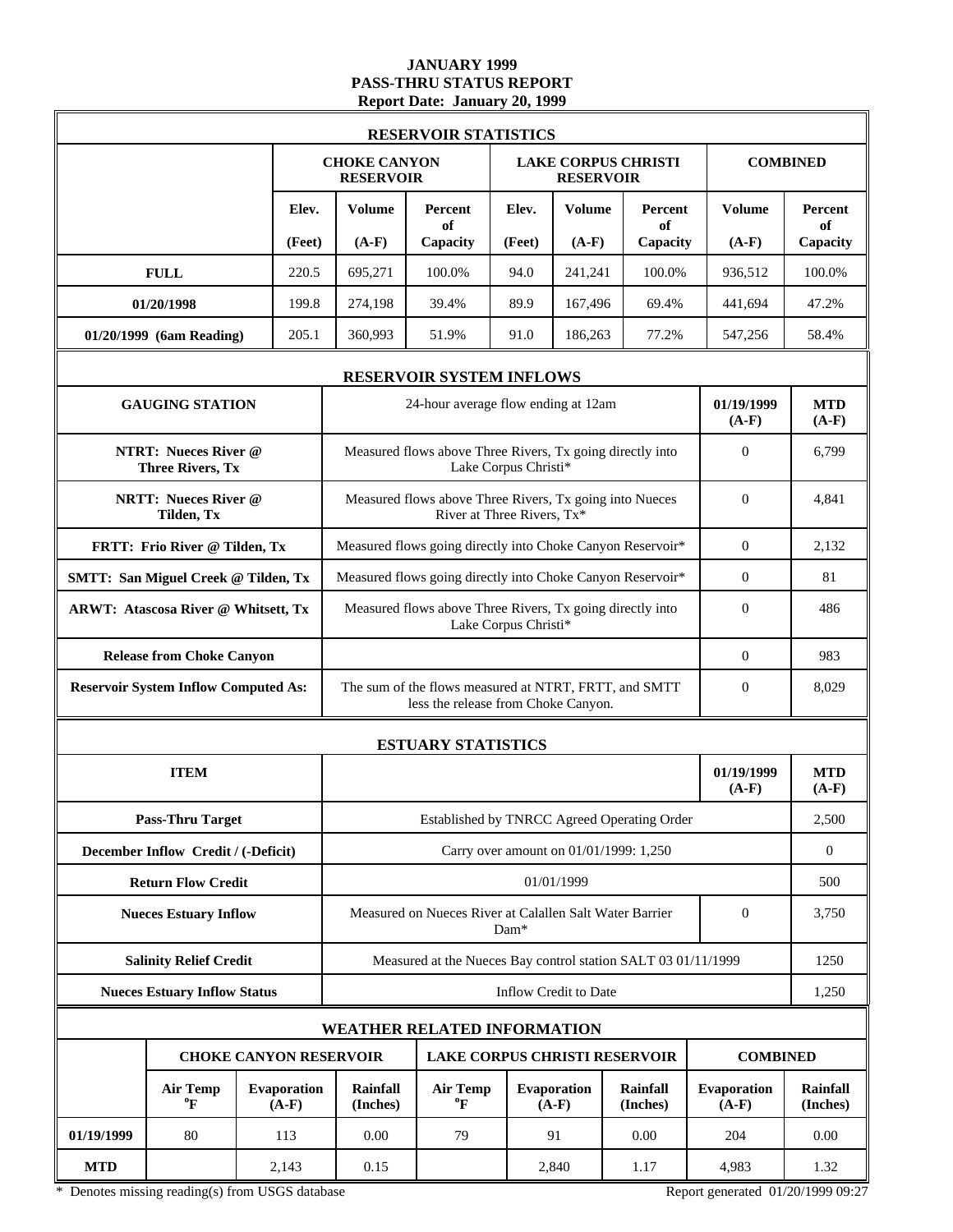### **JANUARY 1999 PASS-THRU STATUS REPORT Report Date: January 21, 1999**

|            |                                                        |                               |                                         | <b>RESERVOIR STATISTICS</b>                                                                  |                            |                                        |                            |                               |                             |
|------------|--------------------------------------------------------|-------------------------------|-----------------------------------------|----------------------------------------------------------------------------------------------|----------------------------|----------------------------------------|----------------------------|-------------------------------|-----------------------------|
|            |                                                        |                               | <b>CHOKE CANYON</b><br><b>RESERVOIR</b> |                                                                                              |                            | <b>RESERVOIR</b>                       | <b>LAKE CORPUS CHRISTI</b> |                               | <b>COMBINED</b>             |
|            |                                                        | Elev.                         | Volume                                  | Percent<br>of                                                                                | Elev.                      | <b>Volume</b>                          | Percent<br>of              | <b>Volume</b>                 | Percent<br>of               |
|            |                                                        | (Feet)                        | $(A-F)$                                 | Capacity                                                                                     | (Feet)                     | $(A-F)$                                | Capacity                   | $(A-F)$                       | Capacity                    |
|            | <b>FULL</b>                                            | 220.5                         | 695,271                                 | 100.0%                                                                                       | 94.0                       | 241,241                                | 100.0%                     | 936,512                       | 100.0%                      |
|            | 01/21/1998                                             | 199.8                         | 274,198                                 | 39.4%                                                                                        | 89.9                       | 167,329                                | 69.4%                      | 441,527                       | 47.1%                       |
|            | 01/21/1999 (6am Reading)                               | 205.1                         | 360,993                                 | 51.9%                                                                                        | 91.0                       | 186,263                                | 77.2%                      | 547,256                       | 58.4%                       |
|            |                                                        |                               |                                         | <b>RESERVOIR SYSTEM INFLOWS</b>                                                              |                            |                                        |                            |                               |                             |
|            | <b>GAUGING STATION</b>                                 |                               |                                         | 24-hour average flow ending at 12am                                                          |                            |                                        |                            | 01/20/1999<br>$(A-F)$         | <b>MTD</b><br>$(A-F)$       |
|            | <b>NTRT: Nueces River @</b><br><b>Three Rivers, Tx</b> |                               |                                         | Measured flows above Three Rivers, Tx going directly into                                    | Lake Corpus Christi*       |                                        |                            | 397                           | 7,603                       |
|            | <b>NRTT: Nueces River @</b><br>Tilden, Tx              |                               |                                         | Measured flows above Three Rivers, Tx going into Nueces                                      | River at Three Rivers, Tx* |                                        |                            | 242                           | 5,338                       |
|            | FRTT: Frio River @ Tilden, Tx                          |                               |                                         | Measured flows going directly into Choke Canyon Reservoir*                                   | 143                        | 2,418                                  |                            |                               |                             |
|            | <b>SMTT: San Miguel Creek @ Tilden, Tx</b>             |                               |                                         | Measured flows going directly into Choke Canyon Reservoir*                                   | 7                          | 94                                     |                            |                               |                             |
|            | <b>ARWT: Atascosa River @ Whitsett, Tx</b>             |                               |                                         | Measured flows above Three Rivers, Tx going directly into<br>Lake Corpus Christi*            | 32                         | 550                                    |                            |                               |                             |
|            | <b>Release from Choke Canyon</b>                       |                               |                                         |                                                                                              | 66                         | 1,114                                  |                            |                               |                             |
|            | <b>Reservoir System Inflow Computed As:</b>            |                               |                                         | The sum of the flows measured at NTRT, FRTT, and SMTT<br>less the release from Choke Canyon. | 481                        | 9,001                                  |                            |                               |                             |
|            |                                                        |                               |                                         | <b>ESTUARY STATISTICS</b>                                                                    |                            |                                        |                            |                               |                             |
|            | <b>ITEM</b>                                            |                               |                                         |                                                                                              |                            |                                        |                            | 01/20/1999<br>$(A-F)$         | <b>MTD</b><br>$(A-F)$       |
|            | <b>Pass-Thru Target</b>                                |                               |                                         | Established by TNRCC Agreed Operating Order                                                  |                            |                                        |                            |                               | 2,500                       |
|            | December Inflow Credit / (-Deficit)                    |                               |                                         |                                                                                              |                            | Carry over amount on 01/01/1999: 1,250 |                            |                               | $\overline{0}$              |
|            | <b>Return Flow Credit</b>                              |                               |                                         |                                                                                              |                            | 01/01/1999                             |                            |                               | 500                         |
|            | <b>Nueces Estuary Inflow</b>                           |                               |                                         | Measured on Nueces River at Calallen Salt Water Barrier                                      | Dam*                       |                                        |                            | 193                           | 4.161                       |
|            | <b>Salinity Relief Credit</b>                          |                               |                                         | Measured at the Nueces Bay control station SALT 03 01/11/1999                                |                            |                                        |                            |                               | 1250                        |
|            | <b>Nueces Estuary Inflow Status</b>                    |                               |                                         |                                                                                              |                            | <b>Inflow Credit to Date</b>           |                            |                               | 1,661                       |
|            |                                                        |                               |                                         | <b>WEATHER RELATED INFORMATION</b>                                                           |                            |                                        |                            |                               |                             |
|            |                                                        | <b>CHOKE CANYON RESERVOIR</b> |                                         | <b>LAKE CORPUS CHRISTI RESERVOIR</b>                                                         |                            |                                        |                            | <b>COMBINED</b>               |                             |
|            | <b>Air Temp</b><br>$\boldsymbol{P}$                    | <b>Evaporation</b><br>$(A-F)$ | Rainfall<br>(Inches)                    | <b>Air Temp</b><br>$\rm ^{o}F$                                                               |                            | <b>Evaporation</b><br>$(A-F)$          | Rainfall<br>(Inches)       | <b>Evaporation</b><br>$(A-F)$ | <b>Rainfall</b><br>(Inches) |
| 01/20/1999 | 85                                                     | 154                           | 85<br>0.00                              |                                                                                              |                            | 182                                    | 0.00                       | 336                           | 0.00                        |
| <b>MTD</b> |                                                        | 2,297                         | 0.15                                    |                                                                                              |                            | 3,022                                  | 1.17                       | 5,319                         | 1.32                        |

\* Denotes missing reading(s) from USGS database Report generated 01/21/1999 08:33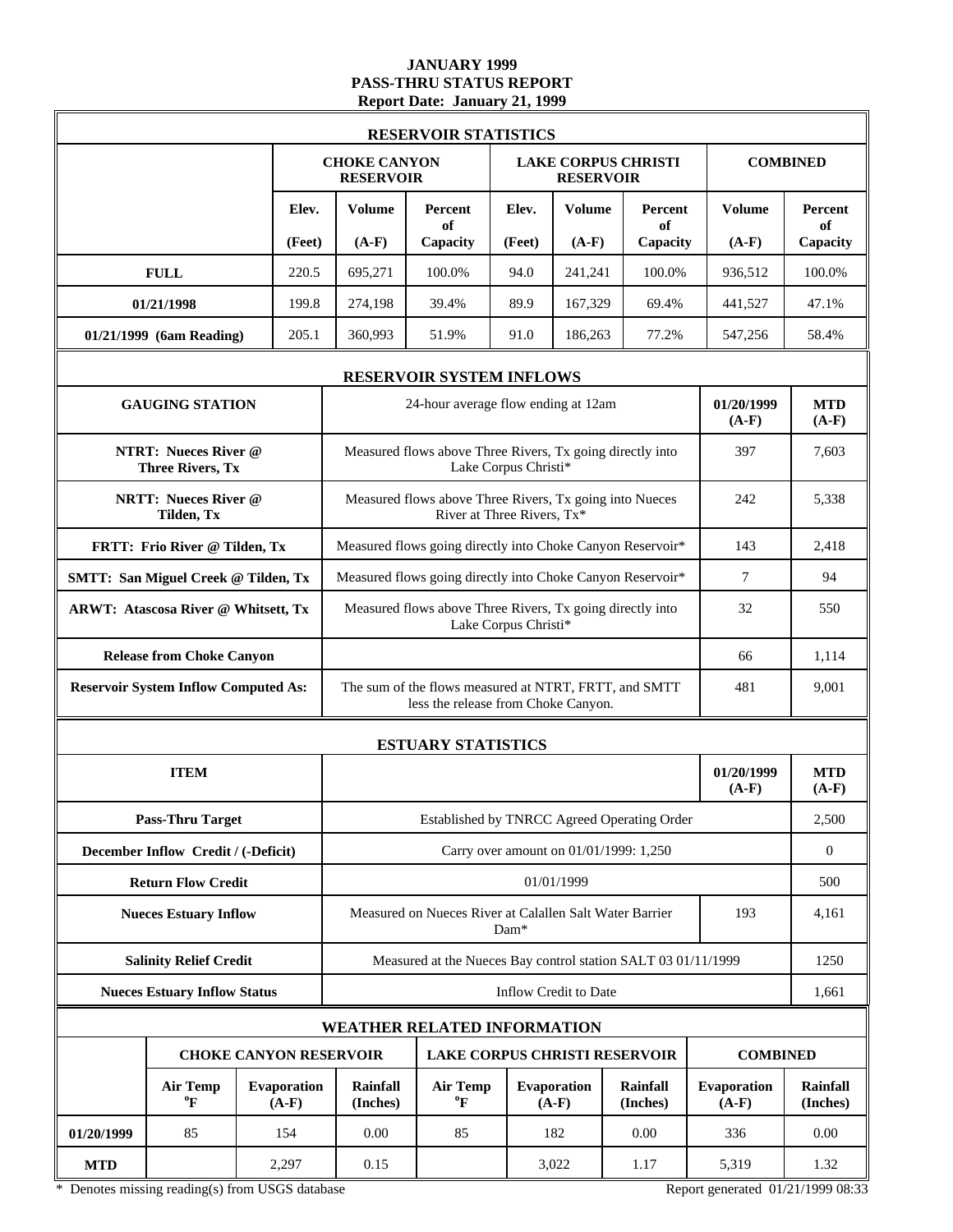### **JANUARY 1999 PASS-THRU STATUS REPORT Report Date: January 22, 1999**

|            |                                                        |                               |                                                            | <b>RESERVOIR STATISTICS</b>                                                                  |                            |                                        |                            |                               |                             |
|------------|--------------------------------------------------------|-------------------------------|------------------------------------------------------------|----------------------------------------------------------------------------------------------|----------------------------|----------------------------------------|----------------------------|-------------------------------|-----------------------------|
|            |                                                        |                               | <b>CHOKE CANYON</b><br><b>RESERVOIR</b>                    |                                                                                              |                            | <b>RESERVOIR</b>                       | <b>LAKE CORPUS CHRISTI</b> |                               | <b>COMBINED</b>             |
|            |                                                        | Elev.                         | Volume                                                     | Percent<br>of                                                                                | Elev.                      | <b>Volume</b>                          | Percent<br>of              | <b>Volume</b>                 | Percent<br>of               |
|            |                                                        | (Feet)                        | $(A-F)$                                                    | Capacity                                                                                     | (Feet)                     | $(A-F)$                                | Capacity                   | $(A-F)$                       | Capacity                    |
|            | <b>FULL</b>                                            | 220.5                         | 695,271                                                    | 100.0%                                                                                       | 94.0                       | 241,241                                | 100.0%                     | 936,512                       | 100.0%                      |
|            | 01/22/1998                                             | 199.8                         | 274,048                                                    | 39.4%                                                                                        | 89.9                       | 167,329                                | 69.4%                      | 441,377                       | 47.1%                       |
|            | 01/22/1999 (6am Reading)                               | 205.1                         | 360,993                                                    | 51.9%                                                                                        | 91.0                       | 186,263                                | 77.2%                      | 547,256                       | 58.4%                       |
|            |                                                        |                               |                                                            | <b>RESERVOIR SYSTEM INFLOWS</b>                                                              |                            |                                        |                            |                               |                             |
|            | <b>GAUGING STATION</b>                                 |                               |                                                            | 24-hour average flow ending at 12am                                                          |                            |                                        |                            | 01/21/1999<br>$(A-F)$         | <b>MTD</b><br>$(A-F)$       |
|            | <b>NTRT: Nueces River @</b><br><b>Three Rivers, Tx</b> |                               |                                                            | Measured flows above Three Rivers, Tx going directly into                                    | Lake Corpus Christi*       |                                        |                            | 383                           | 7,986                       |
|            | <b>NRTT: Nueces River @</b><br>Tilden, Tx              |                               |                                                            | Measured flows above Three Rivers, Tx going into Nueces                                      | River at Three Rivers, Tx* |                                        |                            | 232                           | 5,570                       |
|            | FRTT: Frio River @ Tilden, Tx                          |                               | Measured flows going directly into Choke Canyon Reservoir* |                                                                                              |                            |                                        |                            | 139                           | 2.557                       |
|            | <b>SMTT: San Miguel Creek @ Tilden, Tx</b>             |                               |                                                            | Measured flows going directly into Choke Canyon Reservoir*                                   | 6                          | 100                                    |                            |                               |                             |
|            | <b>ARWT: Atascosa River @ Whitsett, Tx</b>             |                               |                                                            | Measured flows above Three Rivers, Tx going directly into<br>Lake Corpus Christi*            | 32                         | 582                                    |                            |                               |                             |
|            | <b>Release from Choke Canyon</b>                       |                               |                                                            |                                                                                              | 66                         | 1,179                                  |                            |                               |                             |
|            | <b>Reservoir System Inflow Computed As:</b>            |                               |                                                            | The sum of the flows measured at NTRT, FRTT, and SMTT<br>less the release from Choke Canyon. | 462                        | 9,463                                  |                            |                               |                             |
|            |                                                        |                               |                                                            | <b>ESTUARY STATISTICS</b>                                                                    |                            |                                        |                            |                               |                             |
|            | <b>ITEM</b>                                            |                               |                                                            |                                                                                              |                            |                                        |                            | 01/21/1999<br>$(A-F)$         | <b>MTD</b><br>$(A-F)$       |
|            | <b>Pass-Thru Target</b>                                |                               |                                                            | Established by TNRCC Agreed Operating Order                                                  |                            |                                        |                            |                               | 2,500                       |
|            | December Inflow Credit / (-Deficit)                    |                               |                                                            |                                                                                              |                            | Carry over amount on 01/01/1999: 1,250 |                            |                               | $\overline{0}$              |
|            | <b>Return Flow Credit</b>                              |                               |                                                            |                                                                                              |                            | 01/01/1999                             |                            |                               | 500                         |
|            | <b>Nueces Estuary Inflow</b>                           |                               |                                                            | Measured on Nueces River at Calallen Salt Water Barrier                                      | Dam*                       |                                        |                            | 216                           | 4,377                       |
|            | <b>Salinity Relief Credit</b>                          |                               |                                                            | Measured at the Nueces Bay control station SALT 03 01/11/1999                                |                            |                                        |                            |                               | 1250                        |
|            | <b>Nueces Estuary Inflow Status</b>                    |                               |                                                            |                                                                                              |                            | <b>Inflow Credit to Date</b>           |                            |                               | 1,877                       |
|            |                                                        |                               |                                                            | <b>WEATHER RELATED INFORMATION</b>                                                           |                            |                                        |                            |                               |                             |
|            |                                                        | <b>CHOKE CANYON RESERVOIR</b> |                                                            | <b>LAKE CORPUS CHRISTI RESERVOIR</b>                                                         |                            |                                        |                            | <b>COMBINED</b>               |                             |
|            | <b>Air Temp</b><br>$\boldsymbol{P}$                    | <b>Evaporation</b><br>$(A-F)$ | Rainfall<br>(Inches)                                       | <b>Air Temp</b><br>$\rm ^{o}F$                                                               |                            | <b>Evaporation</b><br>$(A-F)$          | Rainfall<br>(Inches)       | <b>Evaporation</b><br>$(A-F)$ | <b>Rainfall</b><br>(Inches) |
| 01/21/1999 | 83                                                     | 205                           | 0.00                                                       | 84                                                                                           |                            | 223                                    | 0.00                       | 428                           | 0.00                        |
| <b>MTD</b> |                                                        | 2,502                         | 0.15                                                       |                                                                                              |                            | 3,245                                  | 1.17                       | 5,747                         | 1.32                        |

\* Denotes missing reading(s) from USGS database Report generated 01/22/1999 08:40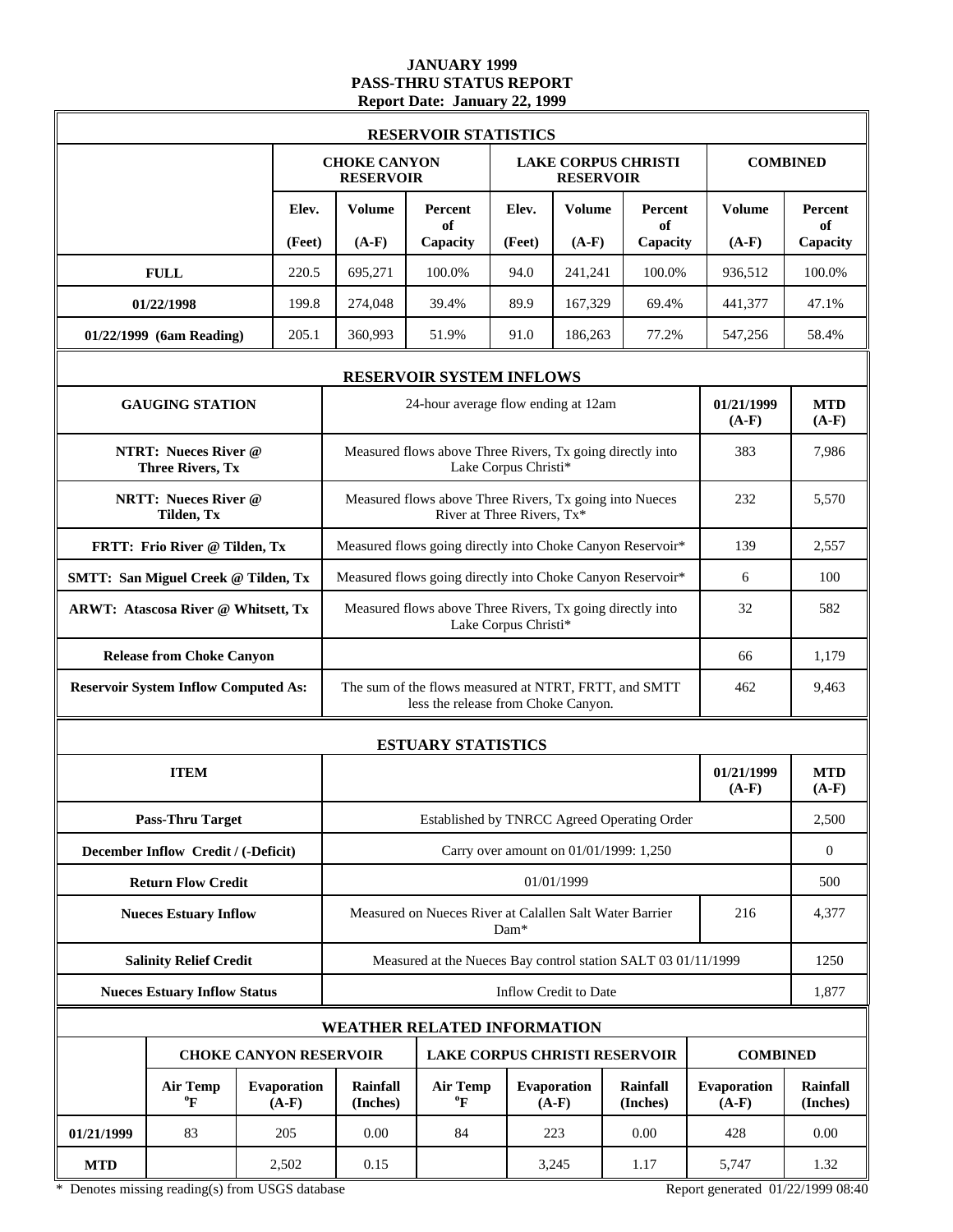### **JANUARY 1999 PASS-THRU STATUS REPORT Report Date: January 23, 1999**

|            |                                                        |                               |                                                                       | <b>RESERVOIR STATISTICS</b>                                                                  |                            |                                        |                            |                               |                             |
|------------|--------------------------------------------------------|-------------------------------|-----------------------------------------------------------------------|----------------------------------------------------------------------------------------------|----------------------------|----------------------------------------|----------------------------|-------------------------------|-----------------------------|
|            |                                                        |                               | <b>CHOKE CANYON</b><br><b>RESERVOIR</b>                               |                                                                                              |                            | <b>RESERVOIR</b>                       | <b>LAKE CORPUS CHRISTI</b> |                               | <b>COMBINED</b>             |
|            |                                                        | Elev.                         | Volume                                                                | Percent<br>of                                                                                | Elev.                      | <b>Volume</b>                          | Percent<br>of              | <b>Volume</b>                 | Percent<br>of               |
|            |                                                        | (Feet)                        | $(A-F)$                                                               | Capacity                                                                                     | (Feet)                     | $(A-F)$                                | Capacity                   | $(A-F)$                       | Capacity                    |
|            | <b>FULL</b>                                            | 220.5                         | 695,271                                                               | 100.0%                                                                                       | 94.0                       | 241,241                                | 100.0%                     | 936,512                       | 100.0%                      |
|            | 01/23/1998                                             | 199.8                         | 274,048                                                               | 39.4%                                                                                        | 89.9                       | 167,162                                | 69.3%                      | 441,210                       | 47.1%                       |
|            | 01/23/1999 (6am Reading)                               | 205.1                         | 360,993                                                               | 51.9%                                                                                        | 91.0                       | 186,263                                | 77.2%                      | 547,256                       | 58.4%                       |
|            |                                                        |                               |                                                                       | <b>RESERVOIR SYSTEM INFLOWS</b>                                                              |                            |                                        |                            |                               |                             |
|            | <b>GAUGING STATION</b>                                 |                               |                                                                       | 24-hour average flow ending at 12am                                                          |                            |                                        |                            | 01/22/1999<br>$(A-F)$         | <b>MTD</b><br>$(A-F)$       |
|            | <b>NTRT: Nueces River @</b><br><b>Three Rivers, Tx</b> |                               |                                                                       | Measured flows above Three Rivers, Tx going directly into                                    | Lake Corpus Christi*       |                                        |                            | 369                           | 8,355                       |
|            | <b>NRTT: Nueces River @</b><br>Tilden, Tx              |                               |                                                                       | Measured flows above Three Rivers, Tx going into Nueces                                      | River at Three Rivers, Tx* |                                        |                            | 226                           | 5,796                       |
|            | FRTT: Frio River @ Tilden, Tx                          |                               | Measured flows going directly into Choke Canyon Reservoir*            |                                                                                              |                            |                                        |                            | 137                           | 2,694                       |
|            | <b>SMTT: San Miguel Creek @ Tilden, Tx</b>             |                               |                                                                       | Measured flows going directly into Choke Canyon Reservoir*                                   | 5                          | 105                                    |                            |                               |                             |
|            | <b>ARWT: Atascosa River @ Whitsett, Tx</b>             |                               |                                                                       | Measured flows above Three Rivers, Tx going directly into<br>Lake Corpus Christi*            | 32                         | 613                                    |                            |                               |                             |
|            | <b>Release from Choke Canyon</b>                       |                               |                                                                       |                                                                                              | 66                         | 1,245                                  |                            |                               |                             |
|            | <b>Reservoir System Inflow Computed As:</b>            |                               |                                                                       | The sum of the flows measured at NTRT, FRTT, and SMTT<br>less the release from Choke Canyon. | 445                        | 9,909                                  |                            |                               |                             |
|            |                                                        |                               |                                                                       | <b>ESTUARY STATISTICS</b>                                                                    |                            |                                        |                            |                               |                             |
|            | <b>ITEM</b>                                            |                               |                                                                       |                                                                                              |                            |                                        |                            | 01/22/1999<br>$(A-F)$         | <b>MTD</b><br>$(A-F)$       |
|            | <b>Pass-Thru Target</b>                                |                               |                                                                       | Established by TNRCC Agreed Operating Order                                                  |                            |                                        |                            |                               | 2,500                       |
|            | December Inflow Credit / (-Deficit)                    |                               |                                                                       |                                                                                              |                            | Carry over amount on 01/01/1999: 1,250 |                            |                               | $\overline{0}$              |
|            | <b>Return Flow Credit</b>                              |                               |                                                                       |                                                                                              |                            | 01/01/1999                             |                            |                               | 500                         |
|            | <b>Nueces Estuary Inflow</b>                           |                               |                                                                       | Measured on Nueces River at Calallen Salt Water Barrier                                      | Dam*                       |                                        |                            | 256                           | 4,633                       |
|            | <b>Salinity Relief Credit</b>                          |                               |                                                                       | Measured at the Nueces Bay control station SALT 03 01/11/1999                                |                            |                                        |                            |                               | 1250                        |
|            | <b>Nueces Estuary Inflow Status</b>                    |                               |                                                                       |                                                                                              |                            | <b>Inflow Credit to Date</b>           |                            |                               | 2,133                       |
|            |                                                        |                               |                                                                       | <b>WEATHER RELATED INFORMATION</b>                                                           |                            |                                        |                            |                               |                             |
|            |                                                        |                               | <b>CHOKE CANYON RESERVOIR</b><br><b>LAKE CORPUS CHRISTI RESERVOIR</b> |                                                                                              |                            |                                        |                            | <b>COMBINED</b>               |                             |
|            | <b>Air Temp</b><br>$\boldsymbol{P}$                    | <b>Evaporation</b><br>$(A-F)$ | Rainfall<br>(Inches)                                                  | <b>Air Temp</b><br>$\rm ^{o}F$                                                               |                            | <b>Evaporation</b><br>$(A-F)$          | Rainfall<br>(Inches)       | <b>Evaporation</b><br>$(A-F)$ | <b>Rainfall</b><br>(Inches) |
| 01/22/1999 | 69                                                     | 246                           | 0.00                                                                  | 84                                                                                           |                            | 335                                    | 0.00                       | 581                           | 0.00                        |
| <b>MTD</b> |                                                        | 2,748                         | 0.15                                                                  |                                                                                              |                            | 3,580                                  | 1.17                       | 6,328                         | 1.32                        |

\* Denotes missing reading(s) from USGS database Report generated 01/23/1999 08:47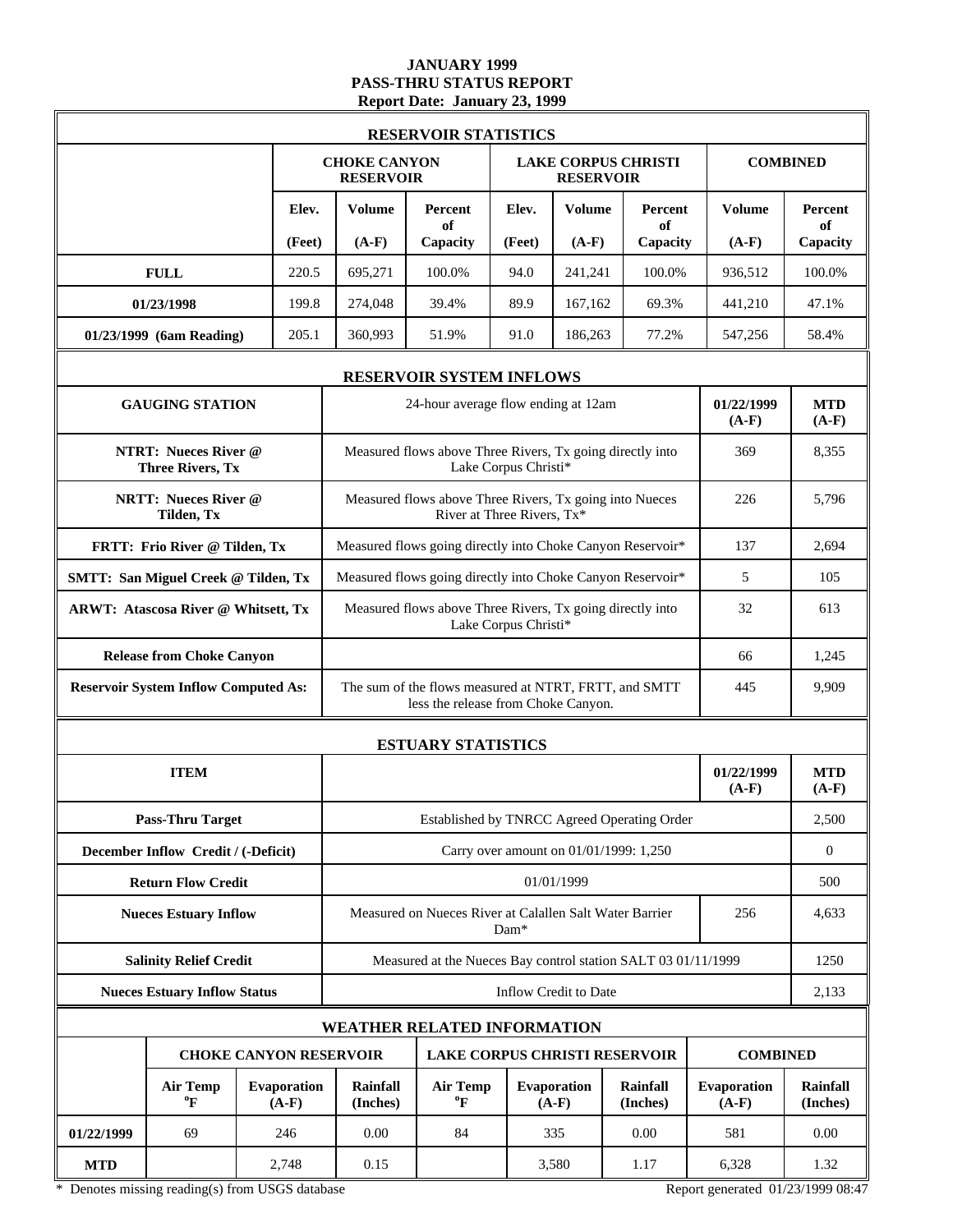### **JANUARY 1999 PASS-THRU STATUS REPORT Report Date: January 24, 1999**

|            |                                                        |                               |                                                                                                                                 | <b>RESERVOIR STATISTICS</b>                                                           |                      |                              |                                             |                       |                             |
|------------|--------------------------------------------------------|-------------------------------|---------------------------------------------------------------------------------------------------------------------------------|---------------------------------------------------------------------------------------|----------------------|------------------------------|---------------------------------------------|-----------------------|-----------------------------|
|            |                                                        |                               | <b>CHOKE CANYON</b><br><b>RESERVOIR</b>                                                                                         |                                                                                       |                      | <b>RESERVOIR</b>             | <b>LAKE CORPUS CHRISTI</b>                  |                       | <b>COMBINED</b>             |
|            |                                                        | Elev.                         | Volume                                                                                                                          | <b>Percent</b><br>of                                                                  | Elev.                | <b>Volume</b>                | <b>Percent</b><br>of                        | Volume                | Percent<br>of               |
|            |                                                        | (Feet)                        | $(A-F)$                                                                                                                         | Capacity                                                                              | (Feet)               | $(A-F)$                      | Capacity                                    | $(A-F)$               | Capacity                    |
|            | <b>FULL</b>                                            | 220.5                         | 695,271                                                                                                                         | 100.0%                                                                                | 94.0                 | 241,241                      | 100.0%                                      | 936,512               | 100.0%                      |
|            | 01/24/1998                                             | 199.8                         | 273,898                                                                                                                         | 39.4%                                                                                 | 89.9                 | 167,162                      | 69.3%                                       | 441,060               | 47.1%                       |
|            | 01/24/1999 (6am Reading)                               | 205.1                         | 360,993                                                                                                                         | 51.9%                                                                                 | 91.0                 | 185,394                      | 76.9%                                       | 546,387               | 58.3%                       |
|            |                                                        |                               |                                                                                                                                 | <b>RESERVOIR SYSTEM INFLOWS</b>                                                       |                      |                              |                                             |                       |                             |
|            | <b>GAUGING STATION</b>                                 |                               |                                                                                                                                 | 24-hour average flow ending at 12am                                                   |                      |                              |                                             | 01/23/1999<br>$(A-F)$ | <b>MTD</b><br>$(A-F)$       |
|            | <b>NTRT: Nueces River @</b><br><b>Three Rivers, Tx</b> |                               |                                                                                                                                 | Measured flows above Three Rivers, Tx going directly into                             | Lake Corpus Christi* |                              |                                             | 359                   | 8,714                       |
|            | <b>NRTT: Nueces River @</b><br>Tilden, Tx              |                               |                                                                                                                                 | Measured flows above Three Rivers, Tx going into Nueces<br>River at Three Rivers, Tx* |                      |                              |                                             | 222                   | 6,019                       |
|            | FRTT: Frio River @ Tilden, Tx                          |                               |                                                                                                                                 | Measured flows going directly into Choke Canyon Reservoir*                            |                      |                              |                                             | 137                   | 2,831                       |
|            | <b>SMTT: San Miguel Creek @ Tilden, Tx</b>             |                               | Measured flows going directly into Choke Canyon Reservoir*                                                                      |                                                                                       |                      |                              | $\overline{4}$                              | 109                   |                             |
|            | <b>ARWT: Atascosa River @ Whitsett, Tx</b>             |                               |                                                                                                                                 | Measured flows above Three Rivers, Tx going directly into<br>Lake Corpus Christi*     | 32                   | 645                          |                                             |                       |                             |
|            | <b>Release from Choke Canyon</b>                       |                               |                                                                                                                                 |                                                                                       | 66                   | 1,310                        |                                             |                       |                             |
|            | <b>Reservoir System Inflow Computed As:</b>            |                               | The sum of the flows measured at NTRT, FRTT, and SMTT<br>less the release from Choke Canyon.                                    | 435                                                                                   | 10,343               |                              |                                             |                       |                             |
|            |                                                        |                               |                                                                                                                                 | <b>ESTUARY STATISTICS</b>                                                             |                      |                              |                                             |                       |                             |
|            | <b>ITEM</b>                                            |                               |                                                                                                                                 |                                                                                       |                      |                              |                                             | 01/23/1999<br>$(A-F)$ | <b>MTD</b><br>$(A-F)$       |
|            | <b>Pass-Thru Target</b>                                |                               |                                                                                                                                 |                                                                                       |                      |                              | Established by TNRCC Agreed Operating Order |                       | 2,500                       |
|            | December Inflow Credit / (-Deficit)                    |                               |                                                                                                                                 |                                                                                       |                      |                              | Carry over amount on 01/01/1999: 1,250      |                       | $\overline{0}$              |
|            | <b>Return Flow Credit</b>                              |                               |                                                                                                                                 |                                                                                       |                      | 01/01/1999                   |                                             |                       | 500                         |
|            | <b>Nueces Estuary Inflow</b>                           |                               |                                                                                                                                 | Measured on Nueces River at Calallen Salt Water Barrier                               | Dam*                 |                              |                                             | 316                   | 4,949                       |
|            | <b>Salinity Relief Credit</b>                          |                               |                                                                                                                                 | Measured at the Nueces Bay control station SALT 03 01/11/1999                         |                      |                              |                                             |                       | 1250                        |
|            | <b>Nueces Estuary Inflow Status</b>                    |                               |                                                                                                                                 |                                                                                       |                      | <b>Inflow Credit to Date</b> |                                             |                       | 2,449                       |
|            |                                                        |                               |                                                                                                                                 | <b>WEATHER RELATED INFORMATION</b>                                                    |                      |                              |                                             |                       |                             |
|            |                                                        |                               | <b>CHOKE CANYON RESERVOIR</b><br><b>LAKE CORPUS CHRISTI RESERVOIR</b><br><b>COMBINED</b>                                        |                                                                                       |                      |                              |                                             |                       |                             |
|            | <b>Air Temp</b><br>$\boldsymbol{P}$                    | <b>Evaporation</b><br>$(A-F)$ | <b>Air Temp</b><br>Evaporation<br>Rainfall<br><b>Rainfall</b><br>$\boldsymbol{P}$<br>$(A-F)$<br>$(A-F)$<br>(Inches)<br>(Inches) |                                                                                       |                      |                              |                                             | <b>Evaporation</b>    | <b>Rainfall</b><br>(Inches) |
| 01/23/1999 | 72                                                     | 154                           | 0.00                                                                                                                            | 71                                                                                    |                      | 243                          | 0.00                                        | 397                   | 0.00                        |
| <b>MTD</b> |                                                        | 2,902                         | 0.15                                                                                                                            |                                                                                       |                      | 3,823                        | 1.17                                        | 6,725                 | 1.32                        |

\* Denotes missing reading(s) from USGS database Report generated 01/24/1999 08:42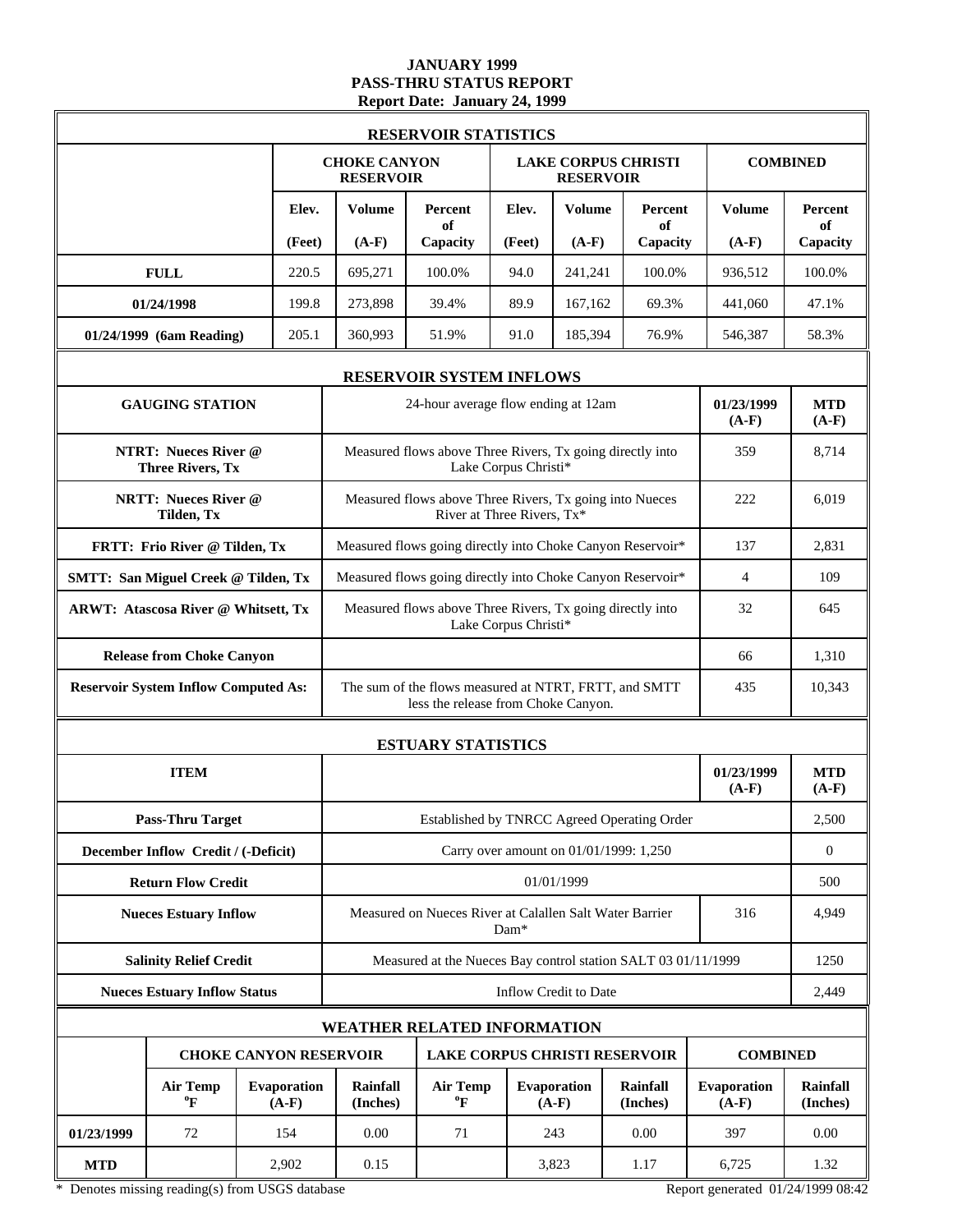### **JANUARY 1999 PASS-THRU STATUS REPORT Report Date: January 25, 1999**

|            |                                                        |                                                                       |                                                           | <b>RESERVOIR STATISTICS</b>                                                                  |                           |                               |                                             |                        |                             |
|------------|--------------------------------------------------------|-----------------------------------------------------------------------|-----------------------------------------------------------|----------------------------------------------------------------------------------------------|---------------------------|-------------------------------|---------------------------------------------|------------------------|-----------------------------|
|            |                                                        |                                                                       | <b>CHOKE CANYON</b><br><b>RESERVOIR</b>                   |                                                                                              |                           | <b>RESERVOIR</b>              | <b>LAKE CORPUS CHRISTI</b>                  |                        | <b>COMBINED</b>             |
|            |                                                        | Elev.                                                                 | Volume                                                    | Percent<br>of                                                                                | Elev.                     | <b>Volume</b>                 | Percent<br>of                               | <b>Volume</b>          | Percent<br>of               |
|            |                                                        | (Feet)                                                                | $(A-F)$                                                   | Capacity                                                                                     | (Feet)                    | $(A-F)$                       | Capacity                                    | $(A-F)$                | Capacity                    |
|            | <b>FULL</b>                                            | 220.5                                                                 | 695,271                                                   | 100.0%                                                                                       | 94.0                      | 241,241                       | 100.0%                                      | 936,512                | 100.0%                      |
|            | 01/25/1998                                             | 199.8                                                                 | 273,748                                                   | 39.4%                                                                                        | 89.9                      | 166,995                       | 69.2%                                       | 440,743                | 47.1%                       |
|            | 01/25/1999 (6am Reading)                               | 205.1                                                                 | 360,817                                                   | 51.9%                                                                                        | 90.9                      | 185,220                       | 76.8%                                       | 546,037                | 58.3%                       |
|            |                                                        |                                                                       |                                                           | <b>RESERVOIR SYSTEM INFLOWS</b>                                                              |                           |                               |                                             |                        |                             |
|            | <b>GAUGING STATION</b>                                 |                                                                       |                                                           | 24-hour average flow ending at 12am                                                          |                           |                               |                                             | 01/24/1999<br>$(A-F)$  | <b>MTD</b><br>$(A-F)$       |
|            | <b>NTRT: Nueces River @</b><br><b>Three Rivers, Tx</b> |                                                                       |                                                           | Measured flows above Three Rivers, Tx going directly into                                    | Lake Corpus Christi       |                               |                                             | 431                    | 10,850                      |
|            | <b>NRTT: Nueces River @</b><br>Tilden, Tx              |                                                                       |                                                           | Measured flows above Three Rivers, Tx going into Nueces                                      | River at Three Rivers, Tx |                               |                                             | 218                    | 7,343                       |
|            | FRTT: Frio River @ Tilden, Tx                          |                                                                       | Measured flows going directly into Choke Canyon Reservoir |                                                                                              |                           |                               |                                             | 137                    | 3,543                       |
|            | <b>SMTT: San Miguel Creek @ Tilden, Tx</b>             |                                                                       |                                                           | Measured flows going directly into Choke Canyon Reservoir                                    | 2                         | 139                           |                                             |                        |                             |
|            | <b>ARWT: Atascosa River @ Whitsett, Tx</b>             |                                                                       |                                                           | Measured flows above Three Rivers, Tx going directly into<br>Lake Corpus Christi             | 30                        | 802                           |                                             |                        |                             |
|            | <b>Release from Choke Canyon</b>                       |                                                                       |                                                           |                                                                                              | 66                        | 1,572                         |                                             |                        |                             |
|            | <b>Reservoir System Inflow Computed As:</b>            |                                                                       |                                                           | The sum of the flows measured at NTRT, FRTT, and SMTT<br>less the release from Choke Canyon. | 505                       | 12,960                        |                                             |                        |                             |
|            |                                                        |                                                                       |                                                           | <b>ESTUARY STATISTICS</b>                                                                    |                           |                               |                                             |                        |                             |
|            | <b>ITEM</b>                                            |                                                                       |                                                           |                                                                                              |                           |                               |                                             | 01/24/1999<br>$(A-F)$  | <b>MTD</b><br>$(A-F)$       |
|            | <b>Pass-Thru Target</b>                                |                                                                       |                                                           |                                                                                              |                           |                               | Established by TNRCC Agreed Operating Order |                        | 2,500                       |
|            | December Inflow Credit / (-Deficit)                    |                                                                       |                                                           |                                                                                              |                           |                               | Carry over amount on 01/01/1999: 1,250      |                        | $\boldsymbol{0}$            |
|            | <b>Return Flow Credit</b>                              |                                                                       |                                                           |                                                                                              |                           | 01/01/1999                    |                                             |                        | 500                         |
|            | <b>Nueces Estuary Inflow</b>                           |                                                                       |                                                           | Measured on Nueces River at Calallen Salt Water Barrier Dam                                  |                           |                               |                                             | 198                    | 6,044                       |
|            | <b>Salinity Relief Credit</b>                          |                                                                       |                                                           | Measured at the Nueces Bay control station SALT 03 01/11/1999                                |                           |                               |                                             |                        | 1250                        |
|            | <b>Nueces Estuary Inflow Status</b>                    |                                                                       |                                                           |                                                                                              |                           | Inflow Credit to Date         |                                             |                        | 3,544                       |
|            |                                                        |                                                                       |                                                           | WEATHER RELATED INFORMATION                                                                  |                           |                               |                                             |                        |                             |
|            |                                                        | <b>CHOKE CANYON RESERVOIR</b><br><b>LAKE CORPUS CHRISTI RESERVOIR</b> |                                                           |                                                                                              |                           |                               |                                             | <b>COMBINED</b>        |                             |
|            | <b>Air Temp</b><br>$\boldsymbol{P}$                    | <b>Evaporation</b><br>$(A-F)$                                         | Rainfall<br>(Inches)                                      | <b>Air Temp</b><br>$\boldsymbol{P}$                                                          |                           | <b>Evaporation</b><br>$(A-F)$ | <b>Rainfall</b><br>(Inches)                 | Evaporation<br>$(A-F)$ | <b>Rainfall</b><br>(Inches) |
| 01/24/1999 | 80                                                     | 184                                                                   | 0.00<br>78<br>152                                         |                                                                                              |                           |                               | 0.00                                        | 336                    | 0.00                        |
| <b>MTD</b> |                                                        | 3,086                                                                 | 0.15                                                      |                                                                                              |                           | 3,975                         | 1.17                                        | 7,061                  | 1.32                        |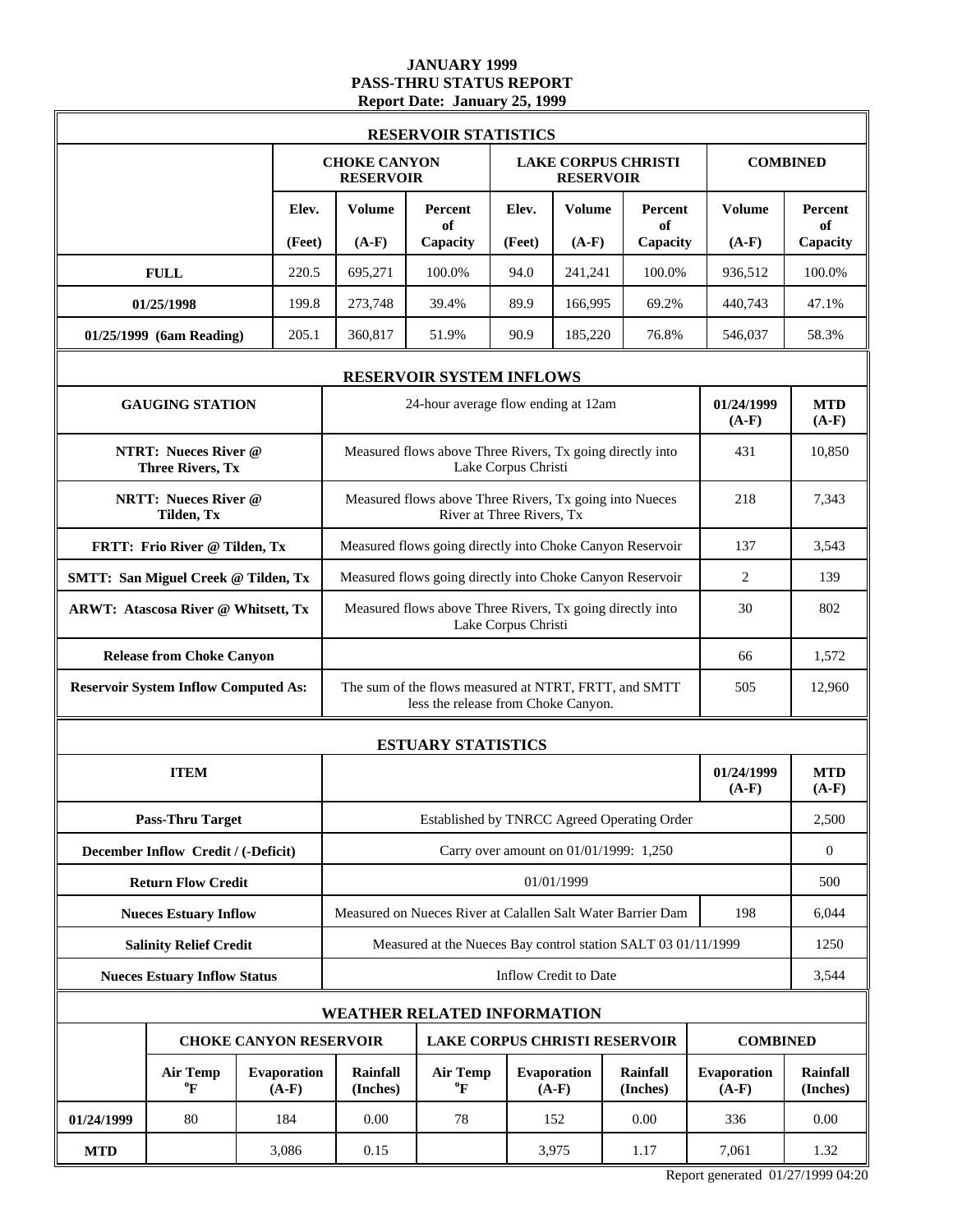# **JANUARY 1999 PASS-THRU STATUS REPORT Report Date: January 26, 1999**

| <b>RESERVOIR STATISTICS</b>                            |                                             |  |                               |                                                               |                                                                                              |                       |                               |                                      |                               |                      |  |  |
|--------------------------------------------------------|---------------------------------------------|--|-------------------------------|---------------------------------------------------------------|----------------------------------------------------------------------------------------------|-----------------------|-------------------------------|--------------------------------------|-------------------------------|----------------------|--|--|
|                                                        |                                             |  |                               | <b>CHOKE CANYON</b><br><b>RESERVOIR</b>                       |                                                                                              |                       | <b>RESERVOIR</b>              | <b>LAKE CORPUS CHRISTI</b>           |                               | <b>COMBINED</b>      |  |  |
|                                                        |                                             |  | Elev.                         | Volume                                                        | Percent<br>of                                                                                | Elev.                 | <b>Volume</b>                 | Percent<br>of                        | <b>Volume</b>                 | <b>Percent</b><br>of |  |  |
|                                                        |                                             |  | (Feet)                        | $(A-F)$                                                       | Capacity                                                                                     | (Feet)                | $(A-F)$                       | Capacity                             | $(A-F)$                       | Capacity             |  |  |
| <b>FULL</b>                                            |                                             |  | 220.5                         | 695,271                                                       | 100.0%                                                                                       | 94.0                  | 241,241                       | 100.0%                               | 936,512                       | 100.0%               |  |  |
| 01/26/1998                                             |                                             |  | 199.8                         | 273,599                                                       | 39.4%                                                                                        | 89.9                  | 166,828                       | 69.2%                                | 440,427                       | 47.0%                |  |  |
| 01/26/1999 (6am Reading)                               |                                             |  | 205.1                         | 360,817                                                       | 51.9%                                                                                        | 76.7%<br>545,863      | 58.3%                         |                                      |                               |                      |  |  |
|                                                        |                                             |  |                               |                                                               | <b>RESERVOIR SYSTEM INFLOWS</b>                                                              |                       |                               |                                      |                               |                      |  |  |
|                                                        | <b>GAUGING STATION</b>                      |  |                               |                                                               | 24-hour average flow ending at 12am                                                          | 01/25/1999<br>$(A-F)$ | <b>MTD</b><br>$(A-F)$         |                                      |                               |                      |  |  |
| <b>NTRT: Nueces River @</b><br><b>Three Rivers, Tx</b> |                                             |  |                               | Lake Corpus Christi                                           | Measured flows above Three Rivers, Tx going directly into                                    | 351                   | 11,201                        |                                      |                               |                      |  |  |
| <b>NRTT: Nueces River @</b><br>Tilden, Tx              |                                             |  |                               | River at Three Rivers, Tx                                     | Measured flows above Three Rivers, Tx going into Nueces                                      |                       |                               |                                      | 218                           | 7,561                |  |  |
|                                                        | FRTT: Frio River @ Tilden, Tx               |  |                               |                                                               | Measured flows going directly into Choke Canyon Reservoir                                    | 135                   | 3,678                         |                                      |                               |                      |  |  |
|                                                        | <b>SMTT: San Miguel Creek @ Tilden, Tx</b>  |  |                               |                                                               | Measured flows going directly into Choke Canyon Reservoir                                    | 3                     | 142                           |                                      |                               |                      |  |  |
|                                                        | <b>ARWT: Atascosa River @ Whitsett, Tx</b>  |  |                               | Lake Corpus Christi                                           | Measured flows above Three Rivers, Tx going directly into                                    | 30                    | 832                           |                                      |                               |                      |  |  |
|                                                        | <b>Release from Choke Canyon</b>            |  |                               | 66                                                            |                                                                                              |                       |                               |                                      |                               | 1,638                |  |  |
|                                                        | <b>Reservoir System Inflow Computed As:</b> |  |                               |                                                               | The sum of the flows measured at NTRT, FRTT, and SMTT<br>less the release from Choke Canyon. | 424                   | 13,384                        |                                      |                               |                      |  |  |
|                                                        |                                             |  |                               |                                                               | <b>ESTUARY STATISTICS</b>                                                                    |                       |                               |                                      |                               |                      |  |  |
|                                                        | <b>ITEM</b>                                 |  |                               |                                                               |                                                                                              | 01/25/1999<br>$(A-F)$ | <b>MTD</b><br>$(A-F)$         |                                      |                               |                      |  |  |
| <b>Pass-Thru Target</b>                                |                                             |  |                               |                                                               | Established by TNRCC Agreed Operating Order                                                  |                       | 2,500                         |                                      |                               |                      |  |  |
|                                                        | December Inflow Credit / (-Deficit)         |  |                               | Carry over amount on 01/01/1999: 1,250                        |                                                                                              |                       |                               |                                      |                               |                      |  |  |
| <b>Return Flow Credit</b>                              |                                             |  |                               | 01/01/1999                                                    |                                                                                              |                       |                               |                                      |                               |                      |  |  |
| <b>Nueces Estuary Inflow</b>                           |                                             |  |                               |                                                               | Measured on Nueces River at Calallen Salt Water Barrier Dam                                  | 195                   | 6,239                         |                                      |                               |                      |  |  |
| <b>Salinity Relief Credit</b>                          |                                             |  |                               | Measured at the Nueces Bay control station SALT 03 01/11/1999 |                                                                                              |                       |                               |                                      |                               |                      |  |  |
|                                                        | <b>Nueces Estuary Inflow Status</b>         |  |                               | Inflow Credit to Date                                         |                                                                                              |                       |                               |                                      |                               |                      |  |  |
|                                                        |                                             |  |                               |                                                               | <b>WEATHER RELATED INFORMATION</b>                                                           |                       |                               |                                      |                               |                      |  |  |
|                                                        |                                             |  |                               | <b>CHOKE CANYON RESERVOIR</b>                                 |                                                                                              |                       |                               | <b>LAKE CORPUS CHRISTI RESERVOIR</b> | <b>COMBINED</b>               |                      |  |  |
|                                                        | <b>Air Temp</b><br>$\boldsymbol{\theta}$ F  |  | <b>Evaporation</b><br>$(A-F)$ | Rainfall<br>(Inches)                                          | <b>Air Temp</b><br>$\rm ^{o}F$                                                               |                       | <b>Evaporation</b><br>$(A-F)$ | <b>Rainfall</b><br>(Inches)          | <b>Evaporation</b><br>$(A-F)$ | Rainfall<br>(Inches) |  |  |
| 01/25/1999                                             | 78                                          |  | 123                           | 0.00                                                          | 76                                                                                           |                       | 142                           | 0.00                                 | 265                           | 0.00                 |  |  |
| <b>MTD</b>                                             |                                             |  | 3,209                         | 0.15                                                          |                                                                                              |                       | 4,117                         | 1.17                                 | 7,326                         | 1.32                 |  |  |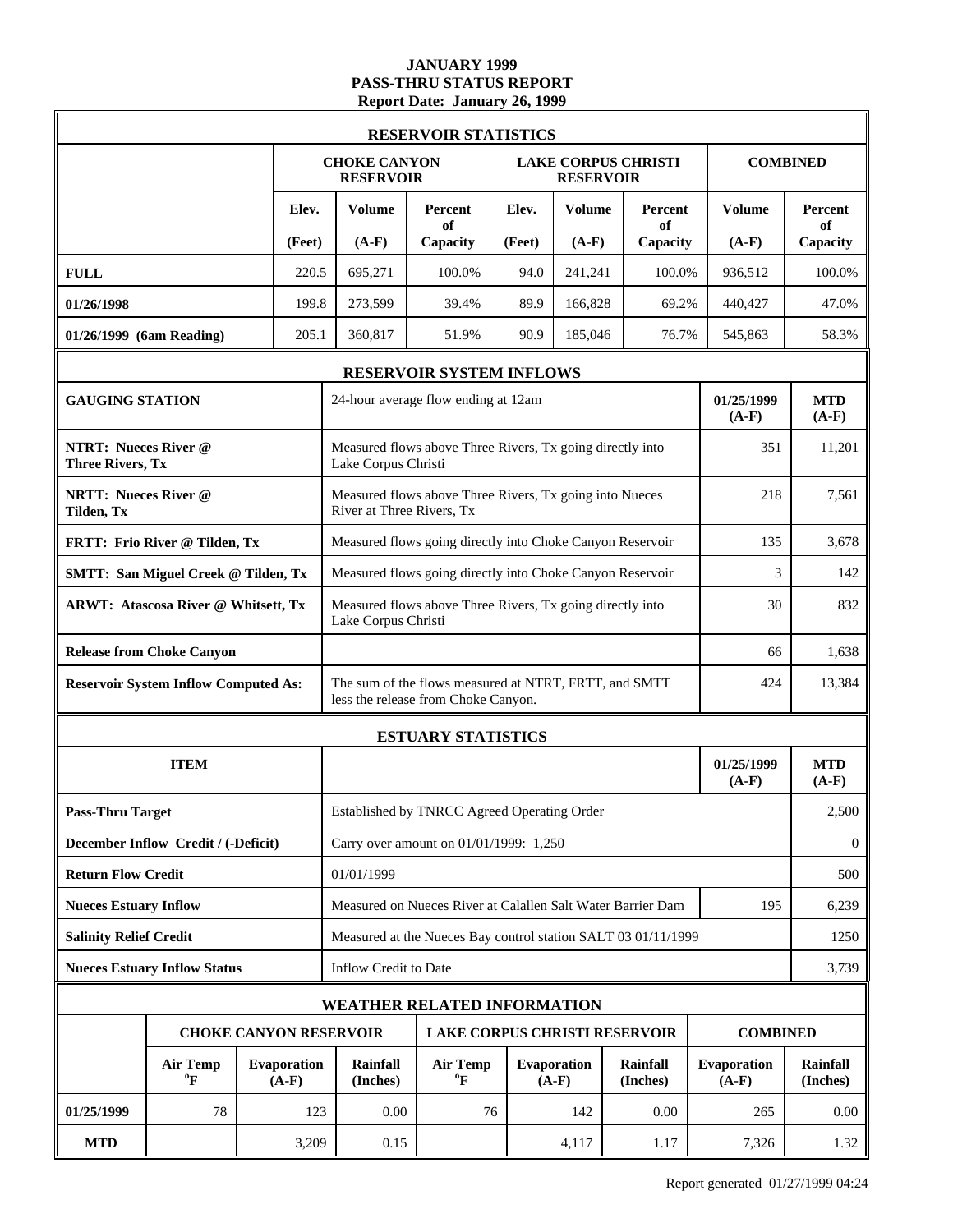### **JANUARY 1999 PASS-THRU STATUS REPORT Report Date: January 27, 1999**

| <b>RESERVOIR STATISTICS</b>                            |                                             |  |                               |                                                                                                     |                                                                                      |                       |                               |                                      |                        |                             |  |
|--------------------------------------------------------|---------------------------------------------|--|-------------------------------|-----------------------------------------------------------------------------------------------------|--------------------------------------------------------------------------------------|-----------------------|-------------------------------|--------------------------------------|------------------------|-----------------------------|--|
|                                                        |                                             |  |                               | <b>CHOKE CANYON</b><br><b>RESERVOIR</b>                                                             |                                                                                      |                       | <b>RESERVOIR</b>              | <b>LAKE CORPUS CHRISTI</b>           |                        | <b>COMBINED</b>             |  |
|                                                        |                                             |  | Elev.                         | Volume                                                                                              | Percent<br>of                                                                        | Elev.                 | <b>Volume</b>                 | Percent<br>of                        | <b>Volume</b>          | Percent<br>of               |  |
|                                                        |                                             |  | (Feet)                        | $(A-F)$                                                                                             | Capacity                                                                             | (Feet)                | $(A-F)$                       | Capacity                             | $(A-F)$                | Capacity                    |  |
|                                                        | <b>FULL</b>                                 |  | 220.5                         | 695,271                                                                                             | 100.0%                                                                               | 94.0                  | 241,241                       | 100.0%                               | 936,512                | 100.0%                      |  |
|                                                        | 01/27/1998                                  |  | 199.8                         | 273,449                                                                                             | 39.3%                                                                                | 89.8                  | 166,661                       | 69.1%                                | 440,110                | 47.0%                       |  |
|                                                        | 01/27/1999 (6am Reading)                    |  | 205.1                         | 360,817                                                                                             | 51.9%                                                                                | 90.9                  | 185,220                       | 76.8%                                | 546,037                | 58.3%                       |  |
| <b>RESERVOIR SYSTEM INFLOWS</b>                        |                                             |  |                               |                                                                                                     |                                                                                      |                       |                               |                                      |                        |                             |  |
|                                                        | <b>GAUGING STATION</b>                      |  |                               | 24-hour average flow ending at 12am                                                                 | 01/26/1999<br>$(A-F)$                                                                | <b>MTD</b><br>$(A-F)$ |                               |                                      |                        |                             |  |
| <b>NTRT: Nueces River @</b><br><b>Three Rivers, Tx</b> |                                             |  |                               |                                                                                                     | Measured flows above Three Rivers, Tx going directly into                            | Lake Corpus Christi   |                               |                                      | 351                    | 11,553                      |  |
|                                                        | <b>NRTT: Nueces River @</b><br>Tilden, Tx   |  |                               |                                                                                                     | Measured flows above Three Rivers, Tx going into Nueces<br>River at Three Rivers, Tx | 222                   | 7,783                         |                                      |                        |                             |  |
|                                                        | FRTT: Frio River @ Tilden, Tx               |  |                               |                                                                                                     | Measured flows going directly into Choke Canyon Reservoir                            | 131                   | 3.809                         |                                      |                        |                             |  |
|                                                        | <b>SMTT: San Miguel Creek @ Tilden, Tx</b>  |  |                               |                                                                                                     | Measured flows going directly into Choke Canyon Reservoir                            | 3                     | 145                           |                                      |                        |                             |  |
|                                                        | <b>ARWT: Atascosa River @ Whitsett, Tx</b>  |  |                               |                                                                                                     | Measured flows above Three Rivers, Tx going directly into<br>Lake Corpus Christi     | 30                    | 861                           |                                      |                        |                             |  |
|                                                        | <b>Release from Choke Canyon</b>            |  |                               |                                                                                                     | 66                                                                                   | 1,703                 |                               |                                      |                        |                             |  |
|                                                        | <b>Reservoir System Inflow Computed As:</b> |  |                               | The sum of the flows measured at NTRT, FRTT, and SMTT<br>420<br>less the release from Choke Canyon. |                                                                                      |                       |                               |                                      |                        |                             |  |
|                                                        |                                             |  |                               |                                                                                                     | <b>ESTUARY STATISTICS</b>                                                            |                       |                               |                                      |                        |                             |  |
|                                                        | <b>ITEM</b>                                 |  |                               |                                                                                                     |                                                                                      |                       |                               |                                      |                        | <b>MTD</b><br>$(A-F)$       |  |
|                                                        | <b>Pass-Thru Target</b>                     |  |                               |                                                                                                     | Established by TNRCC Agreed Operating Order                                          | 2,500                 |                               |                                      |                        |                             |  |
|                                                        | December Inflow Credit / (-Deficit)         |  |                               |                                                                                                     |                                                                                      | $\boldsymbol{0}$      |                               |                                      |                        |                             |  |
|                                                        | <b>Return Flow Credit</b>                   |  |                               | 01/01/1999                                                                                          |                                                                                      |                       |                               |                                      |                        |                             |  |
|                                                        | <b>Nueces Estuary Inflow</b>                |  |                               | Measured on Nueces River at Calallen Salt Water Barrier Dam                                         | 171                                                                                  | 6,410                 |                               |                                      |                        |                             |  |
|                                                        | <b>Salinity Relief Credit</b>               |  |                               | Measured at the Nueces Bay control station SALT 03 01/11/1999                                       |                                                                                      |                       |                               |                                      |                        |                             |  |
|                                                        | <b>Nueces Estuary Inflow Status</b>         |  |                               | Inflow Credit to Date                                                                               |                                                                                      |                       |                               |                                      |                        |                             |  |
|                                                        |                                             |  |                               |                                                                                                     | WEATHER RELATED INFORMATION                                                          |                       |                               |                                      |                        |                             |  |
|                                                        |                                             |  | <b>CHOKE CANYON RESERVOIR</b> |                                                                                                     |                                                                                      |                       |                               | <b>LAKE CORPUS CHRISTI RESERVOIR</b> | <b>COMBINED</b>        |                             |  |
|                                                        | <b>Air Temp</b><br>$\boldsymbol{P}$         |  | <b>Evaporation</b><br>$(A-F)$ | Rainfall<br>(Inches)                                                                                | <b>Air Temp</b><br>$\boldsymbol{P}$                                                  |                       | <b>Evaporation</b><br>$(A-F)$ | <b>Rainfall</b><br>(Inches)          | Evaporation<br>$(A-F)$ | <b>Rainfall</b><br>(Inches) |  |
| 01/26/1999                                             | 80                                          |  | 256                           | 0.00                                                                                                | 77                                                                                   |                       | 334                           | 0.00                                 | 590                    | 0.00                        |  |
| <b>MTD</b>                                             |                                             |  | 3,465                         | 0.15                                                                                                |                                                                                      |                       | 4,451                         | 1.17                                 | 7,916                  | 1.32                        |  |

Report generated 01/27/1999 09:02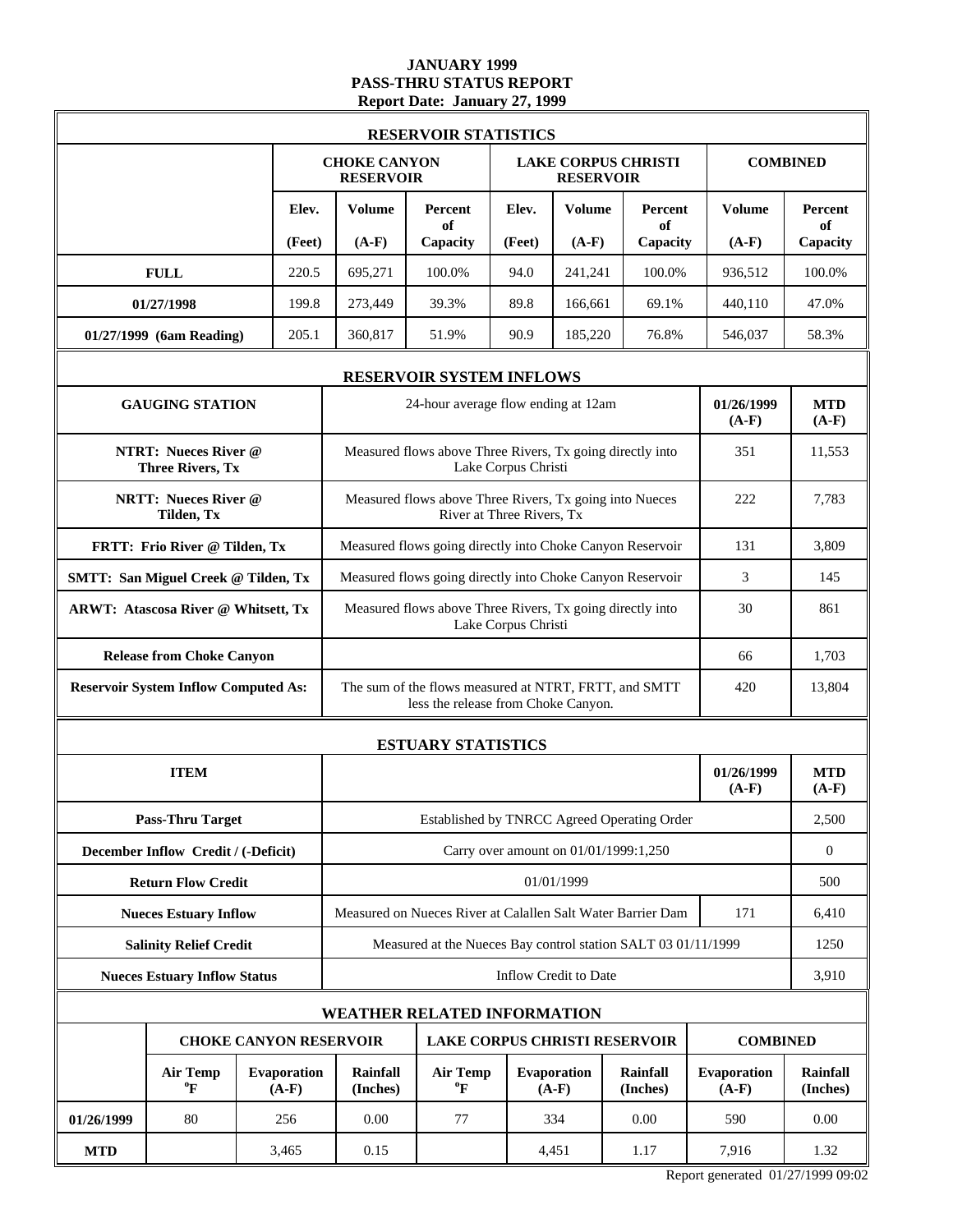### **JANUARY 1999 PASS-THRU STATUS REPORT Report Date: January 28, 1999**

| <b>RESERVOIR STATISTICS</b>                            |                                            |  |                               |                                                                                                     |                                                                                      |                     |                               |                             |                        |                             |  |  |
|--------------------------------------------------------|--------------------------------------------|--|-------------------------------|-----------------------------------------------------------------------------------------------------|--------------------------------------------------------------------------------------|---------------------|-------------------------------|-----------------------------|------------------------|-----------------------------|--|--|
|                                                        |                                            |  |                               | <b>CHOKE CANYON</b><br><b>RESERVOIR</b>                                                             |                                                                                      |                     | <b>RESERVOIR</b>              | <b>LAKE CORPUS CHRISTI</b>  |                        | <b>COMBINED</b>             |  |  |
|                                                        |                                            |  | Elev.                         | Volume                                                                                              | Percent<br>of                                                                        | Elev.               | <b>Volume</b>                 | Percent<br>of               | <b>Volume</b>          | Percent<br>of               |  |  |
|                                                        |                                            |  | (Feet)                        | $(A-F)$                                                                                             | Capacity                                                                             | (Feet)              | $(A-F)$                       | Capacity                    | $(A-F)$                | Capacity                    |  |  |
|                                                        | <b>FULL</b>                                |  | 220.5                         | 695,271                                                                                             | 100.0%                                                                               | 94.0                | 241,241                       | 100.0%                      | 936,512                | 100.0%                      |  |  |
|                                                        | 01/28/1998                                 |  | 199.7                         | 273,150                                                                                             | 39.3%                                                                                | 89.8                | 166,328                       | 68.9%                       | 439,478                | 46.9%                       |  |  |
|                                                        | 01/28/1999 (6am Reading)                   |  | 205.1                         | 360,641                                                                                             | 51.9%                                                                                | 90.9                | 184,873                       | 76.6%                       | 545,514                | 58.2%                       |  |  |
| <b>RESERVOIR SYSTEM INFLOWS</b>                        |                                            |  |                               |                                                                                                     |                                                                                      |                     |                               |                             |                        |                             |  |  |
|                                                        | <b>GAUGING STATION</b>                     |  |                               | 01/27/1999<br>24-hour average flow ending at 12am<br>$(A-F)$                                        |                                                                                      |                     |                               |                             |                        |                             |  |  |
| <b>NTRT: Nueces River @</b><br><b>Three Rivers, Tx</b> |                                            |  |                               |                                                                                                     | Measured flows above Three Rivers, Tx going directly into                            | Lake Corpus Christi |                               |                             | 443                    | 11,995                      |  |  |
|                                                        | <b>NRTT: Nueces River @</b><br>Tilden, Tx  |  |                               |                                                                                                     | Measured flows above Three Rivers, Tx going into Nueces<br>River at Three Rivers, Tx | 226                 | 8,009                         |                             |                        |                             |  |  |
|                                                        | FRTT: Frio River @ Tilden, Tx              |  |                               |                                                                                                     | Measured flows going directly into Choke Canyon Reservoir                            | 127                 | 3,936                         |                             |                        |                             |  |  |
|                                                        | <b>SMTT: San Miguel Creek @ Tilden, Tx</b> |  |                               |                                                                                                     | Measured flows going directly into Choke Canyon Reservoir                            | 3                   | 148                           |                             |                        |                             |  |  |
|                                                        | <b>ARWT: Atascosa River @ Whitsett, Tx</b> |  |                               | Measured flows above Three Rivers, Tx going directly into                                           | 30                                                                                   | 891                 |                               |                             |                        |                             |  |  |
|                                                        | <b>Release from Choke Canyon</b>           |  |                               | 66                                                                                                  |                                                                                      |                     |                               |                             |                        | 1,769                       |  |  |
| <b>Reservoir System Inflow Computed As:</b>            |                                            |  |                               | The sum of the flows measured at NTRT, FRTT, and SMTT<br>508<br>less the release from Choke Canyon. |                                                                                      |                     |                               |                             |                        |                             |  |  |
|                                                        |                                            |  |                               |                                                                                                     | <b>ESTUARY STATISTICS</b>                                                            |                     |                               |                             |                        |                             |  |  |
|                                                        | <b>ITEM</b>                                |  |                               |                                                                                                     |                                                                                      |                     |                               |                             |                        | <b>MTD</b><br>$(A-F)$       |  |  |
|                                                        | <b>Pass-Thru Target</b>                    |  |                               |                                                                                                     | Established by TNRCC Agreed Operating Order                                          | 2,500               |                               |                             |                        |                             |  |  |
|                                                        | December Inflow Credit / (-Deficit)        |  |                               |                                                                                                     |                                                                                      | $\boldsymbol{0}$    |                               |                             |                        |                             |  |  |
|                                                        | <b>Return Flow Credit</b>                  |  |                               | 01/01/1999                                                                                          |                                                                                      |                     |                               |                             |                        |                             |  |  |
|                                                        | <b>Nueces Estuary Inflow</b>               |  |                               | Measured on Nueces River at Calallen Salt Water Barrier Dam                                         | 117                                                                                  | 6,527               |                               |                             |                        |                             |  |  |
|                                                        | <b>Salinity Relief Credit</b>              |  |                               | Measured at the Nueces Bay control station SALT 03 01/11/1999                                       |                                                                                      |                     |                               |                             |                        |                             |  |  |
|                                                        | <b>Nueces Estuary Inflow Status</b>        |  |                               | Inflow Credit to Date                                                                               |                                                                                      |                     |                               |                             |                        |                             |  |  |
|                                                        |                                            |  |                               |                                                                                                     | WEATHER RELATED INFORMATION                                                          |                     |                               |                             |                        |                             |  |  |
|                                                        |                                            |  |                               | <b>CHOKE CANYON RESERVOIR</b><br><b>LAKE CORPUS CHRISTI RESERVOIR</b>                               |                                                                                      |                     |                               |                             | <b>COMBINED</b>        |                             |  |  |
|                                                        | <b>Air Temp</b><br>$\boldsymbol{P}$        |  | <b>Evaporation</b><br>$(A-F)$ | Rainfall<br>(Inches)                                                                                | <b>Air Temp</b><br>$\boldsymbol{P}$                                                  |                     | <b>Evaporation</b><br>$(A-F)$ | <b>Rainfall</b><br>(Inches) | Evaporation<br>$(A-F)$ | <b>Rainfall</b><br>(Inches) |  |  |
| 01/27/1999                                             | 80                                         |  | 172                           | 0.00                                                                                                | 78                                                                                   |                     | 152                           | 0.00                        | 324                    | 0.00                        |  |  |
| <b>MTD</b>                                             |                                            |  | 3,637                         | 0.15                                                                                                |                                                                                      |                     | 4,603                         | 1.17                        | 8,240                  | 1.32                        |  |  |

Report generated 01/28/1999 11:51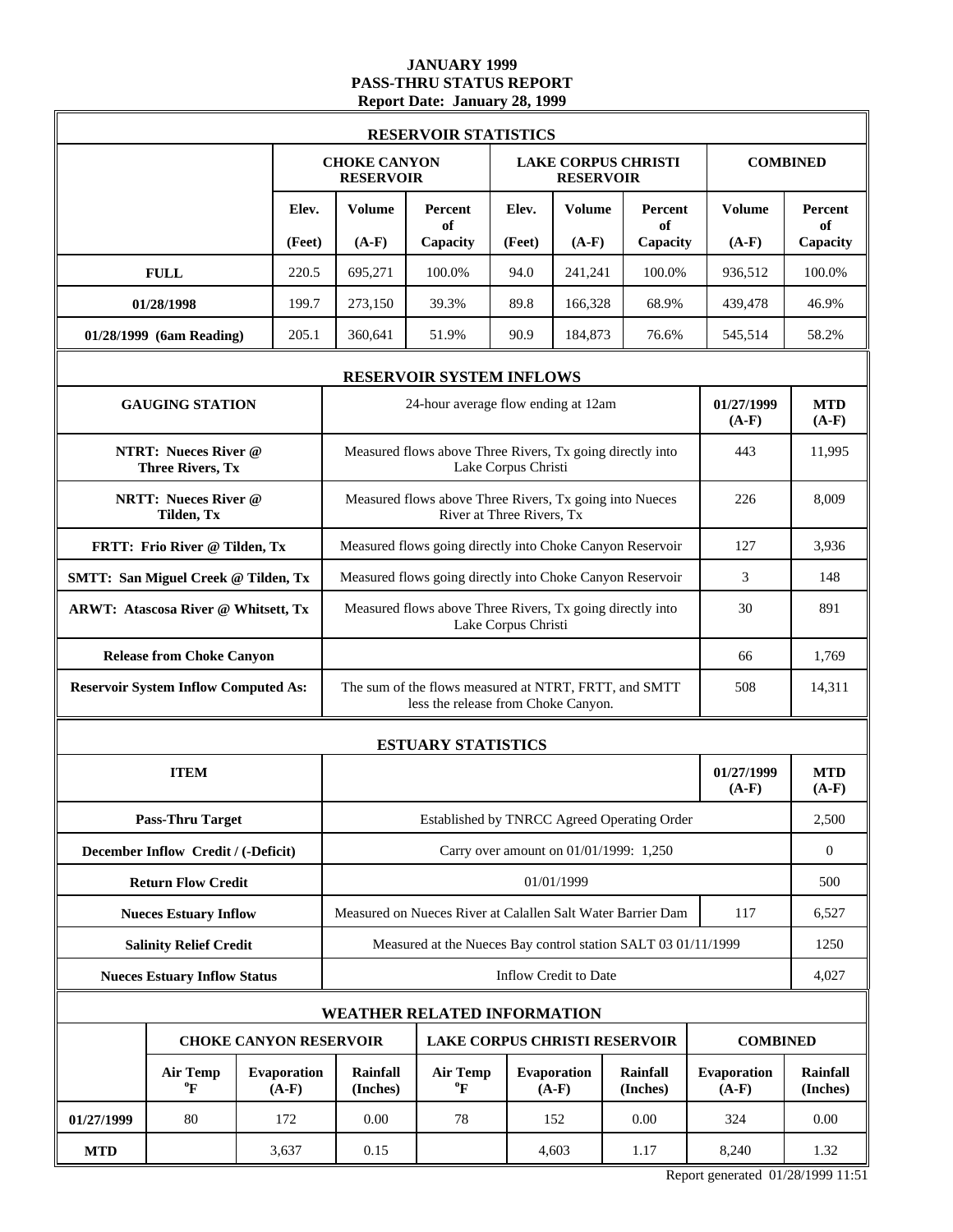# **JANUARY 1999 PASS-THRU STATUS REPORT Report Date: January 29, 1999**

| <b>RESERVOIR STATISTICS</b>                 |                                                        |  |                               |                                                                                                     |                                                                                      |                     |                                        |                             |                        |                             |  |
|---------------------------------------------|--------------------------------------------------------|--|-------------------------------|-----------------------------------------------------------------------------------------------------|--------------------------------------------------------------------------------------|---------------------|----------------------------------------|-----------------------------|------------------------|-----------------------------|--|
|                                             |                                                        |  |                               | <b>CHOKE CANYON</b><br><b>RESERVOIR</b>                                                             |                                                                                      |                     | <b>RESERVOIR</b>                       | <b>LAKE CORPUS CHRISTI</b>  |                        | <b>COMBINED</b>             |  |
|                                             |                                                        |  | Elev.                         | <b>Volume</b>                                                                                       | <b>Percent</b><br>of                                                                 | Elev.               | <b>Volume</b>                          | Percent<br>of               | <b>Volume</b>          | <b>Percent</b><br>of        |  |
|                                             |                                                        |  | (Feet)                        | $(A-F)$                                                                                             | Capacity                                                                             | (Feet)              | $(A-F)$                                | Capacity                    | $(A-F)$                | Capacity                    |  |
|                                             | <b>FULL</b>                                            |  | 220.5                         | 695,271                                                                                             | 100.0%                                                                               | 94.0                | 241,241                                | 100.0%                      | 936,512                | 100.0%                      |  |
|                                             | 01/29/1998                                             |  | 199.7                         | 273,000                                                                                             | 39.3%                                                                                | 89.8                | 165,662                                | 68.7%                       | 438,662                | 46.8%                       |  |
|                                             | 01/29/1999 (6am Reading)                               |  | 205.1                         | 360,641                                                                                             | 51.9%                                                                                | 90.9                | 184,873                                | 76.6%                       | 545,514                | 58.2%                       |  |
| <b>RESERVOIR SYSTEM INFLOWS</b>             |                                                        |  |                               |                                                                                                     |                                                                                      |                     |                                        |                             |                        |                             |  |
|                                             | <b>GAUGING STATION</b>                                 |  |                               |                                                                                                     | 24-hour average flow ending at 12am                                                  |                     |                                        |                             | 01/28/1999<br>$(A-F)$  | <b>MTD</b><br>$(A-F)$       |  |
|                                             | <b>NTRT: Nueces River @</b><br><b>Three Rivers, Tx</b> |  |                               |                                                                                                     | Measured flows above Three Rivers, Tx going directly into                            | Lake Corpus Christi |                                        |                             | 421                    | 12,416                      |  |
|                                             | <b>NRTT: Nueces River @</b><br>Tilden, Tx              |  |                               |                                                                                                     | Measured flows above Three Rivers, Tx going into Nueces<br>River at Three Rivers, Tx | 230                 | 8,240                                  |                             |                        |                             |  |
|                                             | FRTT: Frio River @ Tilden, Tx                          |  |                               |                                                                                                     | Measured flows going directly into Choke Canyon Reservoir                            | 127                 | 4,063                                  |                             |                        |                             |  |
| <b>SMTT: San Miguel Creek @ Tilden, Tx</b>  |                                                        |  |                               |                                                                                                     | Measured flows going directly into Choke Canyon Reservoir                            | 3                   | 152                                    |                             |                        |                             |  |
| ARWT: Atascosa River @ Whitsett, Tx         |                                                        |  |                               |                                                                                                     | Measured flows above Three Rivers, Tx going directly into<br>Lake Corpus Christi     | 30                  | 921                                    |                             |                        |                             |  |
|                                             | <b>Release from Choke Canyon</b>                       |  |                               |                                                                                                     |                                                                                      |                     |                                        |                             | 1,834                  |                             |  |
| <b>Reservoir System Inflow Computed As:</b> |                                                        |  |                               | The sum of the flows measured at NTRT, FRTT, and SMTT<br>486<br>less the release from Choke Canyon. |                                                                                      |                     |                                        |                             |                        | 14,797                      |  |
|                                             |                                                        |  |                               |                                                                                                     | <b>ESTUARY STATISTICS</b>                                                            |                     |                                        |                             |                        |                             |  |
|                                             | <b>ITEM</b>                                            |  |                               |                                                                                                     |                                                                                      |                     |                                        |                             |                        | <b>MTD</b><br>$(A-F)$       |  |
|                                             | <b>Pass-Thru Target</b>                                |  |                               | Established by TNRCC Agreed Operating Order                                                         |                                                                                      |                     |                                        |                             |                        |                             |  |
|                                             | December Inflow Credit / (-Deficit)                    |  |                               |                                                                                                     |                                                                                      |                     | Carry over amount on 01/01/1999: 1,250 |                             |                        | $\boldsymbol{0}$            |  |
|                                             | <b>Return Flow Credit</b>                              |  |                               |                                                                                                     |                                                                                      | 500                 |                                        |                             |                        |                             |  |
|                                             | <b>Nueces Estuary Inflow</b>                           |  |                               | Measured on Nueces River at Calallen Salt Water Barrier Dam                                         | 71                                                                                   | 6,598               |                                        |                             |                        |                             |  |
|                                             | <b>Salinity Relief Credit</b>                          |  |                               |                                                                                                     | Measured at the Nueces Bay control station SALT 03 01/11/1999                        | 1250                |                                        |                             |                        |                             |  |
|                                             | <b>Nueces Estuary Inflow Status</b>                    |  |                               | Inflow Credit to Date                                                                               |                                                                                      |                     |                                        |                             |                        |                             |  |
|                                             |                                                        |  |                               |                                                                                                     | <b>WEATHER RELATED INFORMATION</b>                                                   |                     |                                        |                             |                        |                             |  |
|                                             |                                                        |  | <b>CHOKE CANYON RESERVOIR</b> |                                                                                                     | <b>LAKE CORPUS CHRISTI RESERVOIR</b>                                                 |                     |                                        |                             | <b>COMBINED</b>        |                             |  |
|                                             | <b>Air Temp</b><br>$\boldsymbol{P}$                    |  | <b>Evaporation</b><br>$(A-F)$ | Rainfall<br>(Inches)                                                                                | <b>Air Temp</b><br>$\boldsymbol{P}$                                                  |                     | <b>Evaporation</b><br>$(A-F)$          | <b>Rainfall</b><br>(Inches) | Evaporation<br>$(A-F)$ | <b>Rainfall</b><br>(Inches) |  |
| 01/28/1999                                  | 79                                                     |  | 102                           | 0.00                                                                                                | 78                                                                                   |                     | 131                                    | 0.00                        | 233                    | 0.00                        |  |
| <b>MTD</b>                                  |                                                        |  | 3,739                         | 0.15                                                                                                |                                                                                      |                     | 4,734                                  | 1.17                        | 8,473                  | 1.32                        |  |

Report generated 01/29/1999 09:12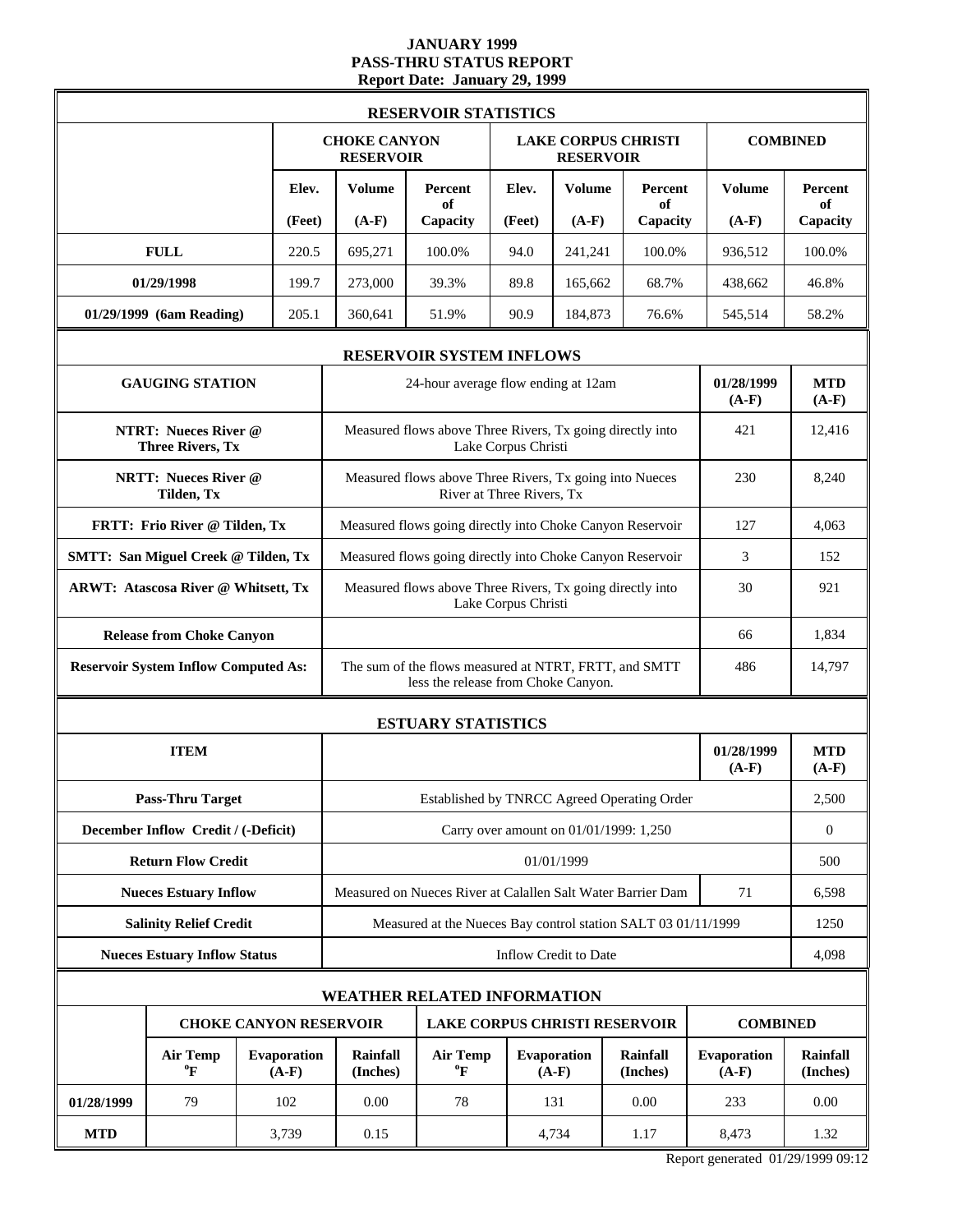#### **JANUARY 1999 PASS-THRU STATUS REPORT Report Date: January 30, 1999**

| <b>RESERVOIR STATISTICS</b>                            |                               |                                                                                                     |                                                           |                                                |                                        |                      |                        |                             |  |  |
|--------------------------------------------------------|-------------------------------|-----------------------------------------------------------------------------------------------------|-----------------------------------------------------------|------------------------------------------------|----------------------------------------|----------------------|------------------------|-----------------------------|--|--|
|                                                        |                               | <b>CHOKE CANYON</b><br><b>RESERVOIR</b>                                                             |                                                           | <b>LAKE CORPUS CHRISTI</b><br><b>RESERVOIR</b> |                                        |                      |                        | <b>COMBINED</b>             |  |  |
|                                                        | Elev.                         | <b>Volume</b>                                                                                       | Percent<br>of                                             | Elev.                                          | <b>Volume</b>                          | Percent<br>of        | <b>Volume</b>          | Percent<br>of               |  |  |
|                                                        | (Feet)                        | $(A-F)$                                                                                             | Capacity                                                  | (Feet)                                         | $(A-F)$                                | Capacity             | $(A-F)$                | Capacity                    |  |  |
| <b>FULL</b>                                            | 220.5                         | 695,271                                                                                             | 100.0%                                                    | 94.0                                           | 241,241                                | 100.0%               | 936,512                | 100.0%                      |  |  |
| 01/30/1998                                             | 199.7                         | 272,851                                                                                             | 39.2%                                                     | 89.8                                           | 165,164                                | 68.5%                | 438,015                | 46.8%                       |  |  |
| 01/30/1999 (6am Reading)                               | 205.1                         | 360,465                                                                                             | 51.8%                                                     | 90.9                                           | 184,699                                | 76.6%                | 545,164                | 58.2%                       |  |  |
| <b>RESERVOIR SYSTEM INFLOWS</b>                        |                               |                                                                                                     |                                                           |                                                |                                        |                      |                        |                             |  |  |
| <b>GAUGING STATION</b>                                 |                               |                                                                                                     | 24-hour average flow ending at 12am                       |                                                |                                        |                      | 01/29/1999<br>$(A-F)$  | <b>MTD</b><br>$(A-F)$       |  |  |
| <b>NTRT: Nueces River @</b><br><b>Three Rivers, Tx</b> |                               |                                                                                                     | Measured flows above Three Rivers, Tx going directly into | Lake Corpus Christi                            |                                        |                      | 363                    | 12,779                      |  |  |
| <b>NRTT: Nueces River @</b><br>Tilden, Tx              |                               |                                                                                                     | Measured flows above Three Rivers, Tx going into Nueces   | River at Three Rivers, Tx                      |                                        |                      | 244                    | 8,484                       |  |  |
| FRTT: Frio River @ Tilden, Tx                          |                               |                                                                                                     | Measured flows going directly into Choke Canyon Reservoir | 127                                            | 4,190                                  |                      |                        |                             |  |  |
| <b>SMTT: San Miguel Creek @ Tilden, Tx</b>             |                               | Measured flows going directly into Choke Canyon Reservoir                                           | $\mathbf{1}$                                              | 153                                            |                                        |                      |                        |                             |  |  |
| <b>ARWT: Atascosa River @ Whitsett, Tx</b>             |                               | Measured flows above Three Rivers, Tx going directly into                                           | 30                                                        | 951                                            |                                        |                      |                        |                             |  |  |
| <b>Release from Choke Canyon</b>                       |                               |                                                                                                     | 66                                                        | 1,900                                          |                                        |                      |                        |                             |  |  |
| <b>Reservoir System Inflow Computed As:</b>            |                               | The sum of the flows measured at NTRT, FRTT, and SMTT<br>426<br>less the release from Choke Canyon. |                                                           |                                                |                                        |                      |                        |                             |  |  |
|                                                        |                               |                                                                                                     | <b>ESTUARY STATISTICS</b>                                 |                                                |                                        |                      |                        |                             |  |  |
| <b>ITEM</b>                                            |                               | 01/29/1999                                                                                          |                                                           |                                                |                                        |                      |                        | <b>MTD</b><br>$(A-F)$       |  |  |
| <b>Pass-Thru Target</b>                                |                               |                                                                                                     | Established by TNRCC Agreed Operating Order               |                                                |                                        |                      |                        | 2,500                       |  |  |
| December Inflow Credit / (-Deficit)                    |                               |                                                                                                     |                                                           |                                                | Carry over amount on 01/01/1999: 1,250 |                      |                        | $\boldsymbol{0}$            |  |  |
| <b>Return Flow Credit</b>                              |                               | 01/01/1999                                                                                          |                                                           |                                                |                                        |                      |                        |                             |  |  |
| <b>Nueces Estuary Inflow</b>                           |                               | Measured on Nueces River at Calallen Salt Water Barrier Dam<br>50                                   |                                                           |                                                |                                        |                      |                        |                             |  |  |
| <b>Salinity Relief Credit</b>                          |                               | Measured at the Nueces Bay control station SALT 03 01/11/1999                                       |                                                           |                                                |                                        |                      |                        |                             |  |  |
| <b>Nueces Estuary Inflow Status</b>                    |                               | Inflow Credit to Date                                                                               |                                                           |                                                |                                        |                      |                        |                             |  |  |
|                                                        |                               |                                                                                                     | <b>WEATHER RELATED INFORMATION</b>                        |                                                |                                        |                      |                        |                             |  |  |
| <b>CHOKE CANYON RESERVOIR</b>                          |                               |                                                                                                     | <b>LAKE CORPUS CHRISTI RESERVOIR</b>                      |                                                |                                        |                      | <b>COMBINED</b>        |                             |  |  |
| <b>Air Temp</b><br>$\boldsymbol{P}$                    | <b>Evaporation</b><br>$(A-F)$ | <b>Rainfall</b><br>(Inches)                                                                         | <b>Air Temp</b><br>$\boldsymbol{P}$                       |                                                | Evaporation<br>$(A-F)$                 | Rainfall<br>(Inches) | Evaporation<br>$(A-F)$ | <b>Rainfall</b><br>(Inches) |  |  |
| 01/29/1999<br>76                                       | 205                           | 0.00                                                                                                | 78                                                        |                                                | 253                                    | 0.00                 | 458                    | 0.00                        |  |  |
| <b>MTD</b>                                             | 3,944                         | 0.15                                                                                                |                                                           |                                                | 4,987                                  | 1.17                 | 8,931                  | 1.32                        |  |  |

Report generated 01/30/1999 09:11